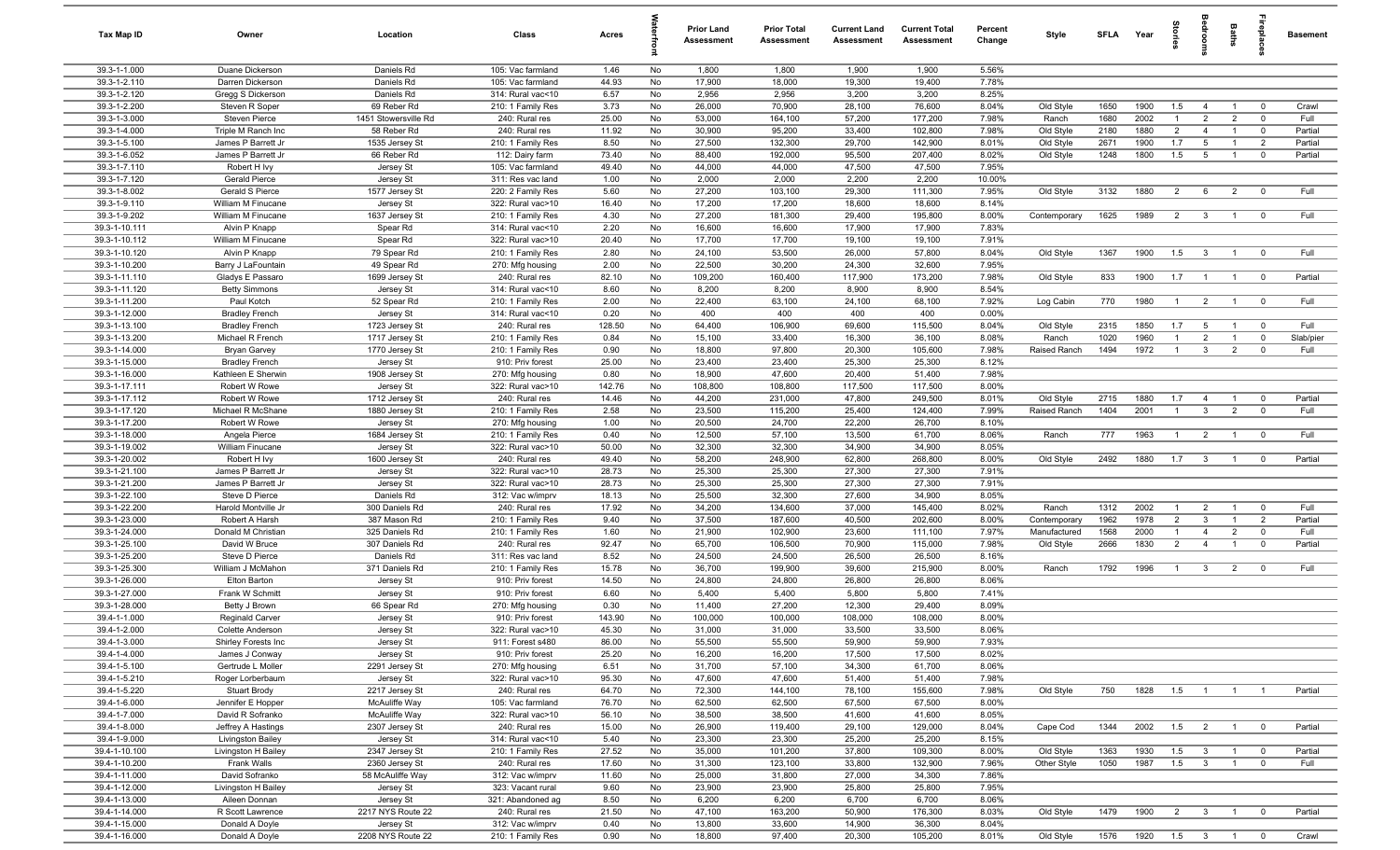| Tax Map ID                     | Owner                                | Location                               | Class                                  | Acres          |          | <b>Prior Land</b><br><b>Assessment</b> | <b>Prior Total</b><br>Assessment | <b>Current Land</b><br>Assessment | <b>Current Total</b><br><b>Assessment</b> | Percent<br>Change | Style                     | <b>SFLA</b>  | Year         | ğ                              | groo                             | Baths                            | eble                             | <b>Basement</b> |
|--------------------------------|--------------------------------------|----------------------------------------|----------------------------------------|----------------|----------|----------------------------------------|----------------------------------|-----------------------------------|-------------------------------------------|-------------------|---------------------------|--------------|--------------|--------------------------------|----------------------------------|----------------------------------|----------------------------------|-----------------|
| 39.4-1-18.000                  | John Baker                           | 2220 NYS Route 22                      | 210: 1 Family Res                      | 1.20           | No       | 21,500                                 | 102,300                          | 23,200                            | 110,500                                   | 8.02%             | Old Style                 | 1659         | 1900         | 1.5                            | $\overline{\mathbf{3}}$          | $\overline{1}$                   | $^{\circ}$                       | Partial         |
| 39.4-1-19.000                  | John W Whitney                       | NYS Route 22                           | 314: Rural vac<10                      | 0.20           | No       | 400                                    | 400                              | 400                               | 400                                       | 0.00%             |                           |              |              |                                |                                  |                                  |                                  |                 |
| 39.4-1-20.000                  | John Whitney                         | 2194 NYS Route 22                      | 210: 1 Family Res                      | 0.50           | No       | 15,800                                 | 75,500                           | 17,000                            | 81,500                                    | 7.95%             | Old Style                 | 2719         | 1930         | 1.7                            | $\overline{2}$                   | $\overline{1}$                   | $\overline{0}$                   | Crawl           |
| 39.4-1-21.000                  | Margaret N Whitney                   | NYS Route 22                           | 311: Res vac land                      | 0.80           | No       | 1,800                                  | 1,800                            | 1,900                             | 1,900                                     | 5.56%             |                           |              |              |                                |                                  |                                  |                                  |                 |
| 39.4-1-22.000                  | Gary Doyle                           | 2184 NYS Route 22                      | 270: Mfg housing                       | 2.30           | No       | 23,200                                 | 45,900                           | 25,100                            | 49,600                                    | 8.06%             |                           |              |              |                                |                                  |                                  |                                  | Full            |
| 39.4-1-24.000<br>39.4-1-26.000 | Laurie Anderson                      | 2162 NYS Route 22<br>NYS Route 22      | 210: 1 Family Res<br>105: Vac farmland | 1.20<br>28.50  | No       | 20,600<br>31,000                       | 47,500<br>31,000                 | 22,200<br>33,500                  | 51,300<br>33,500                          | 8.00%<br>8.06%    | Manufactured              | 1456         | 1997         | $\overline{1}$                 | $\mathbf{3}$                     | 2                                | $\mathbf 0$                      |                 |
| 39.4-1-27.000                  | Dale A Bigelow<br>Andre Richer       | 2412 Jersey St                         | 330: Vacant comm                       | 3.20           | No<br>No | 5,800                                  | 5,800                            | 6,300                             | 6,300                                     | 8.62%             |                           |              |              |                                |                                  |                                  |                                  |                 |
| 39.4-1-29.000                  | Michael Schoenic                     | 2197 NYS Route 22                      | 210: 1 Family Res                      | 3.94           | No       | 28,700                                 | 65,000                           | 22,522                            | 138,622                                   | 113.26%           | Old Style                 | 2112         | 1910         | 2                              | $\overline{4}$                   | $\overline{1}$                   | $\overline{1}$                   | Full            |
| 39.4-1-30.000                  | Gilbert Howard                       | 2418 Jersey St                         | 210: 1 Family Res                      | 1.40           | No       | 21,500                                 | 72,600                           | 23,200                            | 78,400                                    | 7.99%             | Old Style                 | 1035         | 1885         | 1.5                            | $\mathbf{3}$                     | $\overline{1}$                   | $\mathbf{0}$                     | Partial         |
| 39.4-1-32.000                  | William R Amadon                     | 410 Leaning Rd                         | 260: Seasonal res                      | 1.90           | No       | 9,500                                  | 9,500                            | 20,940                            | 21,793                                    | 129.40%           | Cottage                   | 588          | 1940         | $\overline{1}$                 | $\overline{1}$                   | $\mathbf 0$                      | $\mathbf 0$                      | Slab/pier       |
| 39.4-1-33.000                  | Francis Benway                       | 408 Leaning Rd                         | 210: 1 Family Res                      | 1.00           | No       | 20,300                                 | 93,100                           | 21,900                            | 100,500                                   | 7.95%             | Old Style                 | 1820         | 1948         | $\overline{2}$                 | $\overline{4}$                   | $\overline{1}$                   | $\mathbf 0$                      | Partial         |
| 39.4-1-34.000                  | Thomas R Benway                      | 400 Leaning Rd                         | 270: Mfg housing                       | 1.10           | No       | 20,900                                 | 28,600                           | 22,600                            | 30,900                                    | 8.04%             |                           |              |              |                                |                                  |                                  |                                  |                 |
| 39.4-1-35.000                  | <b>Eddy Foundation</b>               | Leaning Rd                             | 105: Vac farmland                      | 4.70           | No       | 5,800                                  | 5,800                            | 6,300                             | 6,300                                     | 8.62%             |                           |              |              |                                |                                  |                                  |                                  |                 |
| 39.4-1-36.000                  | Daniel Schreiber                     | 2 Schreiber Way                        | 210: 1 Family Res                      | 2.50           | No       | 23,500                                 | 95,200                           | 25,400                            | 102,800                                   | 7.98%             | Old Style                 | 1425         | 1850         | 1.7                            | $\overline{\mathbf{3}}$          | $\overline{2}$                   | $^{\circ}$                       | Full            |
| 39.4-1-37.000                  | Daniel Schreiber                     | 405 Leaning Rd                         | 270: Mfg housing                       | 0.40           | No       | 12,500                                 | 29,000                           | 13,500                            | 31,300                                    | 7.93%             |                           |              |              |                                |                                  |                                  |                                  |                 |
| 39.4-1-38.000                  | <b>Eddy Foundation</b>               | Leaning Rd                             | 311: Res vac land                      | 1.20           | No       | 15,000                                 | 15,000                           | 16,200                            | 16,200                                    | 8.00%             |                           |              |              |                                |                                  |                                  |                                  |                 |
| 39.4-1-39.000                  | Michael A Peden                      | 417 Leaning Rd                         | 210: 1 Family Res                      | 0.40           | No       | 8,700                                  | 13,600                           | 9,400                             | 14,700                                    | 8.09%             | Old Style                 | 540          | 1850         | 1.5                            | $\overline{2}$                   | $\overline{1}$                   | $\overline{0}$                   | Partial         |
| 39.4-1-40.002                  | Steven A Bridge                      | 2324 Jersey St                         | 210: 1 Family Res                      | 0.33           | No       | 7,100                                  | 105,700                          | 7,700                             | 114,200                                   | 8.04%             | Ranch                     | 1344         | 1996         | $\overline{1}$                 | $\overline{2}$                   | $\overline{1}$                   | $\mathbf 0$                      | Slab/pier       |
| 39.4-1-41.100                  | Shirley Forests Inc                  | Jersey St                              | 911: Forest s480                       | 270.67         | No       | 146,900                                | 146,900                          | 158,700                           | 158,700                                   | 8.03%             |                           |              |              |                                |                                  |                                  |                                  |                 |
| 39.4-1-42.000<br>39.4-1-43.000 | William Ehrhart                      | 2208 Jersey St                         | 210: 1 Family Res<br>910: Priv forest  | 3.20           | No       | 24,900<br>71,500                       | 172,300<br>71,500                | 26,900<br>77,200                  | 186,100                                   | 8.01%<br>7.97%    | Ranch                     | 2162         | 1951         | $\overline{1}$                 | $\mathbf{3}$                     | $\mathbf{3}$                     | $\overline{1}$                   | Full            |
| 39.4-1-44.110                  | Sergio Lobato<br>Mark C Mitchell Sr  | Jersey St<br>2104 Jersey St            | 210: 1 Family Res                      | 92.00<br>14.70 | No<br>No | 31,500                                 | 87,900                           | 34,000                            | 77,200<br>94,900                          | 7.96%             | Old Style                 | 1728         | 2003         | $\overline{2}$                 | $\overline{2}$                   | $\overline{2}$                   | $\mathbf 0$                      | Full            |
| 39.4-1-44.121                  | Nancy L Dougal                       | 2120 Jersey St                         | 210: 1 Family Res                      | 13.00          | No       | 28,600                                 | 77,500                           | 30,900                            | 83,700                                    | 8.00%             | Manufactured              | 2128         | 1999         | $\overline{1}$                 | $\overline{4}$                   | 2                                | $\overline{1}$                   | Slab/pier       |
| 39.4-1-44.200                  | Harry A LaPine                       | Jersey St                              | 910: Priv forest                       | 20.10          | No       | 12,500                                 | 12,500                           | 13,500                            | 13,500                                    | 8.00%             |                           |              |              |                                |                                  |                                  |                                  |                 |
| 39.4-1-45.000                  | Rebecca A Rowe                       | 2059 Jersey St                         | 210: 1 Family Res                      | 1.10           | No       | 20,800                                 | 93,000                           | 22,400                            | 100,400                                   | 7.96%             | Contemporary              | 2132         | 1980         | 2                              | $\overline{2}$                   | $\overline{1}$                   | $\mathbf 0$                      | Slab/pier       |
| 39.4-1-46.000                  | Edward J Gardner Jr                  | Jersey St                              | 910: Priv forest                       | 49.50          | No       | 38,100                                 | 38,100                           | 41,100                            | 41,100                                    | 7.87%             |                           |              |              |                                |                                  |                                  |                                  |                 |
| 39.4-1-47.000                  | Shirley Forests Inc                  | Jersey St                              | 911: Forest s480                       | 50.00          | No       | 34,300                                 | 34,300                           | 37,000                            | 37,000                                    | 7.87%             |                           |              |              |                                |                                  |                                  |                                  |                 |
| 39.4-1-48.000                  | Marion L Clark                       | 1913 Jersey St                         | 210: 1 Family Res                      | 11.40          | No       | 28,900                                 | 54,400                           | 31,300                            | 58,800                                    | 8.09%             | Old Style                 | 1296         | 1860         | 1.5                            | $\overline{2}$                   | $\overline{1}$                   | $\mathbf 0$                      | Partial         |
| 39.4-1-49.000                  | David LaDuke                         | Jersey St                              | 311: Res vac land                      | 1.10           | No       | 14,600                                 | 14,600                           | 15,800                            | 15,800                                    | 8.22%             |                           |              |              |                                |                                  |                                  |                                  |                 |
| 40.3-1-1.100                   | Goldah K Tucker                      | 2226 NYS Route 22                      | 240: Rural res                         | 114.00         | No       | 138,100                                | 327,200                          | 149,200                           | 353,400                                   | 8.01%             | Colonial                  | 3356         | 1850         | $\overline{2}$                 | $\overline{7}$                   | $\overline{2}$                   | $\mathbf 0$                      | Partial         |
| 40.3-1-1.200                   | Mary T Draper                        | NYS Route 22                           | 322: Rural vac>10                      | 66.70          | No       | 59,300                                 | 59,300                           | 64,000                            | 64,000                                    | 7.93%             |                           |              |              |                                |                                  |                                  |                                  |                 |
| 40.3-1-2.000                   | Kent Mace                            | NYS Route 22                           | 105: Vac farmland                      | 81.00          | No       | 82,400                                 | 82,400                           | 89,000                            | 89,000                                    | 8.01%             |                           |              |              |                                |                                  |                                  |                                  |                 |
| 40.3-1-3.000                   | Shelley C Wing                       | 2291 NYS Route 22                      | 240: Rural res                         | 20.00          | No       | 38,500                                 | 142,600                          | 41,600                            | 154,000                                   | 7.99%             | Contemporary              | 2674         | 1973         | 2                              | $\mathbf{3}$                     | $\overline{3}$                   | 2                                | Slab/pier       |
| 40.3-1-4.000<br>40.3-1-5.000   | Christina Mace                       | NYS Route 22                           | 105: Vac farmland<br>240: Rural res    | 120.50         | No       | 111,900                                | 111,900                          | 120,900                           | 120,900<br>190,900                        | 8.04%<br>7.98%    | Raised Ranch              | 3600         | 2003         |                                |                                  | 2                                | $\mathbf 0$                      | Full            |
| 40.3-1-6.001                   | Calvin A Cumm<br>Thurla Pierce       | 2313 NYS Route 22<br>2284 NYS Route 22 | 483: Converted Res                     | 11.00<br>0.80  | No<br>No | 40,800<br>28,600                       | 176,800<br>63,100                | 44,000<br>30,800                  | 68,100                                    | 7.92%             |                           |              |              | $\overline{1}$                 | $\overline{2}$                   |                                  |                                  |                 |
| 40.3-1-7.100                   | Sequoia Funding Trust                | 2323 NYS Route 22                      | 270: Mfg housing                       | 0.48           | No       | 12,600                                 | 19,700                           | 13,600                            | 21,300                                    | 8.12%             |                           |              |              |                                |                                  |                                  |                                  |                 |
| 40.3-1-7.200                   | Rhonda Oliver                        | 2317 NYS Route 22                      | 312: Vac w/imprv                       | 0.62           | No       | 14,900                                 | 23,800                           | 16,100                            | 25,700                                    | 7.98%             |                           |              |              |                                |                                  |                                  |                                  |                 |
| 40.3-1-8.001                   | Valerie Mace                         | 2289 NYS Route 22                      | 312: Vac w/imprv                       | 0.50           | No       | 13,600                                 | 20,400                           | 14,700                            | 22,000                                    | 7.84%             |                           |              |              |                                |                                  |                                  |                                  |                 |
| 40.3-1-9.001                   | Lauren H Murphy                      | 2239 NYS Route 22                      | 210: 1 Family Res                      | 3.30           | No       | 25,100                                 | 233,300                          | 27,100                            | 252,000                                   | 8.02%             | Colonial                  | 2400         | 1835         | $\overline{2}$                 | $\overline{4}$                   | $\overline{1}$                   | $\mathbf{3}$                     | Full            |
| 40.3-1-10.003                  | Dale A Bigelow                       | NYS Route 22                           | 105: Vac farmland                      | 75.30          | No       | 79,900                                 | 80,000                           | 86,300                            | 86,400                                    | 8.00%             |                           |              |              |                                |                                  |                                  |                                  |                 |
| 40.3-1-11.001                  | John W Baker                         | NYS Route 22                           | 311: Res vac land                      | 0.80           | No       | 10,500                                 | 10,500                           | 11,300                            | 11,300                                    | 7.62%             |                           |              |              |                                |                                  |                                  |                                  |                 |
| 40.3-2-1.000                   | Sherman B Randall                    | <b>Blockhouse Rd</b>                   | 321: Abandoned ag                      | 16.81          | No       | 2,300                                  | 2,300                            | 2,500                             | 2,500                                     | 8.70%             |                           |              |              |                                |                                  |                                  |                                  |                 |
| 40.3-2-2.100                   | Sheldon Roebuck                      | 61 Blockhouse Rd                       | 210: 1 Family Res                      | 3.81           | No       | 26,800                                 | 80,400                           | 28,231                            | 81,834                                    | 1.78%             | Ranch                     | 1399         | 1980         | $\overline{1}$                 | $3^{\circ}$                      | $\overline{2}$                   | $\overline{0}$                   | Partial         |
| 40.3-2-2.211                   | Stephen M McKenna                    | 51 Blockhouse Rd                       | 312: Vac w/imprv                       | 5.56           | No       | 22,800                                 | 39,600                           | 26,058                            | 44,202                                    | 11.62%            |                           |              |              |                                |                                  |                                  |                                  |                 |
| 40.3-2-2.212                   | Stephen R Fletcher                   | 39 Blockhouse Rd                       | 280: Multiple res                      | 5.74           | No       | 30,600                                 | 428,500                          | 33,100                            | 462,800                                   | 8.00%             | Cottage                   | 1105         | 1997         | 1.5                            | 2                                | $\overline{1}$                   |                                  | Slab/pier       |
| 40.3-2-2.221                   | Caryl J Stewart                      | 697 Middle Rd                          | 240: Rural res                         | 46.00          | No       | 57,100                                 | 155,700                          | 61,700                            | 243,750                                   | 56.55%            | Old Style                 | 2169         | 1880         | 1.7                            | $\overline{\mathbf{3}}$          | $\overline{1}$                   | $\overline{\mathbf{0}}$          | Partial         |
| 40.3-2-2.222<br>40.3-2-3.000   | Stephen R Fletcher                   | <b>Blockhouse Rd</b>                   | 322: Rural vac>10                      | 11.07          | No       | 25,200                                 | 25,200                           | 27,200                            | 27,200                                    | 7.94%             |                           |              |              |                                |                                  |                                  |                                  | Full            |
| 40.3-2-4.000                   | Gale B Taliaferro<br>Virginia H Lowe | 38 Blockhouse Rd<br>62 Blockhouse Rd   | 240: Rural res<br>210: 1 Family Res    | 50.20<br>5.80  | No<br>No | 70,200<br>30,200                       | 414,800<br>322,500               | 75,800<br>32,600                  | 448,000<br>348,300                        | 8.00%<br>8.00%    | Contemporary<br>Old Style | 3990<br>3302 | 1987<br>1886 | $\overline{2}$<br>$\mathbf{3}$ | $\overline{4}$<br>3 <sup>3</sup> | $\overline{4}$<br>$\overline{2}$ | $\overline{1}$<br>$\overline{2}$ | Partial         |
| 40.3-2-5.000                   | Virginia H Lowe                      | <b>Blockhouse Rd</b>                   | 314: Rural vac<10                      | 5.50           | No       | 7,600                                  | 7,600                            | 8,200                             | 8,200                                     | 7.89%             |                           |              |              |                                |                                  |                                  |                                  |                 |
| 40.3-2-6.000                   | Braidlea Farms Ltd Prtshp            | <b>Blockhouse Rd</b>                   | 321: Abandoned ag                      | 86.00          | No       | 83,600                                 | 83,600                           | 90,300                            | 90,300                                    | 8.01%             |                           |              |              |                                |                                  |                                  |                                  |                 |
| 40.3-2-7.000                   | Lars I Kulleseid                     | <b>Blockhouse Rd</b>                   | 105: Vac farmland                      | 40.20          | No       | 49,200                                 | 49,200                           | 53,100                            | 53,100                                    | 7.93%             |                           |              |              |                                |                                  |                                  |                                  |                 |
| 40.3-2-8.111                   | Mary K Gullo                         | 2857 Essex Rd                          | 485: >1use sm bld                      | 1.33           | No       | 32,900                                 | 54,400                           | 35,600                            | 58,800                                    | 8.09%             |                           |              |              |                                |                                  |                                  |                                  |                 |
| 40.3-2-8.112                   | Lars I Kulleseid                     | Essex Rd                               | 105: Vac farmland                      | 106.83         | No       | 123,500                                | 123,500                          | 133,400                           | 133,400                                   | 8.02%             |                           |              |              |                                |                                  |                                  |                                  |                 |
| 40.3-2-8.120                   | Norma Goff                           | Essex Rd                               | 321: Abandoned ag                      | 31.90          | No       | 34,700                                 | 34,700                           | 37,500                            | 37,500                                    | 8.07%             |                           |              |              |                                |                                  |                                  |                                  |                 |
| 40.3-2-8.200                   | FW Drummond Jr                       | 2835 Essex Rd                          | 210: 1 Family Res                      | 3.50           | No       | 63,200                                 | 234,300                          | 68,200                            | 253,000                                   | 7.98%             | Ranch                     | 1623         | 2001         | $\overline{1}$                 | $\mathbf{3}$                     | $\overline{2}$                   | $\overline{1}$                   | Slab/pier       |
| 40.3-2-9.100                   | William O Tart Jr                    | 2819 Essex Rd                          | 240: Rural res                         | 36.91          | No       | 90,600                                 | 172,000                          | 97,900                            | 185,800                                   | 8.02%             | Old Style                 | 1597         | 1920         | 1.7                            | $\overline{4}$                   | $\overline{1}$                   | $\overline{1}$                   | Full            |
| 40.3-2-9.200                   | Dorothy Voorhis                      | Essex Rd                               | 314: Rural vac<10                      | 1.19           | No       | 3,600                                  | 3,600                            | 3,900                             | 3,900                                     | 8.33%             |                           |              |              |                                |                                  |                                  |                                  |                 |
| 40.3-2-10.100                  | Stephen A Maselli                    | 2765 Essex Rd                          | 250: Estate                            | 34.00          | No       | 89,857                                 | 584,911                          | 97,000                            | 631,700                                   | 8.00%             | Mansion                   | 5703         | 1830         | $\overline{2}$                 | 6                                | $5\overline{5}$                  | $\overline{4}$                   | Full            |
| 40.3-2-10.200                  | Schultz Family Trust                 | Essex Rd                               | 314: Rural vac<10                      | 0.20           | No       | 600                                    | 600                              | 600                               | 600                                       | 0.00%             |                           |              |              |                                |                                  |                                  |                                  |                 |
| 40.3-2-11.000                  | Eric M LaPine                        | 2697 NYS Route 22                      | 210: 1 Family Res                      | 8.10           | No       | 35,000                                 | 134,400                          | 37,800                            | 145,200                                   | 8.04%             | Ranch                     | 1288         | 1964         | $\overline{1}$                 | $\overline{\mathbf{3}}$          | $\overline{1}$                   | $\mathbf 0$                      | Full            |
| 40.3-2-12.000                  | Harry A LaPine                       | NYS Route 22                           | 314: Rural vac<10                      | 7.50           | No       | 1,700                                  | 1,700                            | 1,800                             | 1,800                                     | 5.88%             |                           |              |              |                                |                                  |                                  |                                  |                 |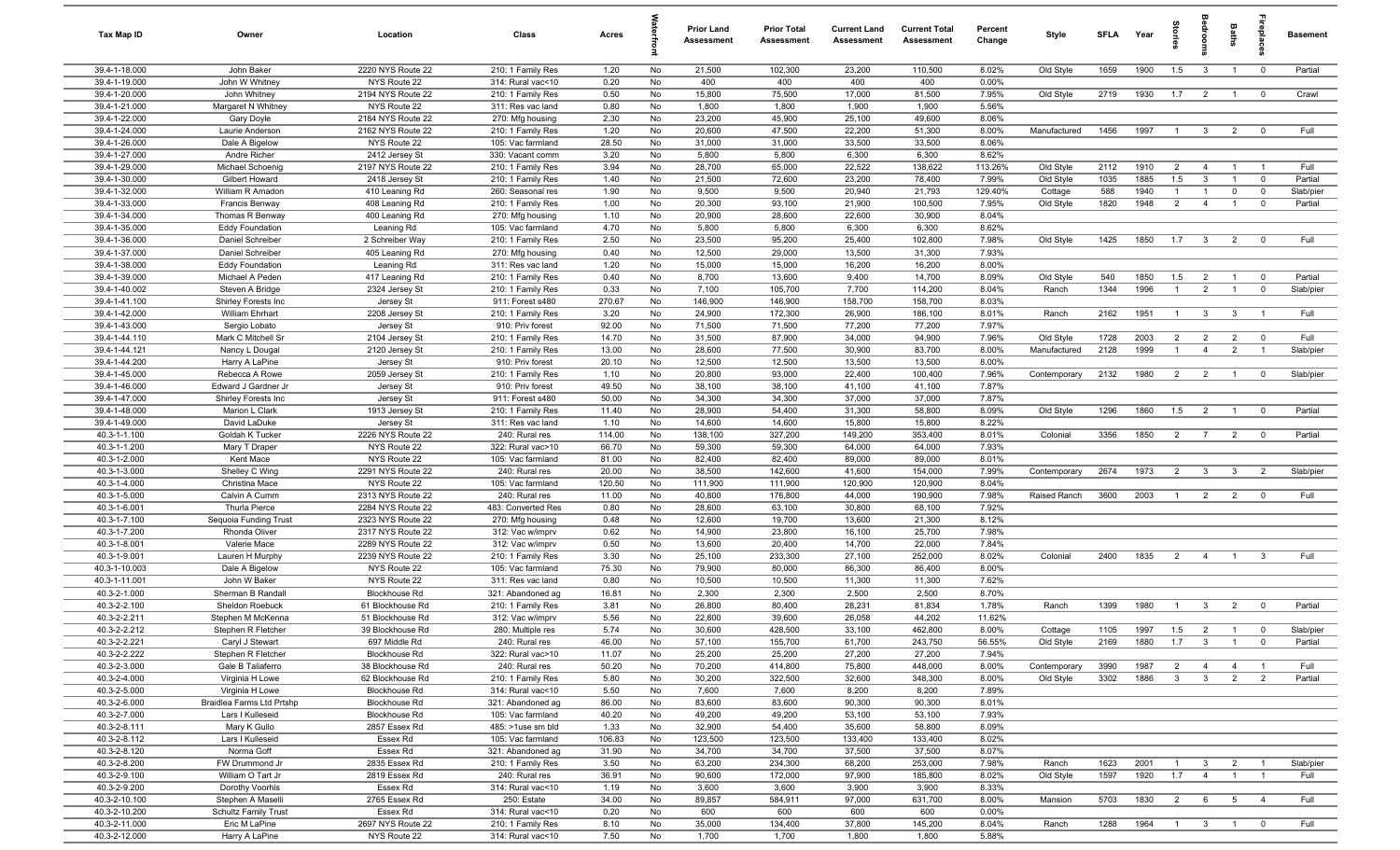| <b>Tax Map ID</b>              | Owner                                     | Location                          | Class                                  | Acres         |            | <b>Prior Land</b><br>Assessment | <b>Prior Total</b><br>Assessment | <b>Current Land</b><br>Assessment | <b>Current Total</b><br><b>Assessment</b> | Percent<br>Change | Style                 | SFLA         | Year         | ā                                |                                | Baths                             |                               | <b>Basement</b> |
|--------------------------------|-------------------------------------------|-----------------------------------|----------------------------------------|---------------|------------|---------------------------------|----------------------------------|-----------------------------------|-------------------------------------------|-------------------|-----------------------|--------------|--------------|----------------------------------|--------------------------------|-----------------------------------|-------------------------------|-----------------|
| 40.3-2-13.110                  | Lars I Kulleseid                          | 2503 NYS Route 22                 | 105: Vac farmland                      | 348.40        | No         | 273,300                         | 342,700                          | 295,100                           | 370,100                                   | 8.00%             |                       |              |              |                                  |                                |                                   |                               |                 |
| 40.3-2-13.200                  | Lars I Kulleseid                          | NYS Route 22                      | 170: Nursery                           | 5.30          | No         | 29,300                          | 84,500                           | 31,700                            | 91,300                                    | 8.05%             | Old Style             | 2032         | 1920         | 1.7                              | $\mathbf{3}$                   | $\overline{2}$                    | $\mathbf 0$                   | Full            |
| 40.3-2-14.100                  | Josh Schwartzberg                         | 607 Middle Rd                     | 240: Rural res                         | 99.13         | No         | 137,800                         | 497,200                          | 148,800                           | 537,000                                   | 8.00%             | Contemporary          | 2981         | 1994         | $\overline{2}$                   | $\overline{4}$                 | $\overline{4}$                    | $\mathbf 0$                   | Full            |
| 40.3-2-14.200                  | Nelson S Riley                            | 545 Middle Rd                     | 484: 1 use sm bld                      | 5.70          | No         | 44,700                          | 208,500                          | 48,300                            | 225,200                                   | 8.01%             |                       |              |              |                                  |                                |                                   |                               |                 |
| 40.3-2-15.000                  | Brian L Houseal                           | NYS Route 22                      | 105: Vac farmland                      | 33.20         | No         | 40,700                          | 40,700                           | 44,000                            | 44,000                                    | 8.11%             |                       |              |              |                                  |                                |                                   |                               |                 |
| 40.3-2-16.000                  | <b>Edward R Kelly</b>                     | 2341 NYS Route 22                 | 210: 1 Family Res                      | 7.20          | No         | 33,100                          | 88,000                           | 35,700                            | 95,000                                    | 7.95%             | Colonial              | 2711         | 1849         | $\overline{2}$                   | $\overline{7}$                 | $\overline{1}$                    | $\mathbf 0$                   | Partial         |
| 40.3-2-17.000<br>40.3-2-18.000 | <b>Brian L Houseal</b><br>David S Lansing | NYS Route 22<br>2849 Essex Rd     | 105: Vac farmland<br>210: 1 Family Res | 51.00<br>2.08 | No<br>No   | 62,400<br>59,000                | 62,400<br>79,400                 | 67,400<br>63,800                  | 67,400<br>85,800                          | 8.01%<br>8.06%    | Old Style             | 1234         | 1780         | $\overline{1}$                   | $\overline{2}$                 | $\overline{1}$                    | $\overline{1}$                | Slab/pier       |
| 40.3-3-1.110                   | Stephen A Sayward                         | 2386 NYS Route 22                 | 210: 1 Family Res                      | 1.25          | No         | 31,300                          | 122,400                          | 33,800                            | 132,200                                   | 8.01%             | Old Style             | 1774         | 1880         | 1.7                              | $\mathbf{3}$                   | $\overline{1}$                    | $\overline{0}$                | Partial         |
| 40.3-3-1.120                   | Stephen A Sayward Jr                      | NYS Route 22                      | 112: Dairy farm                        | 151.75        | No         | 202,800                         | 256,800                          | 219,000                           | 277,300                                   | 7.98%             |                       |              |              |                                  |                                |                                   |                               |                 |
| 40.3-3-1.200                   | Stephen A Sayward Jr                      | 495 Middle Rd                     | 210: 1 Family Res                      | 2.50          | No         | 23,500                          | 143,900                          | 25,400                            | 155,400                                   | 7.99%             | Cape Cod              | 1574         | 1985         | 1.5                              | $\mathbf{3}$                   | $\overline{1}$                    | $^{\circ}$                    | Full            |
| 40.3-3-2.000                   | Daniel Mead                               | 2430 NYS Route 22                 | 421: Restaurant                        | 0.60          | No         | 22,300                          | 142,800                          | 24,100                            | 154,200                                   | 7.98%             |                       |              |              |                                  |                                |                                   |                               |                 |
| 40.3-3-3.000                   | Daniel Mead                               | NYS Route 22                      | 438: Parking lot                       | 1.50          | No         | 2,200                           | 2,200                            | 2,400                             | 2,400                                     | 9.09%             |                       |              |              |                                  |                                |                                   |                               |                 |
| 40.3-3-4.000                   | Catherine A DeWolff                       | 2451 NYS Route 22                 | 210: 1 Family Res                      | 2.90          | No         | 24,000                          | 217,600                          | 25,900                            | 103,745                                   | $-52.32%$         | Manufactured          | 1885         | 2001         | $\overline{1}$                   | $3^{\circ}$                    | $\overline{2}$                    | $\overline{1}$                | Slab/pier       |
| 40.3-3-6.000                   | Stephen A Sayward Jr                      | Middle Rd                         | 311: Res vac land                      | 4.90          | No         | 6,000                           | 6,000                            | 6,500                             | 6,500                                     | 8.33%             |                       |              |              |                                  |                                |                                   |                               |                 |
| 40.3-3-7.000                   | Dorothy E Baker                           | 512 Middle Rd                     | 210: 1 Family Res                      | 4.30          | No         | 27,200                          | 81,600                           | 29,300                            | 88,100                                    | 7.97%             | Ranch                 | 1136         | 1980         | $\overline{1}$                   | $\mathbf{3}$                   | $\overline{1}$                    | $\mathbf 0$                   | Full            |
| 40.3-3-8.000                   | Stephen A Sayward Jr                      | Middle Rd                         | 105: Vac farmland                      | 13.10         | No         | 16,000                          | 16,000                           | 17,300                            | 17,300                                    | 8.12%             |                       |              |              |                                  |                                |                                   |                               |                 |
| 40.3-3-10.002                  | Michael Riccone                           | 2488 NYS Route 22                 | 444: Lumber yd/ml                      | 2.90          | No         | 37,000                          | 135,800                          | 40,000                            | 146,700                                   | 8.03%             |                       |              |              |                                  |                                |                                   |                               |                 |
| 40.3-3-11.000                  | Lawrence M Bliss                          | 2496 NYS Route 22                 | 210: 1 Family Res                      | 0.40          | No         | 12,500                          | 79,700                           | 13,500                            | 86,100                                    | 8.03%             | Ranch                 | 1344         | 2003         | $\overline{1}$                   | $\mathbf{3}$                   | $\overline{2}$                    | $\overline{\mathbf{0}}$       | Crawl           |
| 40.3-3-12.100<br>40.3-3-12.200 | Ronald E Jackson<br>Ronald E Jackson      | NYS Route 22<br>2538 NYS Route 22 | 321: Abandoned ag<br>210: 1 Family Res | 41.20<br>2.50 | No<br>No   | 53,300<br>23,500                | 53,300<br>139,300                | 57,600<br>25,300                  | 57,600<br>150,400                         | 8.07%<br>7.97%    | Ranch                 | 1318         | 1951         | $\overline{1}$                   | $\overline{2}$                 | $\overline{1}$                    | $\overline{0}$                | Crawl           |
| 40.3-3-13.100                  | Mary T Close                              | NYS Route 22                      | 321: Abandoned ag                      | 220.40        | No         | 207,000                         | 207,000                          | 223,600                           | 223,600                                   | 8.02%             |                       |              |              |                                  |                                |                                   |                               |                 |
| 40.3-3-13.200/1                | Nextel                                    | School St                         | 831: Telephone                         | 0.01          | No         | $\mathbf{0}$                    | 88,400                           | $\mathbf 0$                       | 95,500                                    | 8.03%             |                       |              |              |                                  |                                |                                   |                               |                 |
| 40.3-3-14.000                  | Scott E Hayes                             | 2670 NYS Route 22                 | 280: Multiple res                      | 0.90          | No         | 55,500                          | 89,800                           | 60,146                            | 147,146                                   | 63.86%            | Old Style             | 1014         | 1905         | 1.5                              | $\mathbf{3}$                   | $\mathbf 0$                       | $\mathbf{0}$                  | Full            |
| 40.3-3-15.000                  | Lawrence M Demar                          | 2674 NYS Route 22                 | 210: 1 Family Res                      | 1.40          | No         | 20,400                          | 84,600                           | 22,100                            | 91,400                                    | 8.04%             | Old Style             | 1048         | 1897         | 1.7                              | $\mathbf{3}$                   | $\overline{1}$                    | $\mathbf 0$                   | Partial         |
| 40.3-3-17.110                  | Tina Gardner                              | 274 School St                     | 240: Rural res                         | 13.00         | No         | 30,100                          | 101,300                          | 32,500                            | 109,400                                   | 8.00%             | Old Style             | 1658         | 1880         | 1.7                              | 5                              | $\overline{1}$                    | $\mathbf 0$                   | Partial         |
| 40.3-3-17.120                  | Albert C Ulmer                            | School St                         | 720: Mine/quarry                       | 35.00         | No         | 66,600                          | 66,600                           | 71,900                            | 71,900                                    | 7.96%             |                       |              |              |                                  |                                |                                   |                               |                 |
| 40.3-3-17.130                  | Mark Kupperman                            | 242 School St                     | 240: Rural res                         | 42.50         | No         | 54,700                          | 320,300                          | 59,100                            | 345,900                                   | 7.99%             | Colonial              | 2226         | 2004         | $\overline{2}$                   | $\mathbf{3}$                   | $\overline{2}$                    | $\overline{1}$                | Crawl           |
| 40.3-3-17.140                  | Tina Gardner                              | School St                         | 322: Rural vac>10                      | 22.00         | No         | 39,300                          | 39,300                           | 42,400                            | 42,400                                    | 7.89%             |                       |              |              |                                  |                                |                                   |                               |                 |
| 40.3-3-17.200                  | Robert E Moulton                          | School St                         | 314: Rural vac<10                      | 1.87          | No         | 16,000                          | 16,000                           | 17,300                            | 17,300                                    | 8.12%             |                       |              |              |                                  |                                |                                   |                               |                 |
| 40.3-3-18.000                  | Heather Lamb                              | 130 School St                     | 270: Mfg housing                       | 0.60          | No         | 13,400                          | 34,400                           | 14,500                            | 37,200                                    | 8.14%             |                       |              |              |                                  |                                |                                   |                               |                 |
| 40.3-3-19.000                  | James P Mitchell Sr                       | 126 School St                     | 210: 1 Family Res                      | 6.00          | No         | 30,600                          | 100,500                          | 33,000                            | 108,500                                   | 7.96%<br>8.04%    | Old Style             | 1230         | 1820         | 1.5                              | $\mathbf{3}$                   | $\overline{1}$                    | $\mathbf 0$                   | Partial         |
| 40.3-3-20.002<br>40.3-3-21.000 | Edward J Gardner Jr<br>Lauren H Murphy    | 57 School St<br>7 School St       | 210: 1 Family Res<br>210: 1 Family Res | 7.40<br>3.40  | No<br>No   | 32,800<br>25,300                | 89,500<br>271,600                | 35,500<br>27,300                  | 96,700<br>293,300                         | 7.99%             | Ranch<br>Colonial     | 1449<br>3015 | 1977<br>1828 | $\overline{1}$<br>$\overline{2}$ | $\mathbf{3}$<br>$\overline{4}$ | $\overline{1}$<br>$\mathbf{3}$    | $\mathbf 0$<br>$\overline{2}$ | Full<br>Partial |
| 40.3-3-22.100                  | <b>Barry Hamilton</b>                     | School St                         | 105: Vac farmland                      | 57.14         | No         | 52,000                          | 52,000                           | 56,200                            | 56,200                                    | 8.08%             |                       |              |              |                                  |                                |                                   |                               |                 |
| 40.11-1-1.000                  | Mary K Gullo                              | NYS Route 22                      | 313: Watrfrnt vac                      | 6.30          | Yes        | 344,100                         | 344,100                          | 371,600                           | 371,600                                   | 7.99%             |                       |              |              |                                  |                                |                                   |                               |                 |
| 40.57-1-2.000                  | Frank L Hain                              | 2885 Essex Rd                     | 484: 1 use sm bld                      | 0.30          | No         | 47,600                          | 110,300                          | 51,400                            | 119,100                                   | 7.98%             |                       |              |              |                                  |                                |                                   |                               |                 |
| 40.57-2-1.000                  | Mary K Gullo                              | 2847 Essex Rd                     | 210: 1 Family Res                      | 1.30          | No         | 56,685                          | 182,185                          | 61,300                            | 196,800                                   | 8.02%             | Old Style             | 3766         | 1810         | $\overline{2}$                   | 6                              | 2                                 | $\mathbf 0$                   | Partial         |
| 40.57-3-1.000                  | Steven C Kellogg                          | Essex Rd                          | 313: Watrfrnt vac                      | 2.96          | Yes        | 168,600                         | 168,600                          | 182,100                           | 182,100                                   | 8.01%             |                       |              |              |                                  |                                |                                   |                               |                 |
| 40.57-3-2.000                  | Linda B Shigley                           | 2892 Essex Rd                     | 210: 1 Family Res                      | 3.90          | Yes        | 248,100                         | 426,500                          | 267,900                           | 460,600                                   | 8.00%             | Contemporary          | 1802         | 1975         | $\mathbf{1}$                     | $3^{\circ}$                    | $\overline{2}$                    | $\overline{1}$                | Full            |
| 40.57-3-3.000                  | <b>Elke Finkentey</b>                     | 2874 Essex Rd                     | 260: Seasonal res                      | 8.00          | Yes        | 408,300                         | 442,800                          | 440,900                           | 478,200                                   | 7.99%             | Cottage               | 616          | 1930         | $\mathbf{1}$                     | $\overline{2}$                 | $\overline{1}$                    | $\mathbf 0$                   | Slab/pier       |
| 40.57-3-4.000                  | Donald J Ferguson                         | 2868 Essex Rd                     | 210: 1 Family Res                      | 2.00          | Yes        | 187,700                         | 401,700                          | 202,700                           | 433,800                                   | 7.99%             | Old Style             | 2531         | 1874         | 1.7                              | $\mathbf{3}$                   | $\overline{1}$                    | $\mathbf 0$                   | Partial         |
| 40.57-3-5.100                  | David S Lansing                           | 2858 Essex Rd                     | 210: 1 Family Res                      | 2.70          | Yes        | 249,800                         | 428,500                          | 269,800                           | 462,800                                   | 8.00%             | Old Style             | 1936         | 1914         | $\overline{2}$                   | $\overline{4}$                 |                                   | $^{\circ}$                    | Full            |
| 40.57-3-5.200                  | Jere R Buch                               | 2854 Essex Rd                     | 210: 1 Family Res                      | 1.10          | Yes        | 244,700                         | 383,000                          | 264,200                           | 413,600                                   | 7.99%             | Ranch                 | 1372         | 1982<br>1880 | $\mathbf{1}$                     | $\mathbf{3}$                   | $\overline{1}$<br>3               | $\mathbf 0$<br>$\overline{1}$ | Full            |
| 40.57-3-6.000<br>40.57-3-7.000 | Mary K Gullo<br>Mary K Gullo              | 2852 Essex Rd<br>Essex Rd         | 210: 1 Family Res<br>313: Watrfrnt vac | 1.50<br>0.60  | No<br>Yes  | 57,283<br>54,400                | 343,483<br>54,400                | 61,900<br>58,800                  | 371,000<br>58,800                         | 8.01%<br>8.09%    | Old Style             | 3724         |              | $\mathbf{3}$                     | 5                              |                                   |                               | Partial         |
| 40.57-3-8.000                  | Steven Kellogg                            | Essex Rd                          | 313: Watrfrnt vac                      | 0.80          | Yes        | 102,500                         | 102,500                          | 110,700                           | 110,700                                   | 8.00%             |                       |              |              |                                  |                                |                                   |                               |                 |
| 40.57-3-9.000                  | Steven Kellogg                            | Essex Rd                          | 316: Wr vac w/imp                      | 0.80          | Yes        | 127,800                         | 154,900                          | 138,000                           | 167,300                                   | 8.01%             |                       |              |              |                                  |                                |                                   |                               |                 |
| 40.57-3-10.000                 | Steven Kellogg                            | 2838 Essex Rd                     | 260: Seasonal res                      | 0.90          | Yes        | 142,600                         | 216,800                          | 154,000                           | 234,100                                   | 7.98%             | Ranch                 | 1398         | 1951         | $\overline{1}$                   | $\mathbf{3}$                   | $\overline{2}$                    | $\overline{1}$                | Slab/pier       |
| 40.57-3-11.000                 | Katherine S Cross                         | 2830 Essex Rd                     | 210: 1 Family Res                      | 1.95          | Yes        | 270,700                         | 420,300                          | 292,300                           | 453,900                                   | 7.99%             | Old Style             | 2098         | 1900         | $\overline{2}$                   | 3                              | $\overline{1}$                    | $\overline{1}$                | Partial         |
| 40.57-3-12.000                 | Steven C Kellogg                          | Essex Rd                          | 313: Watrfrnt vac                      | 2.73          | Yes        | 144,200                         | 144,200                          | 155,700                           | 155,700                                   | 7.98%             |                       |              |              |                                  |                                |                                   |                               |                 |
| 40.57-3-13.000                 | Mary K Gullo                              | Essex Rd                          | 311: Res vac land                      | 0.10          | No         | 300                             | 300                              | 300                               | 300                                       | 0.00%             |                       |              |              |                                  |                                |                                   |                               |                 |
| 40.57-3-14.000                 | Steven Kellogg                            | Essex Rd                          | 313: Watrfrnt vac                      | 2.10          | Yes        | 166,400                         | 166,400                          | 179,700                           | 179,700                                   | 7.99%             |                       |              |              |                                  |                                |                                   |                               |                 |
| 40.57-3-15.000                 | Steven Kellogg                            | 2916 Essex Rd                     | 210: 1 Family Res                      | 3.75          | Yes        | 206,500                         | 489,000                          | 223,000                           | 528,100                                   | 8.00%             | Old Style             | 2050         | 1836         | 1.5                              | $\overline{2}$                 | $\mathbf{3}$                      | $\overline{1}$                | Full            |
| 40.65-1-1.100                  | Sandy Point Of Essex Ltd                  | 16 Sandy Point Way                | 260: Seasonal res                      | 1.80          | Yes        | 373,600                         | 417,300                          | 403,500                           | 450,700                                   | 8.00%             | Cottage               | 1252         | 1950         | $\mathbf{1}$                     | $\overline{4}$                 | $\overline{1}$                    | $\overline{1}$                | Slab/pier       |
| 40.65-1-1.200                  | Mary B MacBride                           | 10 Sandy Point Way                | 260: Seasonal res                      | 1.80          | Yes        | 215,600                         | 255,300                          | 232,800                           | 275,700                                   | 7.99%             | Old Style             | 1194         | 1947         | $\mathbf{1}$                     | $\overline{4}$                 | $\overline{2}$                    | $\overline{1}$                | Slab/pier       |
| 40.65-1-2.000<br>40.65-1-3.000 | Dorothy B Voorhis<br>George G Davis Jr    | 2803 Essex Rd<br>2783 Essex Rd    | 250: Estate<br>210: 1 Family Res       | 5.40<br>3.16  | Yes<br>Yes | 339,100<br>257,200              | 564,000<br>478,900               | 366,200<br>277,800                | 609,100<br>517,200                        | 8.00%<br>8.00%    | Old Style<br>Colonial | 5217<br>3168 | 1783<br>1826 | $\overline{2}$<br>$\overline{2}$ | 10<br>$\overline{4}$           | $5\overline{)}$<br>$\overline{1}$ | $\overline{2}$<br>6           | Partial<br>Full |
| 40.65-1-4.000                  | Schultz Family Trust                      | 2775 Essex Rd                     | 210: 1 Family Res                      | 1.40          | Yes        | 223,300                         | 597,600                          | 241,200                           | 645,400                                   | 8.00%             | Old Style             | 4535         | 1835         | $\overline{2}$                   | $\overline{4}$                 | $\overline{4}$                    | $\mathbf{3}$                  | Full            |
| 40.65-2-1.000                  | James R Glynn                             | 2717 NYS Route 22                 | 210: 1 Family Res                      | 0.20          | No         | 32,600                          | 89,900                           | 35,200                            | 97,100                                    | 8.01%             | Cottage               | 590          | 1857         | 1.5                              | $\overline{1}$                 | $\overline{1}$                    | $\mathbf 0$                   | Full            |
| 40.65-2-2.000                  | Gregory C MacDougal                       | 2719 NYS Route 22                 | 210: 1 Family Res                      | 0.30          | No         | 47,500                          | 135,400                          | 51,300                            | 146,200                                   | 7.98%             | Old Style             | 1325         | 1825         | 1.5                              | $\overline{2}$                 | $\overline{1}$                    | $\mathbf 0$                   | Partial         |
| 40.65-2-3.000                  | James Z Morgan Jr                         | 2723 NYS Route 22                 | 210: 1 Family Res                      | 0.30          | No         | 47,600                          | 136,000                          | 51,400                            | 146,900                                   | 8.01%             | Old Style             | 1542         | 1900         | 1.7                              | $\mathbf{3}$                   | $\overline{1}$                    | $\overline{0}$                | Full            |
| 40.65-2-4.000                  | Douglas P Rosenberg                       | 2727 NYS Route 22                 | 210: 1 Family Res                      | 0.40          | No         | 51,100                          | 168,500                          | 55,200                            | 182,000                                   | 8.01%             | Old Style             | 1734         | 1825         | $\overline{2}$                   | 3                              | $\overline{1}$                    | $\mathbf 0$                   | Full            |
| 40.65-2-5.000                  | Colin Ducolon                             | 2729 NYS Route 22                 | 210: 1 Family Res                      | 0.40          | No         | 51,000                          | 113,000                          | 55,000                            | 122,000                                   | 7.96%             | Old Style             | 1472         | 1825         | 1.5                              | $\overline{2}$                 | $\overline{1}$                    | $\mathbf 0$                   | Full            |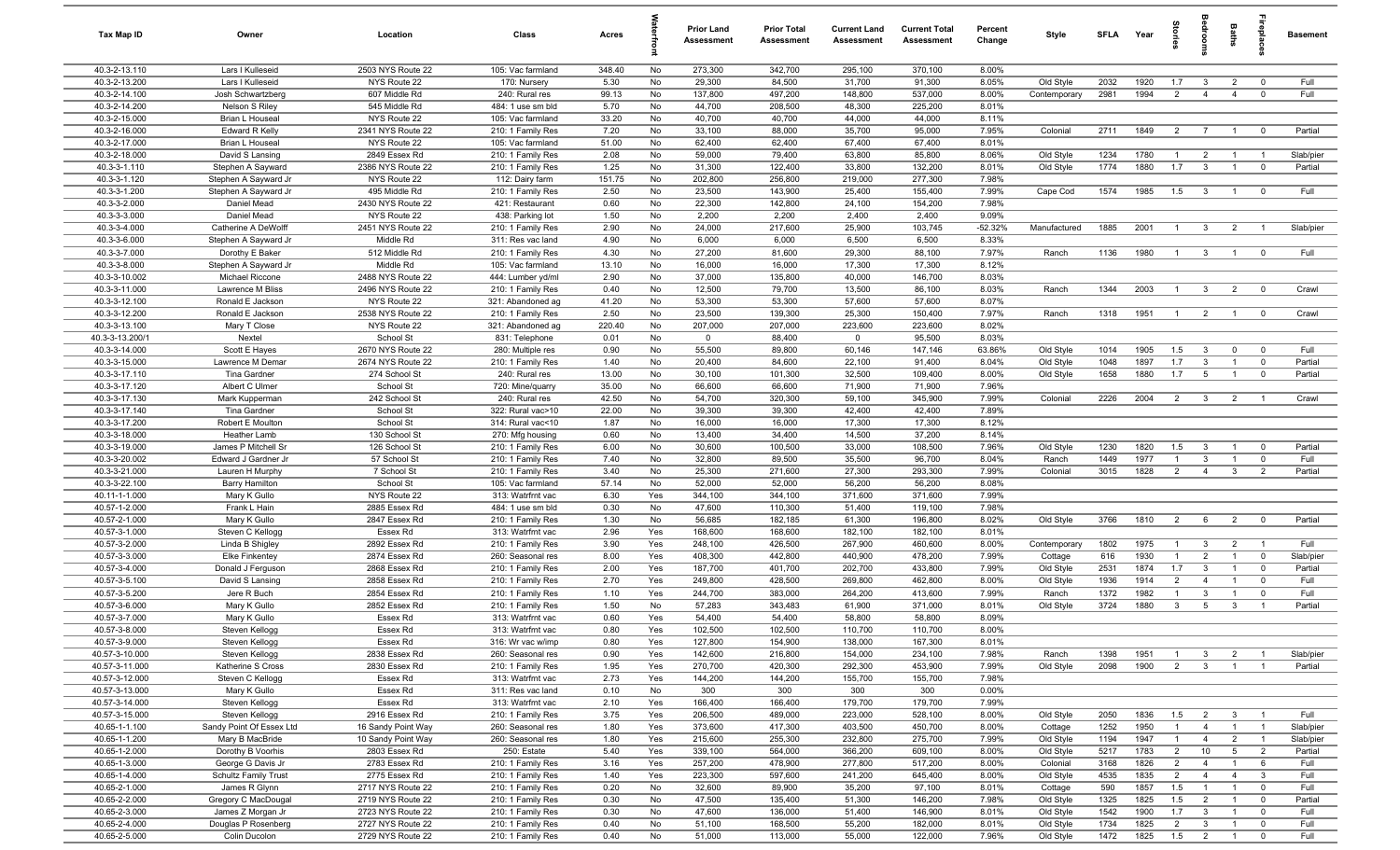| Tax Map ID                       | Owner                                           | Location                               | Class                                  | Acres        |           | <b>Prior Land</b><br>Assessment | <b>Prior Total</b><br>Assessment | <b>Current Land</b><br>Assessment | <b>Current Total</b><br>Assessment | Percent<br>Change | Style                  | SFI A        | Year         | ā                                |                                   | Baths                            | 흠                                | <b>Basement</b>    |
|----------------------------------|-------------------------------------------------|----------------------------------------|----------------------------------------|--------------|-----------|---------------------------------|----------------------------------|-----------------------------------|------------------------------------|-------------------|------------------------|--------------|--------------|----------------------------------|-----------------------------------|----------------------------------|----------------------------------|--------------------|
| 40.65-2-6.000                    | Stephen O Cunnion                               | 2731 NYS Route 22                      | 210: 1 Family Res                      | 0.60         | No        | 54,800                          | 329,600                          | 59,200                            | 356,000                            | 8.01%             | Colonial               | 3490         | 1825         | $\overline{2}$                   | $\overline{4}$                    | $\overline{2}$                   | $\mathbf 0$                      | Full               |
| 40.65-2-7.100                    | Kristen E Peden                                 | 2733 NYS Route 22                      | 210: 1 Family Res                      | 0.32         | No        | 48,200                          | 220,800                          | 52,100                            | 238,500                            | 8.02%             | Old Style              | 2574         | 1824         | $\overline{2}$                   | 3                                 | $\overline{2}$                   | $\mathbf 0$                      | Partial            |
| 40.65-2-8.000                    | Hada LugoDeSlosser                              | 2737 NYS Route 22                      | 220: 2 Family Res                      | 0.50         | No        | 54,400                          | 233,900                          | 58,700                            | 252,600                            | 7.99%             | Old Style              | 2279         | 1825         | $\overline{2}$                   | $\overline{4}$                    | $\overline{2}$                   | $\mathbf 0$                      | Full               |
| 40.65-2-11.002                   | <b>Colleen Williams</b>                         | 2755 Essex Rd                          | 210: 1 Family Res                      | 0.13         | No        | 30,700                          | 133,000                          | 33,100                            | 143,600                            | 7.97%             | Old Style              | 2072         | 1910         | $\overline{2}$                   | $\overline{4}$                    | $\overline{1}$                   | $\mathbf 0$                      | Full               |
| 40.65-3-3.000                    | Jack Halpin                                     | 2754 Essex Rd                          | 210: 1 Family Res                      | 0.20         | Yes       | 60,800                          | 259,800                          | 65,700                            | 280,600                            | 8.01%             | Old Style              | 2154         | 1850         | $\overline{2}$                   | $\overline{4}$                    | $\overline{2}$                   | $\mathbf 0$                      | Full               |
| 40.65-3-4.002                    | Jack Halpin                                     | 2752 Essex Rd                          | 421: Restaurant                        | 0.79         | Yes       | 153,100                         | 680,800                          | 165,400                           | 735,300                            | 8.01%             |                        |              |              |                                  |                                   |                                  |                                  |                    |
| 40.65-3-5.200<br>40.65-3-6.000   | John Doyle<br><b>Richard Humphrey</b>           | 2750 Essex Rd<br>2748 Essex Rd         | 482: Det row bldg<br>481: Att row bldg | 0.13<br>0.13 | No<br>No  | 30,700<br>30,700                | 224,200<br>204,000               | 33,100<br>33,100                  | 242,100<br>220,300                 | 7.98%<br>7.99%    |                        |              |              |                                  |                                   |                                  |                                  |                    |
| 40.65-3-7.000                    | Phillip Tart                                    | 2314 Main St                           | 483: Converted Res                     | 0.21         | Yes       | 103,700                         | 181,200                          | 112,000                           | 195,700                            | 8.00%             |                        |              |              |                                  |                                   |                                  |                                  |                    |
| 40.65-4-1.000                    | Jack Halpin                                     | Essex Rd                               | 315: Underwtr Ind                      | 0.18         | Yes       | 2,700                           | 2,700                            | 2,900                             | 2,900                              | 7.41%             |                        |              |              |                                  |                                   |                                  |                                  |                    |
| 40.73-1-1.000                    | Michael Kempster                                | 2712 NYS Route 22                      | 210: 1 Family Res                      | 1.30         | No        | 45,500                          | 79,500                           | 49,200                            | 85,900                             | 8.05%             | Old Style              | 1258         | 1900         | 1.7                              | $\mathbf{3}$                      | $\overline{2}$                   | $\overline{0}$                   | Partial            |
| 40.73-1-2.000                    | John Lease III                                  | 2718 NYS Route 22                      | 210: 1 Family Res                      | 0.70         | No        | 54,900                          | 247,900                          | 59,300                            | 267,700                            | 7.99%             | Old Style              | 1474         | 1785         | 1.5                              | $\mathbf{3}$                      | $\overline{1}$                   | $\overline{1}$                   | Partial            |
| 40.73-1-3.000                    | Martin M Maningo Jr                             | 2722 NYS Route 22                      | 210: 1 Family Res                      | 0.27         | No        | 43,100                          | 138,700                          | 46,600                            | 149,800                            | 8.00%             | Old Style              | 1613         | 1848         | 1.7                              | $\mathbf{3}$                      | $\mathbf{1}$                     | $\mathbf 0$                      | Full               |
| 40.73-1-4.000                    | John Lease III                                  | 2724 NYS Route 22                      | 210: 1 Family Res                      | 0.23         | No        | 37,100                          | 120,000                          | 40,100                            | 129,600                            | 8.00%             | Old Style              | 1424         | 1880         | $\overline{2}$                   | $5\overline{6}$                   | $\overline{1}$                   | $\mathbf 0$                      | Partial            |
| 40.73-1-5.000                    | Thomas E Carrick                                | 2726 NYS Route 22                      | 210: 1 Family Res                      | 0.14         | No        | 31,000                          | 135,000                          | 33,500                            | 145,800                            | 8.00%             | Old Style              | 1350         | 1830         | 1.5                              | $\overline{2}$                    | $\mathbf{1}$                     | $^{\circ}$                       | Partial            |
| 40.73-1-7.000                    | Sarah H Brown                                   | 39 Elm St                              | 210: 1 Family Res                      | 0.30         | No        | 47,600                          | 162,500                          | 51,400                            | 175,500                            | 8.00%             | Old Style              | 976          | 1850         | 1.5                              | $\overline{2}$                    | $\overline{1}$                   | $\mathbf 0$                      | Full               |
| 40.73-1-8.000                    | <b>Ethel Bernard</b>                            | 35 Elm St                              | 210: 1 Family Res                      | 0.30         | No        | 47,600                          | 185,500                          | 51,400                            | 200,300                            | 7.98%             | Old Style              | 1469         | 1840         | 1.5                              | 3                                 | $\overline{1}$                   | $\mathbf 0$                      | Partial            |
| 40.73-1-9.000                    | Tillys Personal Res Trust                       | 23 Elm St                              | 210: 1 Family Res                      | 4.60         | No        | 66,600                          | 631,100                          | 71,900                            | 681,600                            | 8.00%             | Colonial               | 6657         | 1822         | $\overline{2}$                   | 9                                 | $\overline{2}$                   | 8                                | Full               |
| 40.73-1-10.000                   | <b>Arnold Estus</b>                             | 9 Elm St                               | 210: 1 Family Res                      | 0.60         | No        | 54,700                          | 163,200                          | 59,100                            | 176,300                            | 8.03%             | Colonial               | 2160         | 1830         | $\overline{2}$                   | $\overline{4}$                    | $\overline{1}$                   | $\mathbf 0$                      | Partial            |
| 40.73-1-11.000                   | Ionel Klipper                                   | 7 Elm St                               | 210: 1 Family Res                      | 1.40         | No        | 56,900                          | 420,400                          | 61,400                            | 454,000                            | 7.99%             | Colonial               | 4192         | 1846         | 2                                | $\overline{4}$                    | $\overline{2}$                   | $\overline{0}$                   | Full               |
| 40.73-1-13.000                   | Mark L Estus                                    | 283 School St                          | 210: 1 Family Res                      | 0.70         | No        | 55,500                          | 176,700                          | 59,900                            | 190,800                            | 7.98%             | Old Style              | 1768         | 1900         | $\overline{2}$                   | $\overline{4}$                    | $\overline{1}$                   | $\overline{0}$                   | Partial            |
| 40.73-1-14.000                   | William L Sharp                                 | 269 School St                          | 210: 1 Family Res                      | 5.00         | No        | 67,800                          | 364,300                          | 73,200                            | 393,400                            | 7.99%             | Old Style              | 4840         | 1900<br>1858 | $\overline{2}$                   | $\mathbf{3}$                      | $\overline{2}$<br>$\overline{1}$ | $\overline{1}$                   | Full               |
| 40.73-2-1.000<br>40.73-2-2.000   | Michael O Olsen<br>Jan M Eakins                 | 2732 NYS Route 22<br>2736 NYS Route 22 | 210: 1 Family Res<br>210: 1 Family Res | 0.20<br>0.40 | No<br>No  | 32,700<br>51,100                | 196,900<br>219,700               | 35,400<br>55,200                  | 212,700<br>237,300                 | 8.02%<br>8.01%    | Old Style<br>Old Style | 2434<br>2000 | 1847         | $\overline{2}$<br>$\overline{2}$ | $\mathbf{3}$<br>$\mathbf{3}$      | $\overline{2}$                   | $\overline{1}$<br>$\mathbf 0$    | Partial<br>Partial |
| 40.73-2-3.000                    | <b>Bradford Beers</b>                           | Main St                                | 311: Res vac land                      | 0.10         | No        | 300                             | 300                              | 300                               | 300                                | 0.00%             |                        |              |              |                                  |                                   |                                  |                                  |                    |
| 40.73-2-8.000                    | <b>Bradford Beers</b>                           | 2309 Main St                           | 482: Det row bldg                      | 0.04         | No        | 12,000                          | 159,800                          | 13,000                            | 172,600                            | 8.01%             |                        |              |              |                                  |                                   |                                  |                                  |                    |
| 40.73-2-9.000                    | Stransky Family LLC                             | 2307 Main St                           | 210: 1 Family Res                      | 0.20         | No        | 32,700                          | 257,500                          | 35,300                            | 278,100                            | 8.00%             | Old Style              | 2593         | 1800         | 1.7                              | 5                                 | $\overline{1}$                   | $\overline{1}$                   | Partial            |
| 40.73-2-10.100                   | Helen L Goetz                                   | 2305 Main St                           | 210: 1 Family Res                      | 0.23         | No        | 37,200                          | 263,600                          | 40,200                            | 284,700                            | 8.00%             | Old Style              | 1755         | 1800         | 1.5                              | $\overline{4}$                    | $\overline{1}$                   | $\overline{1}$                   | Partial            |
| 40.73-2-10.200                   | Gert D Thorn                                    | Main St                                | 311: Res vac land                      | 0.15         | No        | 400                             | 400                              | 400                               | 400                                | 0.00%             |                        |              |              |                                  |                                   |                                  |                                  |                    |
| 40.73-2-11.000                   | Geraldine VanOrnam                              | 2303 Main St                           | 482: Det row bldg                      | 0.26         | No        | 41,600                          | 355,200                          | 44,900                            | 383,600                            | 8.00%             |                        |              |              |                                  |                                   |                                  |                                  |                    |
| 40.73-2-12.000                   | John P Walker                                   | 2297 Main St                           | 418: Inn/lodge                         | 0.40         | No        | 50,900                          | 457,700                          | 55,000                            | 494,300                            | 8.00%             |                        |              |              |                                  |                                   |                                  |                                  |                    |
| 40.73-2-14.002                   | Joanne McKenna                                  | 9 Church St                            | 210: 1 Family Res                      | 0.27         | No        | 32,700                          | 214,600                          | 35,300                            | 231,800                            | 8.01%             | Old Style              | 2210         | 1836         | $\overline{2}$                   | $5\overline{5}$                   | $\overline{1}$                   | $\overline{1}$                   | Full               |
| 40.73-2-15.001                   | Gert D Thorn                                    | 36 Elm St                              | 210: 1 Family Res                      | 0.30         | No        | 47,600                          | 179,500                          | 51,400                            | 193,900                            | 8.02%             | Old Style              | 1806         | 1850         | 1.7                              | $\mathbf{3}$                      | $\overline{1}$                   | $^{\circ}$                       | Full               |
| 40.73-2-16.000                   | Sylvia Hobbs                                    | 3 Church St                            | 210: 1 Family Res                      | 0.30         | No        | 47,600                          | 376,600                          | 51,400                            | 406,700                            | 7.99%             | Colonial               | 2993         | 1827         | $\overline{2}$                   | $\overline{4}$                    | $\mathbf{3}$                     | $\overline{2}$                   | Full               |
| 40.73-2-17.000                   | Sylvia Hobbs                                    | 32 Elm St                              | 280: Multiple res                      | 0.22         | No        | 35,800                          | 264,700                          | 38,700                            | 285,900                            | 8.01%             | Old Style              | 1342         | 1776         | $\overline{1}$                   | $\overline{1}$                    | $\overline{1}$                   | $\mathbf 0$                      | Crawl              |
| 40.73-3-1.000                    | Mitchell Schoenfeld                             | 2312 Main St                           | 483: Converted Res                     | 0.09         | No        | 47,600                          | 183,600                          | 51,400                            | 198,300                            | 8.01%             |                        |              |              |                                  |                                   |                                  |                                  |                    |
| 40.73-3-2.000<br>40.73-3-3.000   | Herbert F Dalton Jr                             | 2310 Main St                           | 483: Converted Res                     | 0.10         | No        | 32,900<br>29,800                | 218,500                          | 35,600<br>32,200                  | 236,000                            | 8.01%<br>7.98%    |                        |              | 1850         |                                  | $\mathbf{3}$                      | $\overline{1}$                   |                                  | Full               |
| 40.73-3-4.000                    | Norma C Jackson<br>Essex Presbyterian Parsonage | 44 Beggs Point St<br>2306 Main St      | 210: 1 Family Res<br>210: 1 Family Res | 0.10<br>0.20 | Yes<br>No | 32,700                          | 137,900<br>164,200               | 35,300                            | 148,900<br>177,300                 | 7.98%             | Old Style<br>Old Style | 1270<br>2458 | 1860         | 1.7<br>$\overline{2}$            | $\mathbf{3}$                      | $\overline{2}$                   | $\overline{1}$<br>$\mathbf 0$    | Partial            |
| 40.73-3-5.000                    | John F Durant Jr                                | 2304 Main St                           | 483: Converted Res                     | 0.10         | No        | 29,900                          | 173,500                          | 32,300                            | 187,400                            | 8.01%             |                        |              |              |                                  |                                   |                                  |                                  |                    |
| 40.73-3-6.100                    | Russell B Shapiro                               | 2302 Main St                           | 220: 2 Family Res                      | 0.37         | No        | 50,000                          | 233,100                          | 54,000                            | 251,700                            | 7.98%             | Old Style              | 2361         | 1810         | $\overline{2}$                   | $\mathbf{3}$                      | $\mathbf{3}$                     | $\overline{0}$                   | Partial            |
| 40.73-3-6.200                    | John F Durant                                   | Main St                                | 311: Res vac land                      | 0.03         | No        | 100                             | 100                              | 100                               | 100                                | 0.00%             |                        |              |              |                                  |                                   |                                  |                                  |                    |
| 40.73-3-7.000                    | Frank A Schmitt Jr                              | 39 Beggs Point St                      | 210: 1 Family Res                      | 0.10         | No        | 32,900                          | 145,200                          | 35,500                            | 156,800                            | 7.99%             | Old Style              | 1734         | 1830         | $\overline{2}$                   | $\overline{4}$                    | $\overline{2}$                   | $\overline{1}$                   | Full               |
| 40.73-3-8.000                    | Frank A Schmitt                                 | 37 Beggs Point St                      | 415: Motel                             | 0.10         | No        | 32,900                          | 51,100                           | 35,500                            | 55,200                             | 8.02%             |                        |              |              |                                  |                                   |                                  |                                  |                    |
| 40.73-3-9.000                    | James Schmitt                                   | 35 Beggs Point St                      | 210: 1 Family Res                      | 0.30         | No        | 52,300                          | 223,000                          | 56,400                            | 240,800                            | 7.98%             | Old Style              | 1615         | 1830         | 1.5                              | $\mathbf{3}$                      | $\overline{2}$                   | $\overline{0}$                   | Partial            |
| 40.73-3-10.000                   | Stephen A McKenna                               | 29 Beggs Point St                      | 415: Motel                             | 0.20         | No        | 133,700                         | 267,200                          | 144,400                           | 288,600                            | 8.01%             |                        |              |              |                                  |                                   |                                  |                                  |                    |
| 40.73-3-11.000                   | Stephen A McKenna                               | Beggs Point St                         | 311: Res vac land                      | 0.20         | Yes       | 45.400                          | 45.400                           | 49,000                            | 49,000                             | 7.93%             |                        |              |              |                                  |                                   |                                  |                                  |                    |
| 40.73-3-12.003                   | Alan G Wardle                                   | 26 Beggs Point St                      | 210: 1 Family Res                      | 0.60         | Yes       | 66,700                          | 163,500                          | 72,100                            | 176,600                            | 8.01%             | Cottage                | 386          | 1962         | $\overline{1}$                   | $\overline{1}$                    | $\mathbf{1}$                     | $\mathbf 0$                      | Slab/pier          |
| 40.73-3-13.000                   | Stanley W Tuller                                | 13 Beggs Point St                      | 210: 1 Family Res                      | 0.30         | No        | 52,300                          | 189,200                          | 56,400                            | 204,300                            | 7.98%             | Old Style              | 1777         | 1835         | 1.5                              | $\mathbf{3}$                      | $\overline{1}$                   | $\mathbf 0$                      | Full               |
| 40.73-3-14.000                   | John B Fortune                                  | 7 Beggs Point St                       | 210: 1 Family Res                      | 0.40         | No        | 51,000                          | 246,100                          | 55,100                            | 265,800                            | 8.00%             | Colonial               | 2550         | 1834         | $\overline{2}$                   | $\overline{4}$                    | $\overline{2}$                   | $\overline{0}$                   | Partial            |
| 40.73-3-15.000                   | Gregory M Owens                                 | 3 Beggs Point St                       | 210: 1 Family Res                      | 0.12         | No        | 32,700                          | 174,100                          | 35,300                            | 188,000                            | 7.98%             | Old Style              | 1694         | 1854         | $\overline{2}$                   | $\overline{4}$                    | $\overline{1}$                   | $\overline{1}$                   | Full               |
| 40.73-3-16.000<br>40.73-3-17.000 | Rose M Fine<br>Sandra Vance                     | 2300 Main St<br>2296 Main St           | 210: 1 Family Res<br>210: 1 Family Res | 0.20<br>0.10 | No<br>No  | 32,600<br>29,900                | 229,900<br>161,700               | 35,200<br>32,300                  | 248,300<br>174,600                 | 8.00%<br>7.98%    | Colonial<br>Old Style  | 2976<br>1520 | 1849<br>1830 | $\overline{2}$<br>$\overline{2}$ | $5\overline{)}$<br>$\overline{2}$ | $\overline{2}$<br>$\overline{2}$ | $\overline{0}$<br>$\overline{0}$ | Full<br>Crawl      |
| 40.73-3-18.000                   | George C Hearn                                  | 2 Beggs Point St                       | 210: 1 Family Res                      | 0.30         | No        | 47,600                          | 277,400                          | 51,400                            | 299,600                            | 8.00%             | Old Style              | 2816         | 1840         | $\overline{2}$                   | $\overline{4}$                    | $\overline{1}$                   | $\overline{1}$                   | Full               |
| 40.73-3-19.000                   | Antonio D Martini                               | Beggs Point St                         | 311: Res vac land                      | 0.10         | No        | 26,900                          | 26,900                           | 29,100                            | 29,100                             | 8.18%             |                        |              |              |                                  |                                   |                                  |                                  |                    |
| 40.73-3-20.000                   | Norma Goff                                      | 10 Beggs Point St                      | 210: 1 Family Res                      | 0.20         | No        | 32,700                          | 166,100                          | 35,300                            | 179,400                            | 8.01%             | Old Style              | 2300         | 1850         | 1.7                              | $\mathbf{3}$                      | $\overline{1}$                   | $\overline{\mathbf{0}}$          | Full               |
| 40.73-3-21.000                   | William H Gussman                               | 14 Beggs Point St                      | 210: 1 Family Res                      | 0.30         | No        | 43,100                          | 188,700                          | 46,600                            | 203,800                            | 8.00%             | Old Style              | 1985         | 1830         | 1.5                              | $\overline{4}$                    | $\overline{2}$                   | $\overline{1}$                   | Full               |
| 40.73-3-23.000                   | Wayne Evans                                     | Beggs Point St                         | 311: Res vac land                      | 0.10         | No        | 26,900                          | 26,900                           | 29,100                            | 29,100                             | 8.18%             |                        |              |              |                                  |                                   |                                  |                                  |                    |
| 40.73-3-24.000                   | Scheinin-Solovitch Family Trus                  | 13 Orchard Ln                          | 210: 1 Family Res                      | 0.20         | Yes       | 38,600                          | 182,500                          | 41,700                            | 197,100                            | 8.00%             | Old Style              | 1642         | 1835         | 1.5                              | $\mathbf{3}$                      | $\overline{1}$                   | $\overline{1}$                   | Partial            |
| 40.73-3-25.000                   | Susan P Evans                                   | 13 Orchard Ln                          | 210: 1 Family Res                      | 0.20         | No        | 35,900                          | 179,700                          | 38,800                            | 194,100                            | 8.01%             | Old Style              | 1472         | 1850         | 1.5                              | $\overline{3}$                    | $\overline{1}$                   | $\overline{0}$                   | Full               |
| 40.73-3-26.000                   | Johnny C Battle                                 | Orchard Ln                             | 312: Vac w/imprv                       | 0.01         | No        | 3,000                           | 10,500                           | 3,200                             | 11,300                             | 7.62%             |                        |              |              |                                  |                                   |                                  |                                  |                    |
| 40.73-3-27.000                   | Johnny C Battle                                 | 11 Orchard Ln                          | 210: 1 Family Res                      | 0.11         | No        | 31,700                          | 163,500                          | 34,300                            | 176,600                            | 8.01%             | Old Style              | 1360         | 1900         | 1.7                              | $\overline{4}$                    | $\overline{1}$                   | $\overline{0}$                   | Full               |
| 40.73-3-28.000                   | John B Fortune                                  | 9 Orchard Ln                           | 210: 1 Family Res                      | 0.10         | No        | 31,400                          | 205,500                          | 33,900                            | 221,900                            | 7.98%             | Old Style              | 2590         | 1850         | $\overline{2}$                   | $\overline{4}$                    | $\overline{1}$                   | $\overline{0}$                   | Full               |
| 40.73-3-29.000                   | Bernard V Kelly                                 | 7 Orchard Ln                           | 210: 1 Family Res                      | 0.10         | No        | 31,400                          | 151,900                          | 34,000                            | 164,100                            | 8.03%             | Old Style              | 1447         | 1849         | $1.5$ 3 1                        |                                   |                                  | $\overline{0}$                   | Full               |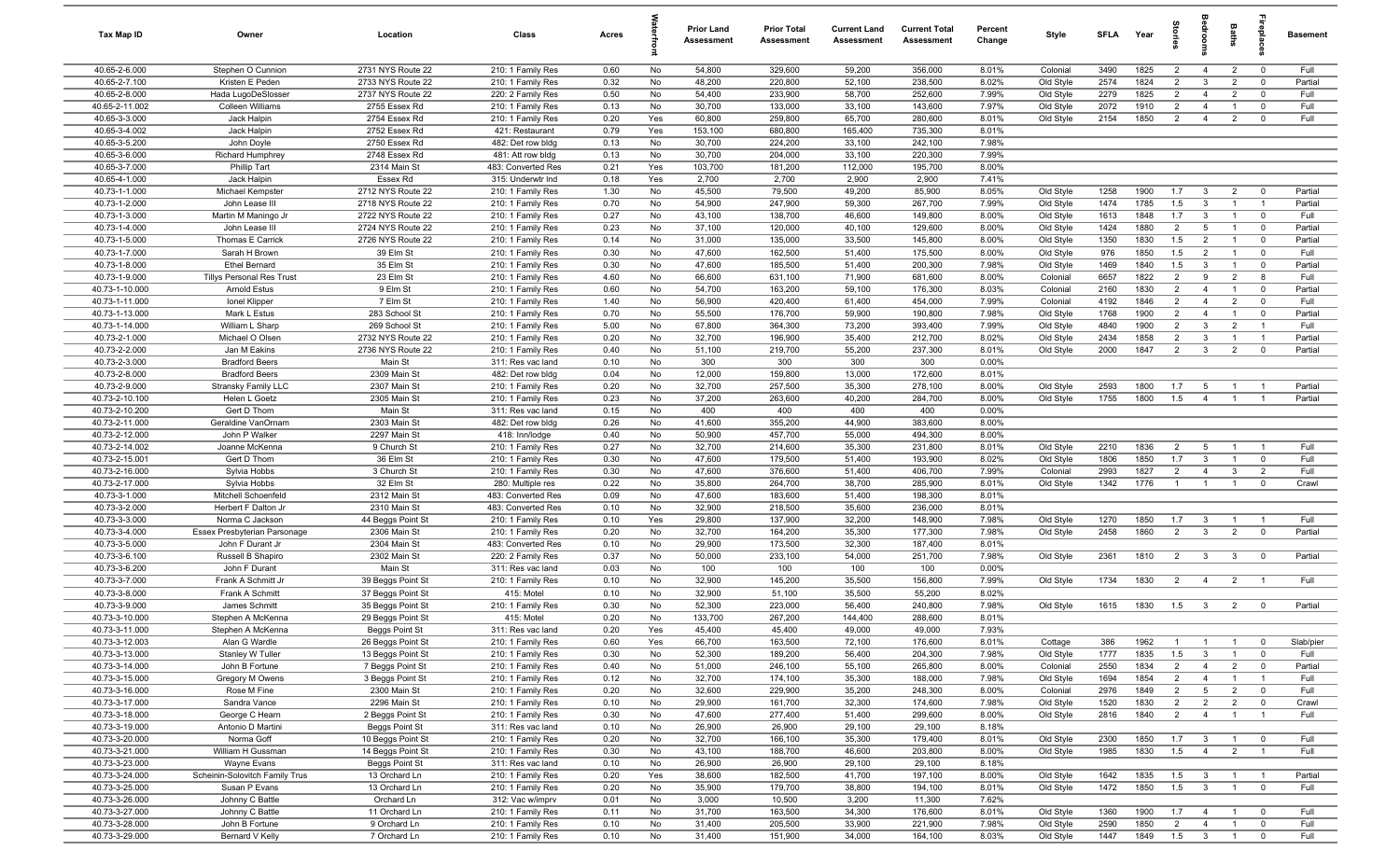| Tax Map ID                       | Owner                                       | Location                                 | Class                                   | Acres        |            | <b>Prior Land</b><br>Assessment | <b>Prior Total</b><br>Assessment | <b>Current Land</b><br>Assessment | <b>Current Total</b><br>Assessment | Percent<br>Change | Style                  | SFLA         | Year         | 흪                                |                                                    | Baths                            | epla                             | <b>Basement</b> |
|----------------------------------|---------------------------------------------|------------------------------------------|-----------------------------------------|--------------|------------|---------------------------------|----------------------------------|-----------------------------------|------------------------------------|-------------------|------------------------|--------------|--------------|----------------------------------|----------------------------------------------------|----------------------------------|----------------------------------|-----------------|
| 40.73-3-30.000                   | Antonio D Martini                           | 5 Orchard Ln                             | 210: 1 Family Res                       | 0.10         | No         | 29,900                          | 180,800                          | 32,300                            | 195,300                            | 8.02%             | Old Style              | 1688         | 1835         | 1.5                              | $\overline{\mathbf{3}}$                            | $\overline{2}$                   | $\overline{0}$                   | Partial         |
| 40.73-3-31.000                   | <b>Todd M Goff</b>                          | 2286 Main St                             | 210: 1 Family Res                       | 0.30         | No         | 47,459                          | 245,669                          | 51,200                            | 265,300                            | 7.99%             | Old Style              | 3550         | 1850         | $\overline{2}$                   | 5                                                  |                                  | $^{\circ}$                       | Full            |
| 40.73-4-3.000                    | Louis P Comeau                              | 2291 Main St                             | 210: 1 Family Res                       | 0.30         | No         | 47,600                          | 195,100                          | 51,400                            | 210,700                            | 8.00%             | Old Style              | 1586         | 1850         | 1.7                              | $\mathbf{3}$                                       | $\overline{2}$                   | $\overline{1}$                   | Partial         |
| 40.73-4-4.000                    | <b>Nathaniel Klipper</b>                    | 2285 Main St                             | 220: 2 Family Res                       | 1.80         | No         | 58,500                          | 447,300                          | 63,200                            | 483,100                            | 8.00%             | Colonial               | 5425         | 1833         | $\overline{2}$                   | 6                                                  | $\overline{2}$                   | 2                                | Partial         |
| 40.73-4-5.000<br>40.73-4-6.000   | <b>Emmett Carter LLC</b>                    | 2279 Main St                             | 210: 1 Family Res                       | 0.20         | No         | 32,600                          | 205,900                          | 35,200                            | 286,197                            | 39.00%            | Old Style              | 2241         | 1910         | $\overline{2}$                   | $\overline{4}$                                     | $\overline{2}$<br>$\overline{2}$ | $\overline{0}$<br>$\mathbf 0$    | Full<br>Full    |
| 40.73-4-7.000                    | Barbara Kunzi<br>Robert A Burley            | 2277 Main St<br>Main St                  | 210: 1 Family Res<br>311: Res vac land  | 0.40<br>0.30 | No<br>No   | 51,000<br>42,800                | 201,300<br>42,800                | 55,100<br>46,200                  | 217,400<br>46,200                  | 8.00%<br>7.94%    | Old Style              | 1842         | 1910         | $\overline{2}$                   | $\overline{4}$                                     |                                  |                                  |                 |
| 40.73-4-8.000                    | <b>Barry Hamilton</b>                       | 2269 Main St                             | 483: Converted Res                      | 0.10         | No         | 29,900                          | 68,500                           | 32,300                            | 74,000                             | 8.03%             |                        |              |              |                                  |                                                    |                                  |                                  |                 |
| 40.73-4-9.000                    | Robert A Burley                             | 2273 Main St                             | 210: 1 Family Res                       | 0.70         | No         | 49,200                          | 249,800                          | 53,200                            | 269,800                            | 8.01%             | Colonial               | 2884         | 1830         | 2                                | -5                                                 |                                  | - 1                              | Full            |
| 40.73-4-10.000                   | Grace A MacLeod                             | 299 School St                            | 210: 1 Family Res                       | 0.14         | No         | 32,500                          | 170,200                          | 35,100                            | 183,800                            | 7.99%             | Old Style              | 900          | 1830         | 1.5                              | $\overline{2}$                                     | $\mathbf{1}$                     | $\mathbf 0$                      | Full            |
| 40.73-4-11.000                   | Duane R Anderson                            | 4 Elm St                                 | 210: 1 Family Res                       | 0.10         | No         | 30,000                          | 121,200                          | 32,400                            | 130,900                            | 8.00%             | Old Style              | 1193         | 1905         | 1.7                              | $\overline{\mathbf{3}}$                            | $\mathbf{1}$                     | $\overline{0}$                   | Partial         |
| 40.73-4-12.000                   | Duane R Anderson                            | Elm St                                   | 311: Res vac land                       | 0.10         | No         | 26,900                          | 26,900                           | 29,100                            | 29,100                             | 8.18%             |                        |              |              |                                  |                                                    |                                  |                                  |                 |
| 40.73-4-13.000                   | David M Bowen                               | 10 Elm St                                | 210: 1 Family Res                       | 0.10         | No         | 29,900                          | 91,400                           | 32,300                            | 98,700                             | 7.99%             | Cottage                | 592          | 1905         | -1                               | $\overline{2}$                                     |                                  | $\mathbf 0$                      | Partial         |
| 40.73-5-1.000                    | John R Mesick                               | 290 School St                            | 210: 1 Family Res                       | 1.00         | No         | 55,500                          | 118,900                          | 59,900                            | 128,400                            | 7.99%             | Old Style              | 1406         | 1828         | $\overline{2}$                   | $\overline{2}$                                     |                                  | $\overline{2}$                   | Slab/pier       |
| 40.73-5-3.100                    | Jonathan L Pribble                          | 18 Ross Way                              | 210: 1 Family Res                       | 1.87         | No         | 58,392                          | 277,192                          | 63,100                            | 299,400                            | 8.01%             | Ranch                  | 1178         | 1972         | $\mathbf{1}$                     | $\mathbf{3}$                                       | $\overline{2}$                   | $\overline{1}$                   | Full            |
| 40.73-5-3.200                    | Joseph Cordasco                             | 10 Ross Way                              | 210: 1 Family Res                       | 0.65         | No         | 54,700                          | 218,500                          | 59,100                            | 236,000                            | 8.01%             | Ranch                  | 1344         | 1988         | -1                               | $5\overline{5}$                                    | $\overline{2}$                   | $\mathbf 0$                      | Full            |
| 40.73-5-4.000                    | John I Mesick                               | 294 School St                            | 210: 1 Family Res                       | 0.51         | No         | 54,400                          | 127,800                          | 58,700                            | 138,000                            | 7.98%             | Old Style              | 1756         | 1850         | $\overline{2}$                   | $\mathbf{3}$                                       |                                  | $\overline{0}$                   | Partial         |
| 40.73-5-5.000                    | Raymond E Demar                             | 3 Ross Way                               | 210: 1 Family Res                       | 0.81         | No         | 55,500                          | 187,600                          | 59,900                            | 202,600                            | 8.00%             | Old Style              | 1850         | 1860         | $\overline{2}$                   | $\overline{4}$                                     | $\overline{1}$                   | $\overline{0}$                   | Partial         |
| 40.73-5-6.000<br>40.73-5-7.000   | Bryan J Burke                               | 306 School St                            | 210: 1 Family Res                       | 0.40         | No         | 30,000                          | 109,100                          | 32,400                            | 117,800                            | 7.97%             | Old Style              | 1632         | 1900         | $\overline{2}$                   | $\mathbf{3}$                                       | $\overline{1}$                   | $\overline{0}$                   | Crawl           |
| 40.73-5-8.000                    | Bryan J Burke<br>Wallace Hill               | School St<br>312 School St               | 311: Res vac land<br>210: 1 Family Res  | 0.10<br>0.10 | No<br>No   | 29,900<br>29,900                | 29,900<br>153,100                | 32,300<br>32,200                  | 32,300<br>165,300                  | 8.03%<br>7.97%    | Old Style              | 1579         | 1830         | 1.5                              | $\overline{2}$                                     | $\overline{2}$                   | $\overline{0}$                   | Partial         |
| 40.73-5-9.000                    | <b>Bruce A Boisen</b>                       | 2263 Lake Shore Rd                       | 210: 1 Family Res                       | 0.30         | No         | 47,600                          | 241,500                          | 51,400                            | 260,800                            | 7.99%             | Old Style              | 2112         | 1830         | 1.5                              | $\mathbf{3}$                                       | $\mathbf{1}$                     | $\overline{1}$                   | Partial         |
| 40.73-5-10.000                   | Lawrence MacDevitt                          | 2261 Lake Shore Rd                       | 210: 1 Family Res                       | 0.20         | No         | 32,600                          | 173,700                          | 35,200                            | 187,600                            | 8.00%             | Old Style              | 1501         | 1850         | 1.5                              | $\mathbf{3}$                                       | $\overline{2}$                   | $\overline{0}$                   | Partial         |
| 40.73-5-11.000                   | Christopher Drennan                         | 2259 Lake Shore Rd                       | 220: 2 Family Res                       | 0.30         | No         | 47,600                          | 202,300                          | 51,400                            | 218,500                            | 8.01%             | Old Style              | 1767         | 1840         | 1.5                              | $\overline{4}$                                     | $\overline{2}$                   | $\mathbf 0$                      | Crawl           |
| 40.73-5-12.000                   | Colleen M VanHoven                          | 2255 Lake Shore Rd                       | 210: 1 Family Res                       | 0.50         | No         | 57,100                          | 321,900                          | 61,700                            | 347,700                            | 8.01%             | Old Style              | 2607         | 1835         | 2.5                              | $\mathbf{3}$                                       | $\mathbf{3}$                     | $\mathbf 0$                      | Partial         |
| 40.73-5-13.000                   | <b>Todd S Waskuch</b>                       | 2249 Lake Shore Rd                       | 210: 1 Family Res                       | 0.50         | No         | 57,200                          | 197,100                          | 61,800                            | 212,900                            | 8.02%             | Old Style              | 1653         | 1890         | 1.5                              | $\overline{\mathbf{3}}$                            | $\overline{2}$                   | $\mathbf 0$                      | Crawl           |
| 40.73-5-14.000                   | Lyle G Mason                                | Lake Shore Rd                            | 311: Res vac land                       | 0.30         | No         | 47,600                          | 47,600                           | 51,400                            | 51,400                             | 7.98%             |                        |              |              |                                  |                                                    |                                  |                                  |                 |
| 40.73-5-15.000                   | Mark R Hall                                 | 2241 Lake Shore Rd                       | 210: 1 Family Res                       | 0.50         | No         | 54,500                          | 170,400                          | 58,800                            | 165,060                            | $-3.13%$          | Old Style              | 1725         | 1900         | 1.5                              | $\overline{2}$                                     |                                  | $\overline{1}$                   | Partial         |
| 40.73-5-16.000                   | Nelson S Riley III                          | 2235 Lake Shore Rd                       | 210: 1 Family Res                       | 0.60         | No         | 54,700                          | 236,900                          | 54,700                            | 246,413                            | 4.02%             | Old Style              | 1587         | 1870         | 1.5                              | $\overline{4}$                                     | $\overline{2}$                   | $\overline{0}$                   | Full            |
| 40.73-5-17.000                   | Wayne D Gryk                                | 2227 Lake Shore Rd                       | 210: 1 Family Res                       | 0.41         | No         | 51,400                          | 140,800                          | 55,500                            | 181,771                            | 29.10%            | Old Style              | 1573         | 1833         | 1.5                              | $\overline{\mathbf{3}}$                            | $\overline{1}$                   | $\overline{0}$                   | Partial         |
| 40.73-5-18.000                   | Jonathan L Pribble                          | 25 Ross Way                              | 433: Auto body                          | 4.62         | No         | 66,625                          | 233,625                          | 71,900                            | 252,300                            | 7.99%             |                        |              |              |                                  |                                                    |                                  |                                  |                 |
| 40.73-6-1.000                    | Christopher Silbernagel                     | 2280 Main St                             | 210: 1 Family Res                       | 0.20         | No         | 32,600                          | 181,300                          | 35,200                            | 195,800                            | 8.00%             | Old Style              | 2082         | 1903         | $\overline{2}$                   | $\overline{4}$                                     | $\overline{1}$                   | $\overline{1}$                   | Full            |
| 40.73-6-2.000                    | Frank P East                                | 8 Orchard Ln                             | 210: 1 Family Res                       | 0.20         | No         | 32,700                          | 125,200                          | 35,300                            | 135,200                            | 7.99%             | Old Style              | 1409         | 1860         | 1.5                              | $\mathbf{3}$                                       | $\overline{1}$                   | $\mathbf{0}$                     | Partial         |
| 40.73-6-3.000<br>40.73-6-4.100   | Patricia O Parsons<br>Donna Sonnett         | 10 Orchard Ln<br>2278 Main St            | 210: 1 Family Res<br>483: Converted Res | 0.30<br>0.42 | Yes<br>No  | 124,300<br>31,300               | 288,500<br>321,900               | 134,300<br>33,900                 | 318,600<br>347,700                 | 10.43%<br>8.01%   | Old Style              | 1983         | 1864         | 1.7                              | $\mathbf{3}$                                       | $\overline{2}$                   | $\mathbf{0}$                     | Full            |
| 40.73-6-5.000                    | Elaine R Jordan                             | 2276 Main St                             | 210: 1 Family Res                       | 0.30         | No         | 52,400                          | 171,511                          | 56,600                            | 185,200                            | 7.98%             | Old Style              | 1327         | 1830         | 1.5                              | $\overline{2}$                                     | $\overline{1}$                   | $\overline{0}$                   | Full            |
| 40.73-6-6.100                    | Robert A Burley                             | 2270 Main St                             | 570: Marina                             | 0.30         | No         | 98,000                          | 98,000                           | 105,800                           | 215,514                            | 119.91%           |                        |              |              |                                  |                                                    |                                  |                                  |                 |
| 40.73-6-6.202                    | <b>Hamilton Barry</b>                       | 2272 Main St                             | 570: Marina                             | 0.56         | Yes        | 288,300                         | 462,000                          | 311,400                           | 499,000                            | 8.01%             |                        |              |              |                                  |                                                    |                                  |                                  |                 |
| 40.73-6-7.000                    | <b>Shirley Estus</b>                        | 2268 Lake Shore Rd                       | 210: 1 Family Res                       | 0.10         | No         | 28,300                          | 114,800                          | 30,600                            | 124,000                            | 8.01%             | Old Style              | 1107         | 1900         | 1.5                              | $\mathbf{3}$                                       |                                  |                                  | Full            |
| 40.73-6-8.000                    | Shipyard Properties Inc                     | 2264 Lake Shore Rd                       | 570: Marina                             | 0.60         | Yes        | 353,300                         | 550,500                          | 381,500                           | 594,500                            | 7.99%             |                        |              |              |                                  |                                                    |                                  |                                  |                 |
| 40.73-6-9.000                    | Bruce M Stephan                             | 2260 Lake Shore Rd                       | 210: 1 Family Res                       | 0.50         | No         | 57,100                          | 239,600                          | 61,700                            | 257,300                            | 7.39%             | Old Style              | 2008         | 1910         | $\overline{2}$                   | $\mathbf{3}$                                       |                                  | $\overline{1}$                   | Full            |
| 40.73-6-10.000                   | William Deso                                | 2254 Lake Shore Rd                       | 220: 2 Family Res                       | 0.50         | No         | 59,800                          | 200,200                          | 64,600                            | 216,200                            | 7.99%             | Ranch                  | 1700         | 1980         | $\overline{1}$                   | $\overline{4}$                                     | $\overline{2}$                   | $\mathbf 0$                      | Full            |
| 40.73-6-11.100                   | Sheila Jaquish                              | 2250 Lake Shore Rd                       | 210: 1 Family Res                       | 0.85         | No         | 178,500                         | 344,300                          | 192,700                           | 371,800                            | 7.99%             | Old Style              | 1967         | 1900         | 1.7                              | $\overline{2}$                                     | $\overline{1}$                   | $\mathbf 0$                      | Full            |
| 40.73-6-11.210                   | Nicholas H Muller III                       | 15 Harbor View Way                       | 210: 1 Family Res                       | 2.64         | Yes        | 263,800                         | 561,700                          | 284,900                           | 606,600                            | 7.99%             | Contemporary           | 2368         | 2003         | 1.7                              | $\mathbf{3}$                                       | $\mathbf{3}$                     | $\overline{1}$                   | Partial         |
| 40.73-6-11.220                   | Antigone Inc Profit Sharing PI              | Harbor View Way                          | 313: Watrfrnt vac                       | 1.69         | Yes        | 129,000                         | 129,000                          | 139,300                           | 139,300                            | 7.98%             |                        |              |              |                                  |                                                    |                                  |                                  |                 |
| 40.73-6-11.240<br>40.73-6-12.000 | William Lawrence Jr<br>Mariko D Fine-Lease  | 2248 Lake Shore Rd<br>2234 Lake Shore Rd | 210: 1 Family Res<br>210: 1 Family Res  | 0.27<br>0.30 | No<br>No   | 43,000<br>50.100                | 122,100<br>159,300               | 46,500<br>54.100                  | 131,900<br>172.000                 | 8.03%<br>7.97%    | Old Style<br>Old Style | 1435<br>1377 | 1827<br>1905 | 1.5<br>1.7                       | $\overline{\mathbf{3}}$<br>$\overline{\mathbf{3}}$ | $\overline{1}$                   | $\mathbf 0$<br>$\Omega$          | Full<br>Full    |
| 40.73-6-13.100                   | Susan J Jeffers                             | Harbor View Way                          | 313: Watrfrnt vac                       | 1.70         | Yes        | 200,200                         | 200,200                          | 216,200                           | 216,200                            | 7.99%             |                        |              |              |                                  |                                                    |                                  |                                  |                 |
| 40.73-6-13.200                   | Antigone Inc Profit Sharing PI              | Harbor View Way                          | 313: Watrfrnt vac                       | 1.81         | Yes        | 132,200                         | 132,200                          | 142,800                           | 142,800                            | 8.02%             |                        |              |              |                                  |                                                    |                                  |                                  |                 |
| 40.73-7-1.100                    | Shipyard Properties Inc                     | Lake Shore Rd                            | 315: Underwtr Ind                       | 3.50         | No         | 12,200                          | 12,200                           | 13,200                            | 13,200                             | 8.20%             |                        |              |              |                                  |                                                    |                                  |                                  |                 |
| 40.73-7-1.200                    | <b>Barry Hamilton</b>                       | Lake Shore Rd                            | 314: Rural vac<10                       | 1.00         | No         | 4,100                           | 4,100                            | 4,400                             | 4,400                              | 7.32%             |                        |              |              |                                  |                                                    |                                  |                                  |                 |
| 40.81-1-1.000                    | Margaret Sayward                            | 2221 Lake Shore Rd                       | 210: 1 Family Res                       | 0.30         | No         | 47,700                          | 201,700                          | 51,500                            | 217,800                            | 7.98%             | Old Style              | 1482         | 1924         | 1.5                              | $\mathbf{3}$                                       | $\overline{1}$                   | $\overline{\mathbf{0}}$          | Full            |
| 40.81-1-2.000                    | Andrew MacDougal                            | 2219 Lake Shore Rd                       | 210: 1 Family Res                       | 0.30         | No         | 47,600                          | 108,400                          | 51,400                            | 129,610                            | 19.57%            | Old Style              | 1185         | 1850         | 1.5                              | $\mathbf{3}$                                       |                                  | $\overline{0}$                   | Partial         |
| 40.81-1-3.000                    | Michael D MacDougal                         | 2217 Lake Shore Rd                       | 210: 1 Family Res                       | 0.20         | No         | 32,600                          | 117,400                          | 35,200                            | 126,800                            | 8.01%             | Old Style              | 1386         | 1830         | 1.5                              | $\mathbf{3}$                                       | $\overline{1}$                   | $\overline{0}$                   | Partial         |
| 40.81-1-4.000                    | Noel W Ames                                 | 2215 Lake Shore Rd                       | 210: 1 Family Res                       | 0.30         | No         | 47,600                          | 91,400                           | 51,400                            | 98,700                             | 7.99%             | Old Style              | 858          | 1839         | 1.5                              | $\overline{1}$                                     | $\overline{1}$                   | $\overline{\mathbf{0}}$          | Full            |
| 40.81-1-5.000                    | Cynthia Estus                               | 2211 Lake Shore Rd                       | 210: 1 Family Res                       | 0.40         | No         | 47,700                          | 141,300                          | 51,500                            | 152,600                            | 8.00%             | Old Style              | 1770         | 1850         | 1.5                              | $\mathbf{3}$                                       | $\overline{1}$                   | $\overline{0}$                   | Partial         |
| 40.81-1-6.000                    | Anthony Vagianos                            | 2209 Lake Shore Rd                       | 210: 1 Family Res                       | 0.60         | No         | 54,600                          | 138,700                          | 59,000                            | 149,800                            | 8.00%             | Old Style              | 1435         | 1865         | 1.7                              | $\overline{2}$                                     | $\overline{1}$                   | $\overline{0}$                   | Crawl           |
| 40.81-1-7.000                    | Jonathan L Pribble                          | Lake Shore Rd                            | 311: Res vac land                       | 0.68         | No         | 1,400                           | 1,400                            | 1,500                             | 1,500                              | 7.14%             |                        |              |              |                                  |                                                    |                                  |                                  |                 |
| 40.81-2-1.000                    | Larry Barns                                 | 2175 Lake Shore Rd                       | 210: 1 Family Res                       | 3.50         | No         | 63,200                          | 262,100                          | 68,300                            | 283,100                            | 8.01%             | Old Style              | 2496         | 1890         | $\overline{2}$                   | 6                                                  | $\overline{1}$                   | $\overline{0}$                   | Full            |
| 40.81-3-1.000                    | Thomas F Duca                               | 2224 Lake Shore Rd                       | 210: 1 Family Res                       | 0.70         | Yes        | 90,900                          | 227,480                          | 98,200                            | 245,700                            | 8.01%             | Contemporary           | 1650         | 2002         | 1.7                              | $\overline{3}$                                     | $\overline{2}$                   | $\overline{0}$                   | Crawl           |
| 40.81-3-2.100<br>40.81-3-2.200   | Margaret S MacDougal<br>Nathaniel J Klipper | 2218 Lake Shore Rd<br>2222 Lake Shore Rd | 210: 1 Family Res<br>210: 1 Family Res  | 0.78<br>0.92 | Yes<br>Yes | 121,100<br>118,800              | 253,300<br>316,200               | 130,800<br>128,300                | 273,600<br>341,500                 | 8.01%<br>8.00%    | Ranch<br>Old Style     | 1508<br>2401 | 1989<br>1800 | $\overline{1}$<br>$\overline{2}$ | $\mathbf{3}$<br>$\overline{4}$                     | $\overline{2}$<br>$\overline{2}$ | $\overline{0}$<br>$\overline{0}$ | Full<br>Partial |
| 40.81-3-3.001                    | George E Pataki                             | Lake Shore Rd                            | 313: Watrfrnt vac                       | 0.20         | Yes        | 32,000                          | 32,000                           | 34,600                            | 34,600                             | 8.12%             |                        |              |              |                                  |                                                    |                                  |                                  |                 |
| 40.81-3-4.100                    | Sally P Johnson                             | Lake Shore Rd                            | 313: Watrfrnt vac                       | 0.60         | Yes        | 95,700                          | 95,700                           | 103,400                           | 103,400                            | 8.05%             |                        |              |              |                                  |                                                    |                                  |                                  |                 |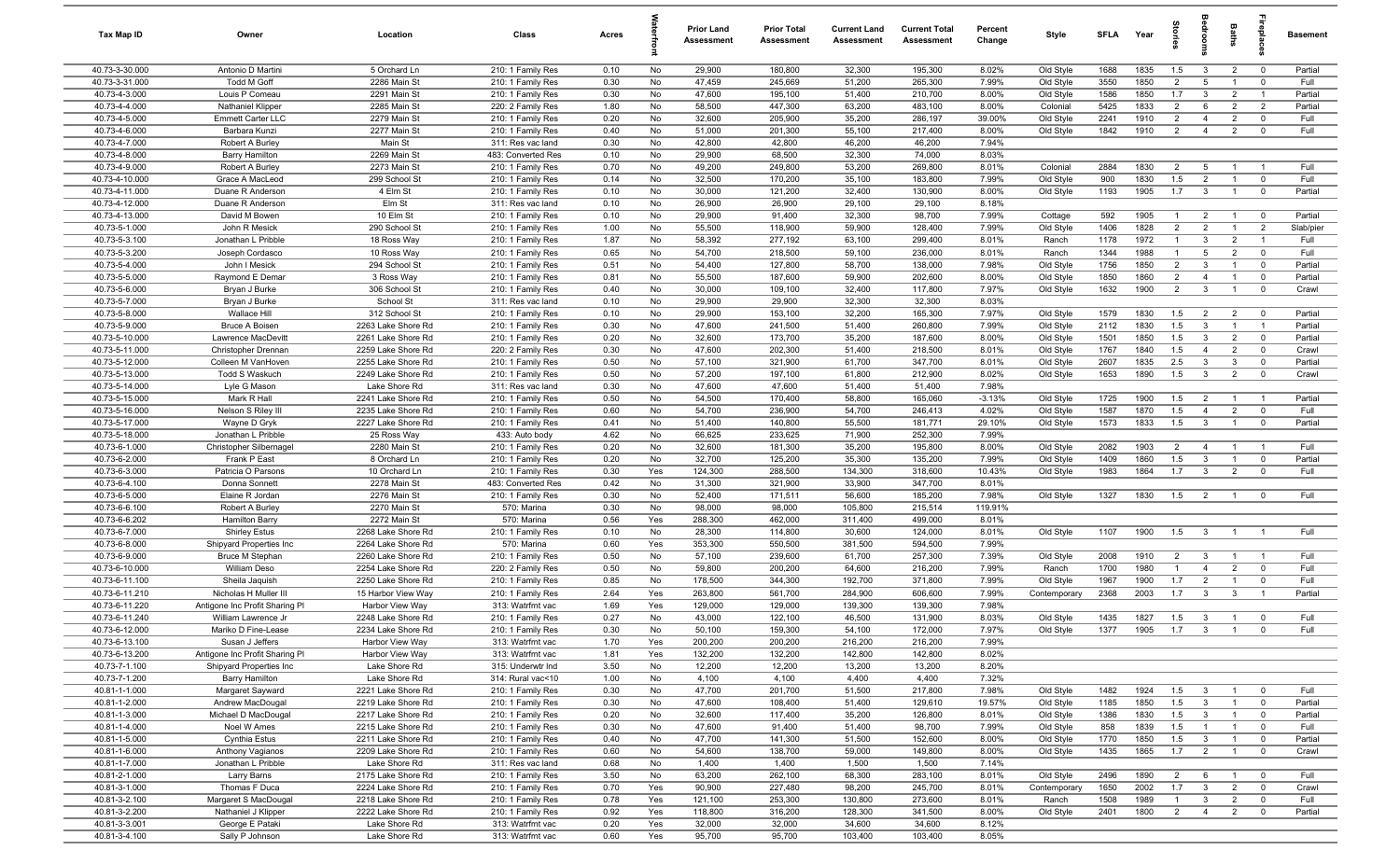| Tax Map ID                     | Owner                                          | Location                                  | Class                                  | Acres           |            | <b>Prior Land</b><br>Assessment | <b>Prior Total</b><br>Assessment | <b>Current Land</b><br>Assessment | <b>Current Total</b><br><b>Assessment</b> | Percent<br>Change | Style        | <b>SFLA</b> | Year | prie           |                         | Baths          |                | <b>Basement</b> |
|--------------------------------|------------------------------------------------|-------------------------------------------|----------------------------------------|-----------------|------------|---------------------------------|----------------------------------|-----------------------------------|-------------------------------------------|-------------------|--------------|-------------|------|----------------|-------------------------|----------------|----------------|-----------------|
| 40.81-3-4.200                  | Wayne R Bailey                                 | 2210 Lake Shore Rd                        | 210: 1 Family Res                      | 0.60            | Yes        | 108,700                         | 194,800                          | 117,400                           | 210,400                                   | 8.01%             | Old Style    | 1086        | 1834 | 1.5            | $\mathbf{3}$            | $\overline{1}$ | $\overline{0}$ | Partial         |
| 40.81-3-5.000                  | Sally P Johnson                                | 2208 Lake Shore Rd                        | 210: 1 Family Res                      | 0.65            | Yes        | 103,600                         | 226,500                          | 111,900                           | 244,600                                   | 7.99%             | Old Style    | 1450        | 1920 | 1.5            | $\overline{2}$          | $\overline{1}$ | $\mathbf 0$    | Full            |
| 40.81-3-6.000                  | Sally P Johnson                                | 2204 Lake Shore Rd                        | 210: 1 Family Res                      | 1.20            | Yes        | 226,000                         | 333,200                          | 244,100                           | 359,900                                   | 8.01%             | Old Style    | 1402        | 1814 | 1.5            | $\overline{2}$          | $\mathbf{1}$   | $\overline{0}$ | Crawl           |
| 40.81-3-7.000                  | Sally P Johnson                                | Lake Shore Rd                             | 311: Res vac land                      | 0.76            | Yes        | 246,000                         | 246,000                          | 265,700                           | 265,700                                   | 8.01%             |              |             |      |                |                         |                |                |                 |
| 40.81-3-8.000<br>40.81-3-9.000 | Verda Duley<br>Kevin E Fullington              | Lake Shore Rd<br>2164 Lake Shore Rd       | 313: Watrfrnt vac<br>210: 1 Family Res | 1.00<br>0.30    | Yes<br>Yes | 97,200<br>125,200               | 97,200<br>278,700                | 105,000<br>135,200                | 105,000<br>301,000                        | 8.02%<br>8.00%    | Old Style    | 1659        | 1930 | 1.7            | $\overline{2}$          | $\overline{2}$ | $\overline{1}$ | Slab/pier       |
| 40.81-3-10.000                 | Kevin E Fullington                             | 2162 Lake Shore Rd                        | 260: Seasonal res                      | 0.25            | Yes        | 128,300                         | 184,200                          | 138,500                           | 198,900                                   | 7.98%             | Old Style    | 1097        | 1930 | 1.7            | $\mathbf{3}$            | $\overline{1}$ | $\overline{1}$ | Slab/pier       |
| 48.1-1-1.100                   | Shirley Forests Inc                            | Daniels Rd                                | 911: Forest s480                       | 174.80          | No         | 108,300                         | 108,300                          | 117,000                           | 117,000                                   | 8.03%             |              |             |      |                |                         |                |                |                 |
| 48.1-1-1.200                   | Robert A Harsh                                 | Daniels Rd                                | 314: Rural vac<10                      | 0.40            | No         | 100                             | 100                              | 100                               | 100                                       | 0.00%             |              |             |      |                |                         |                |                |                 |
| 48.1-1-2.000                   | Shirley Forests Inc                            | Daniels Rd                                | 911: Forest s480                       | 25.00           | No         | 18,400                          | 18,400                           | 19,900                            | 19,900                                    | 8.15%             |              |             |      |                |                         |                |                |                 |
| 48.1-1-3.000                   | <b>Andrew Govier</b>                           | 191 Daniels Rd                            | 210: 1 Family Res                      | 5.50            | No         | 29,700                          | 117,000                          | 32,100                            | 126,400                                   | 8.03%             | Old Style    | 2211        | 1850 | $\overline{2}$ | 5                       | $\overline{1}$ | $\Omega$       | Full            |
| 48.1-1-4.100                   | Michael A Feeley                               | 237 Daniels Rd                            | 314: Rural vac<10                      | 2.20            | No         | 18,800                          | 18,800                           | 20,300                            | 20,300                                    | 7.98%             |              |             |      |                |                         |                |                |                 |
| 48.1-1-4.200                   | Michael French                                 | Daniels Rd                                | 314: Rural vac<10                      | 5.90            | No         | 17,700                          | 17,700                           | 19,100                            | 19,100                                    | 7.91%             |              |             |      |                |                         |                |                |                 |
| 48.1-1-4.300                   | Thurman R Anderson                             | Mason Rd                                  | 314: Rural vac<10                      | 4.28            | No         | 17,400                          | 17,400                           | 18,800                            | 18,800                                    | 8.05%             |              |             |      |                |                         |                |                |                 |
| 48.1-1-5.000                   | Shirley Forests Inc                            | Mason Rd                                  | 911: Forest s480                       | 50.00           | No         | 36,700                          | 36,700                           | 39,600                            | 39,600                                    | 7.90%             |              |             |      |                |                         |                |                |                 |
| 48.1-1-6.000                   | Shirley Forests Inc                            | Daniels Rd                                | 911: Forest s480                       | 70.01           | No         | 51,400                          | 51,400                           | 55,500                            | 55,500                                    | 7.98%             |              |             |      |                |                         |                |                |                 |
| 48.1-1-7.000                   | Shirley Forests Inc                            | Daniels Rd                                | 911: Forest s480                       | 44.10           | No         | 29,400                          | 29,400                           | 31,800                            | 31,800                                    | 8.16%             |              |             |      |                |                         |                |                |                 |
| 48.1-1-8.100<br>48.1-1-8.221   | Donna Haynes<br>Jessie L Palmateer             | 17 Reynolds Rd<br>64 Daniels Rd           | 270: Mfg housing                       | 5.10            | No<br>No   | 28,808                          | 54,548                           | 31,100<br>29,050                  | 58,900<br>58,790                          | 7.98%             |              |             | 1985 | $\overline{1}$ |                         | $\overline{1}$ |                | Full            |
| 48.1-1-8.222                   | <b>Eddy Foundation</b>                         | 64 Daniels Rd                             | 240: Rural res<br>910: Priv forest     | 10.00<br>41.78  | No         |                                 |                                  | 37,756                            | 37,756                                    |                   | Log Cabin    | 720         |      |                | $\overline{1}$          |                | $\overline{0}$ |                 |
| 48.1-1-9.000                   | Shirley Forests Inc                            | Reynolds Rd                               | 911: Forest s480                       | 18.40           | No         | 13,500                          | 13,500                           | 14,600                            | 14,600                                    | 8.15%             |              |             |      |                |                         |                |                |                 |
| 48.1-1-10.000                  | James P Barrett Jr                             | Mason Rd                                  | 322: Rural vac>10                      | 30.00           | No         | 16,800                          | 16,800                           | 18,100                            | 18,100                                    | 7.74%             |              |             |      |                |                         |                |                |                 |
| 48.1-1-11.000                  | Norma Goff                                     | Mason Rd                                  | 910: Priv forest                       | 27.30           | No         | 18,200                          | 18,200                           | 19,700                            | 19,700                                    | 8.24%             |              |             |      |                |                         |                |                |                 |
| 48.1-1-12.000                  | Gerard Power                                   | 105 Reynolds Rd                           | 322: Rural vac>10                      | 50.00           | No         | 32,300                          | 32,300                           | 34,900                            | 34,900                                    | 8.05%             |              |             |      |                |                         |                |                |                 |
| 48.1-1-13.000                  | Andrea E Arnold                                | 68 Reynolds Rd                            | 240: Rural res                         | 20.00           | No         | 14,700                          | 20,200                           | 15,900                            | 21,800                                    | 7.92%             |              |             |      |                |                         |                |                |                 |
| 48.1-1-14.000                  | Shirley Forests Inc                            | Reynolds Rd                               | 911: Forest s480                       | 84.40           | No         | 58,100                          | 58,100                           | 62,700                            | 62,700                                    | 7.92%             |              |             |      |                |                         |                |                |                 |
| 48.1-1-15.000                  | Reid J Simcox                                  | Reynolds Rd                               | 910: Priv forest                       | 15.10           | No         | 12,200                          | 12,200                           | 13,200                            | 13,200                                    | 8.20%             |              |             |      |                |                         |                |                |                 |
| 48.1-1-16.000                  | Jeremy HP Clifford                             | 141 Reynolds Rd                           | 240: Rural res                         | 12.00           | No         | 18,100                          | 29,000                           | 19,500                            | 31,300                                    | 7.93%             | Log Cabin    | 440         | 2002 | $\overline{1}$ | $\mathbf 0$             | $\overline{0}$ | $\overline{0}$ | Slab/pier       |
| 48.1-1-17.000                  | Keith L Bigelow                                | Mason Rd                                  | 322: Rural vac>10                      | 40.00           | No         | 22,200                          | 22,200                           | 24,000                            | 24,000                                    | 8.11%             |              |             |      |                |                         |                |                |                 |
| 48.1-1-18.100                  | Stephen A Patnode                              | Reynolds Rd                               | 910: Priv forest                       | 70.00           | No         | 46,000                          | 46,000                           | 49,700                            | 49,700                                    | 8.04%             |              |             |      |                |                         |                |                |                 |
| 48.1-1-18.200                  | David B Patnode                                | 697 Brookfield Rd                         | 270: Mfg housing                       | 11.40           | No         | 21,400                          | 22,800                           | 23,100                            | 24,600                                    | 7.89%             |              |             |      |                |                         |                |                |                 |
| 48.1-1-18.300<br>48.1-1-21.000 | David B Patnode<br>Stephen A Patnode           | 681 Brookfield Rd<br><b>Brookfield Rd</b> | 270: Mfg housing<br>240: Rural res     | 9.90<br>14.30   | No<br>No   | 23,600<br>29,700                | 27,700<br>105,700                | 25,500<br>32,100                  | 29,900<br>114,200                         | 7.94%<br>8.04%    | Manufactured | 1800        | 2000 | $\overline{1}$ | $\mathbf{3}$            | $\overline{2}$ | $\overline{1}$ | Slab/pier       |
| 48.1-1-22.000                  | Robert F Reynolds                              | 230 Reynolds Rd                           | 210: 1 Family Res                      | 1.50            | No         | 21,400                          | 35,000                           | 23,100                            | 37,800                                    | 8.00%             | Cottage      | 888         | 1970 | $\overline{1}$ | $\overline{2}$          | $\overline{1}$ | $\mathbf 0$    | Crawl           |
| 48.1-1-23.100                  | <b>Eddy Foundation</b>                         | <b>Brookfield Rd</b>                      | 910: Priv forest                       | 72.40           | No         | 56,339                          | 56,339                           | 60,800                            | 60,800                                    | 7.92%             |              |             |      |                |                         |                |                |                 |
| 48.1-1-24.000                  | Irene M Maloney                                | 493 Brookfield Rd                         | 240: Rural res                         | 99.50           | No         | 88,000                          | 154,600                          | 95,100                            | 167,000                                   | 8.02%             | Old Style    | 1383        | 1880 | 1.5            | $\mathbf{3}$            | $\overline{1}$ | $\overline{0}$ | Partial         |
| 48.1-1-25.000                  | Shirley Forests Inc                            | Daniels Rd                                | 911: Forest s480                       | 102.80          | No         | 72,800                          | 72,800                           | 78,600                            | 78,600                                    | 7.97%             |              |             |      |                |                         |                |                |                 |
| 48.1-1-26.000                  | Anthony J Bridge Jr                            | Daniels Rd                                | 910: Priv forest                       | 50.00           | No         | 40,300                          | 48,400                           | 43,600                            | 52,300                                    | 8.06%             |              |             |      |                |                         |                |                |                 |
| 48.1-1-27.000                  | Mary C Palmer                                  | 51 Daniels Rd                             | 210: 1 Family Res                      | 5.60            | No         | 25,400                          | 40,200                           | 27,400                            | 43,400                                    | 7.96%             | Cottage      | 400         | 1989 | $\overline{1}$ | $\overline{2}$          | $\overline{1}$ | $\mathbf 0$    | Full            |
| 48.1-1-28.000                  | Rosemary M Watrous                             | 88 Daniels Rd                             | 240: Rural res                         | 14.35           | No         | 34,900                          | 72,100                           | 37,700                            | 77,900                                    | 8.04%             | Old Style    | 1759        | 1890 | 1.5            | $\mathbf{3}$            | $\overline{1}$ | $\mathbf 0$    | Partial         |
| 48.1-1-29.000                  | David J Murcray                                | 65 Daniels Rd                             | 270: Mfg housing                       | 69.90           | No         | 43,100                          | 46,700                           | 46,500                            | 50,400                                    | 7.92%             |              |             |      |                |                         |                |                |                 |
| 48.1-1-30.000                  | Shirley Forests Inc                            | Daniels Rd                                | 911: Forest s480                       | 66.60           | No         | 27,700                          | 27,700                           | 29,900                            | 29,900                                    | 7.94%             |              |             |      |                |                         |                |                |                 |
| 48.1-1-31.000                  | Shirley Forests Inc                            | Daniels Rd                                | 911: Forest s480                       | 48.00           | No         | 20,800                          | 20,800                           | 22,500                            | 22,500                                    | 8.17%             |              |             |      |                |                         |                |                |                 |
| 48.1-1-32.000                  | Peter M Pierce                                 | Daniels Rd                                | 322: Rural vac>10                      | 42.00           | No         | 23,300                          | 23,300                           | 25,200                            | 25,200                                    | 8.15%             |              |             |      |                |                         |                |                |                 |
| 48.2-1-1.000                   | Norman Benway                                  | 736 Brookfield Rd                         | 271: Mfg housings                      | 1.90<br>94.36   | No<br>No   | 22,300                          | 24,500                           | 24,100<br>56,000                  | 26,500<br>62,000                          | 8.16%<br>8.01%    |              |             |      |                |                         |                |                |                 |
| 48.2-1-2.100<br>48.2-1-2.200   | Northeast Wilderness Trust<br>Donald R Bigelow | 682 Brookfield Rd<br>718 Brookfield Rd    | 312: Vac w/imprv<br>270: Mfg housing   | 3.00            | No         | 51,800<br>24,400                | 57,400<br>40,900                 | 26,400                            | 44,200                                    | 8.07%             |              |             |      |                |                         |                |                |                 |
| 48.2-1-3.100                   | Northeast Wilderness Trust Cor                 | Jersey St                                 | 322: Rural vac>10                      | 85.00           | No         | 57,000                          | 57,000                           | 61,600                            | 61,600                                    | 8.07%             |              |             |      |                |                         |                |                |                 |
| 48.2-1-3.200                   | Northeast Wilderness Trust Cor                 | Jersey St                                 | 314: Rural vac<10                      | 8.34            | No         | 28,600                          | 28,600                           | 30,900                            | 30,900                                    | 8.04%             |              |             |      |                |                         |                |                |                 |
| 48.2-1-3.300                   | Northeast Wilderness Trust Cor                 | Jersey St                                 | 314: Rural vac<10                      | 7.42            | No         | 26,700                          | 26,700                           | 28,800                            | 28,800                                    | 7.87%             |              |             |      |                |                         |                |                |                 |
| 48.2-1-3.400                   | Northeast Wilderness Trust Cor                 | Jersey St                                 | 314: Rural vac<10                      | 7.54            | No         | 26,900                          | 26,900                           | 29,100                            | 29,100                                    | 8.18%             |              |             |      |                |                         |                |                |                 |
| 48.2-1-4.000                   | Dennis Steady                                  | Jersey St                                 | 322: Rural vac>10                      | 40.00           | No         | 23,100                          | 23,100                           | 24,900                            | 24,900                                    | 7.79%             |              |             |      |                |                         |                |                |                 |
| 48.2-1-5.000                   | <b>Eddy Foundation</b>                         | Jersey St                                 | 910: Priv forest                       | 45.00           | No         | 24,400                          | 24,400                           | 26,400                            | 26,400                                    | 8.20%             |              |             |      |                |                         |                |                |                 |
| 48.2-1-6.100                   | <b>Eddy Foundation</b>                         | Leaning Rd                                | 322: Rural vac>10                      | 22.00           | No         | 24,900                          | 24,900                           | 26,900                            | 26,900                                    | 8.03%             |              |             |      |                |                         |                |                |                 |
| 48.2-1-6.200                   | <b>Eddy Foundation</b>                         | Leaning Rd                                | 912: Forest s480a                      | 440.00          | No         | 168,800                         | 168,800                          | 182,300                           | 182,300                                   | 8.00%             |              |             |      |                |                         |                |                |                 |
| 48.2-1-7.000                   | Ronald V Bigelow                               | 357 Leaning Rd                            | 210: 1 Family Res                      | 1.00            | No         | 20,400                          | 88,400                           | 22,100                            | 95,500                                    | 8.03%             | Old Style    | 1554        | 1900 | 1.7            | $\overline{\mathbf{3}}$ | $\overline{1}$ | $\overline{0}$ | Full            |
| 48.2-1-8.000                   | Donald Bigelow                                 | 339 Leaning Rd                            | 210: 1 Family Res                      | 1.20            | No         | 20,800                          | 104,200                          | 22,400                            | 112,500                                   | 7.97%             | Old Style    | 1842        | 1920 | $\overline{2}$ | $\overline{4}$          | $\overline{1}$ | $\overline{0}$ | Partial         |
| 48.2-1-9.000                   | <b>Eddy Foundation</b>                         | Leaning Rd                                | 105: Vac farmland                      | 21.50           | No         | 26,400                          | 26,400                           | 28,500                            | 28,500                                    | 7.95%             |              |             |      |                |                         |                |                |                 |
| 48.2-1-10.100<br>48.2-1-10.200 | George Sayward                                 | Leaning Rd<br>187 Leaning Rd              | 105: Vac farmland<br>240: Rural res    | 60.47<br>101.25 | No<br>No   | 72,200<br>110,400               | 72,200<br>213,800                | 78,000<br>119,200                 | 78,000<br>230,900                         | 8.03%<br>8.00%    | Old Style    | 1987        | 1850 | 1.7            | $\overline{4}$          | $\overline{1}$ | $\overline{1}$ | Full            |
| 48.2-1-11.102                  | Austen Hayes<br>Joseph F Hanna                 | Leaning Rd                                | 322: Rural vac>10                      | 94.00           | No         | 89,600                          | 89,600                           | 96,800                            | 96,800                                    | 8.04%             |              |             |      |                |                         |                |                |                 |
| 48.2-1-11.200                  | Joseph F Hanna                                 | 121 Leaning Rd                            | 240: Rural res                         | 47.00           | No         | 57,900                          | 275,300                          | 62,500                            | 301,400                                   | 9.48%             | Colonial     | 2376        | 1824 |                | 2 3                     | $\overline{1}$ | $\overline{0}$ | Full            |
| 48.2-1-12.100                  | <b>Eddy Foundation</b>                         | Cook Rd                                   | 105: Vac farmland                      | 45.23           | No         | 25,000                          | 25,000                           | 27,000                            | 27,000                                    | 8.00%             |              |             |      |                |                         |                |                |                 |
| 48.2-1-13.000                  | <b>Eddy Foundation</b>                         | Cook Rd                                   | 910: Priv forest                       | 42.00           | No         | 23,300                          | 23,300                           | 25,200                            | 25,200                                    | 8.15%             |              |             |      |                |                         |                |                |                 |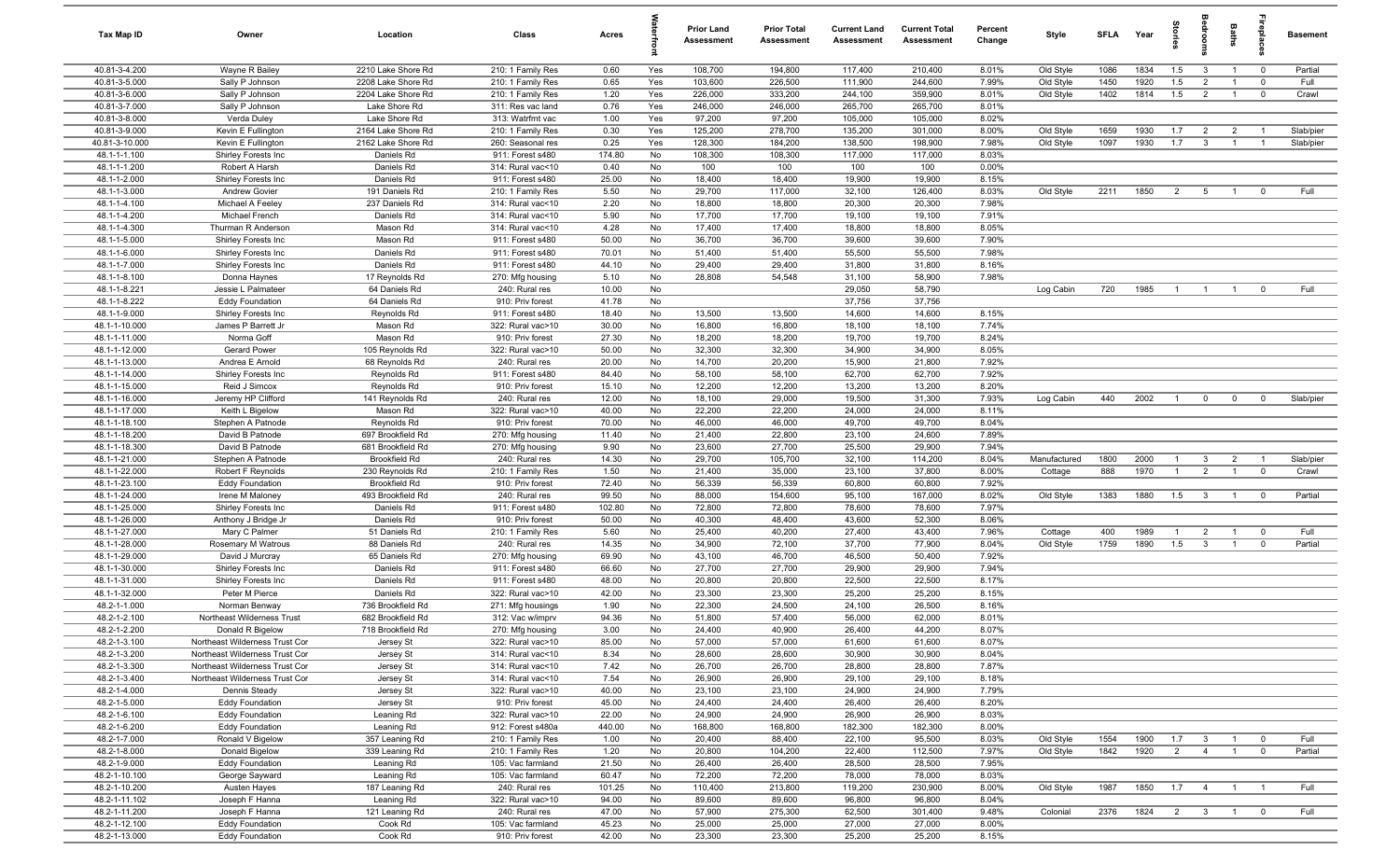| Tax Map ID                     | Owner                                    | Location                              | Class                                  | Acres            |          | <b>Prior Land</b><br>Assessment | <b>Prior Total</b><br>Assessment | <b>Current Land</b><br>Assessment | <b>Current Total</b><br><b>Assessment</b> | Percent<br>Change | Style     | <b>SFLA</b> | Year         | tories                           |                 | <b>Baths</b>                     | repia          | <b>Basement</b>   |
|--------------------------------|------------------------------------------|---------------------------------------|----------------------------------------|------------------|----------|---------------------------------|----------------------------------|-----------------------------------|-------------------------------------------|-------------------|-----------|-------------|--------------|----------------------------------|-----------------|----------------------------------|----------------|-------------------|
| 48.2-1-14.000                  | George Sayward                           | Leaning Rd                            | 105: Vac farmland                      | 69.10            | No       | 72,600                          | 72,600                           | 78,400                            | 78,400                                    | 7.99%             |           |             |              |                                  |                 |                                  |                |                   |
| 48.2-1-15.000                  | Judith Koenig                            | 91 Leaning Rd                         | 210: 1 Family Res                      | 2.90             | No       | 24,100                          | 92,500                           | 26,000                            | 99,900                                    | 8.00%             | Colonial  | 1927        | 1820         | $\overline{2}$                   | $\overline{4}$  | $\overline{1}$                   | $\overline{0}$ | Full              |
| 48.2-1-16.000                  | Ann F Budd                               | 77 Leaning Rd                         | 210: 1 Family Res                      | 2.60             | No       | 23,700                          | 150,100                          | 25,600                            | 162,100                                   | 7.99%             | Old Style | 1348        | 1945         |                                  | $\overline{2}$  |                                  | $\mathbf 0$    | Partial           |
| 48.2-1-17.000                  | Lloyd H James                            | 43 Leaning Rd                         | 910: Priv forest                       | 69.53            | No       | 47,500                          | 82,800                           | 51,300                            | 89,400                                    | 7.97%             | Log Cabin | 864         | 2003         |                                  | $\mathbf 0$     | $\mathbf 0$                      | $\mathbf 0$    | Full              |
| 48.2-1-18.000<br>48.2-1-19.000 | Katherine Cross<br><b>Essex County</b>   | <b>Brookfield Rd</b><br>Cook Rd       | 910: Priv forest<br>942: Co. reforest  | 135.00<br>150.00 | No<br>No | 43,200<br>138,600               | 43,200<br>138,600                | 46,700<br>149,700                 | 46,700<br>149,700                         | 8.10%<br>8.01%    |           |             |              |                                  |                 |                                  |                |                   |
| 48.2-1-20.000                  | Marjorie Coonrod                         | Cook Rd                               | 910: Priv forest                       | 4.10             | No       | 2,400                           | 2,400                            | 2,600                             | 2,600                                     | 8.33%             |           |             |              |                                  |                 |                                  |                |                   |
| 48.2-1-21.000                  | Katherine Cross                          | Cook Rd                               | 322: Rural vac>10                      | 34.50            | No       | 14,700                          | 14,700                           | 15,900                            | 15,900                                    | 8.16%             |           |             |              |                                  |                 |                                  |                |                   |
| 48.2-1-22.000                  | <b>Eddy Foundation</b>                   | Cook Rd                               | 322: Rural vac>10                      | 21.12            | No       | 21,200                          | 21,200                           | 22,900                            | 22,900                                    | 8.02%             |           |             |              |                                  |                 |                                  |                |                   |
| 48.2-1-23.000                  | Norma Goff                               | <b>Brookfield Rd</b>                  | 322: Rural vac>10                      | 78.50            | No       | 54,400                          | 54,400                           | 58,800                            | 58,800                                    | 8.09%             |           |             |              |                                  |                 |                                  |                |                   |
| 48.2-1-24.000                  | Shirley Forests Inc                      | <b>Brookfield Rd</b>                  | 911: Forest s480                       | 100.00           | No       | 51,800                          | 51,800                           | 55,900                            | 55,900                                    | 7.92%             |           |             |              |                                  |                 |                                  |                |                   |
| 48.2-1-25.100                  | Katherine S Cross                        | <b>Brookfield Rd</b>                  | 910: Priv forest                       | 33.30            | No       | 15,200                          | 15,200                           | 16,400                            | 16,400                                    | 7.89%             |           |             |              |                                  |                 |                                  |                |                   |
| 48.2-1-25.200                  | Allen L Rathbun                          | 486 Brookfield Rd                     | 210: 1 Family Res                      | 2.79             | No       | 24,100                          | 34,000                           | 26,000                            | 36,700                                    | 7.94%             | Cottage   | 719         | 1940         | $\overline{1}$                   | $\overline{2}$  | $\overline{1}$                   | $\mathbf{0}$   | Partial           |
| 48.2-1-26.000                  | Andrius Faruolo                          | <b>Brookfield Rd</b>                  | 322: Rural vac>10                      | 85.58            | No       | 65,900                          | 65,900                           | 71,200                            | 71,200                                    | 8.04%             |           |             |              |                                  |                 |                                  |                |                   |
| 48.2-1-27.000                  | <b>Eddy Foundation</b>                   | <b>Brookfield Rd</b>                  | 322: Rural vac>10                      | 16.00            | No       | 26,900                          | 26,900                           | 29,100                            | 29,100                                    | 8.18%             |           |             |              |                                  |                 |                                  |                |                   |
| 48.2-1-28.000                  | Gregory M Dennin                         | 656 Brookfield Rd                     | 270: Mfg housing                       | 2.80             | No       | 21,800                          | 30,700                           | 26,000                            | 34,900                                    | 13.68%            |           |             |              |                                  |                 |                                  |                |                   |
| 48.2-1-29.000                  | Barbara M Palmateer                      | 351 Cook Rd                           | 260: Seasonal res                      | 53.59            | No       | 39,000                          | 65,000                           | 42,100                            | 70,200                                    | 8.00%             | Cottage   | 1020        | 1989         |                                  | $\overline{2}$  | $\mathbf{0}$                     | $\overline{0}$ | Full              |
| 48.3-1-2.000<br>48.3-1-3.000   | Richard E Sayward<br>Shirley Forests Inc | <b>Brookfield Rd</b><br>Brookfield Rd | 910: Priv forest<br>911: Forest s480   | 40.90<br>61.00   | No<br>No | 17,700<br>26,400                | 17,700<br>26,400                 | 19,100<br>28,500                  | 19,100<br>28,500                          | 7.91%<br>7.95%    |           |             |              |                                  |                 |                                  |                |                   |
| 48.3-1-4.000                   | Shirley Forests Inc                      | Brookfield Rd                         | 911: Forest s480                       | 156.30           | No       | 107,200                         | 107,200                          | 115,800                           | 115,800                                   | 8.02%             |           |             |              |                                  |                 |                                  |                |                   |
| 48.3-1-5.000                   | Philip G Joy                             | 154 Brookfield Rd                     | 210: 1 Family Res                      | 3.20             | No       | 20,800                          | 27,200                           | 22,500                            | 29,400                                    | 8.09%             | Ranch     | 1400        | 1960         | $\overline{1}$                   | 5               | $\overline{1}$                   | $\overline{0}$ | Full              |
| 48.3-1-6.000                   | Polly Joy                                | 168 Brookfield Rd                     | 210: 1 Family Res                      | 1.40             | No       | 16,300                          | 20,400                           | 17,600                            | 22,000                                    | 7.84%             | Ranch     | 1494        | 1962         | $\overline{1}$                   | $\overline{4}$  | $\overline{1}$                   | $\overline{0}$ | Partial           |
| 48.3-1-7.000                   | Michael Christian                        | 157 Brookfield Rd                     | 240: Rural res                         | 96.00            | No       | 86,900                          | 253,900                          | 93,800                            | 274,200                                   | 8.00%             | Old Style | 2652        | 1880         | $\overline{2}$                   | $\overline{4}$  | $\overline{1}$                   | $\overline{1}$ | Full              |
| 48.3-1-8.000                   | Shirley Forests Inc                      | <b>Brookfield Rd</b>                  | 911: Forest s480                       | 238.80           | No       | 151,800                         | 151,800                          | 163,900                           | 163,900                                   | 7.97%             |           |             |              |                                  |                 |                                  |                |                   |
| 48.3-1-9.000                   | Shirley Forests Inc                      | <b>Brookfield Rd</b>                  | 911: Forest s480                       | 29.90            | No       | 12,500                          | 12,500                           | 13,500                            | 13,500                                    | 8.00%             |           |             |              |                                  |                 |                                  |                |                   |
| 48.3-1-10.100                  | Michael E Pratt                          | 237 Alden Rd                          | 912: Forest s480a                      | 390.79           | No       | 249,800                         | 396,600                          | 269,800                           | 428,300                                   | 7.99%             | Old Style | 1591        | 1904         | 1.7                              | $\overline{2}$  | $\overline{1}$                   | $\overline{1}$ | Partial           |
| 48.3-1-10.200                  | George Briggs                            | 77 Alden Rd                           | 210: 1 Family Res                      | 2.16             | No       | 22,700                          | 35,400                           | 24,500                            | 38,200                                    | 7.91%             | Cottage   | 629         | 1920         | $\overline{1}$                   | $\overline{2}$  | $\overline{1}$                   | $\overline{0}$ | Crawl             |
| 48.3-1-11.120                  | Eleanor E Miller                         | Alden Rd                              | 314: Rural vac<10                      | 2.20             | No       | 16,800                          | 16,800                           | 18,100                            | 18,100                                    | 7.74%             |           |             |              |                                  |                 |                                  |                |                   |
| 48.3-1-12.000                  | Eleanor E Miller                         | 321 Alden Rd                          | 210: 1 Family Res                      | 2.30             | No       | 23,100                          | 103,100                          | 24,900                            | 111,300                                   | 7.95%             | Old Style | 1960        | 1860         | $\overline{2}$                   | $\overline{4}$  | $\overline{1}$                   | $\overline{0}$ | Full              |
| 48.3-1-13.000                  | David J Hance                            | 268 Sayre Rd                          | 280: Multiple res                      | 2.30             | No       | 23,300                          | 106,700                          | 25,100                            | 115,200                                   | 7.97%             | Old Style | 1421        | 1940         | 1.7                              | 5               |                                  | $\overline{0}$ | Full              |
| 48.3-1-14.000                  | David H Sayre                            | 240 Sayre Rd                          | 210: 1 Family Res                      | 2.80             | No       | 24,100                          | 123,500                          | 26,000                            | 133,400                                   | 8.02%             | Old Style | 1776        | 1820         | 1.5                              | $\overline{4}$  | $\overline{2}$                   | $\overline{0}$ | Partial           |
| 48.3-1-15.100<br>48.3-1-15.200 | Harold L Sayre<br>Jessie B Sayre         | Sayre Rd<br>160 Sayre Rd              | 105: Vac farmland<br>210: 1 Family Res | 123.60<br>2.00   | No<br>No | 98,100<br>22,700                | 98,100<br>74,000                 | 105,900<br>24,500                 | 105,900<br>79,900                         | 7.95%<br>7.97%    | Old Style | 2236        | 1860         | 1.5                              | $5\overline{5}$ | $\overline{1}$                   | $\overline{0}$ | Partial           |
| 48.3-1-16.000                  | Gregory P Redmond                        | Alden Rd                              | 314: Rural vac<10                      | 5.95             | No       | 800                             | 800                              | 900                               | 900                                       | 12.50%            |           |             |              |                                  |                 |                                  |                |                   |
| 48.3-1-17.000                  | Gregory P Redmond                        | 266 Alden Rd                          | 210: 1 Family Res                      | 1.10             | No       | 20,600                          | 106,000                          | 22,300                            | 114,500                                   | 8.02%             | Old Style | 1268        | 1935         | 1.7                              | $\overline{4}$  | $\overline{1}$                   | $^{\circ}$     | Full              |
| 48.3-1-18.001                  | Vernon A Pierce                          | Twin Valley Ln                        | 314: Rural vac<10                      | 3.20             | No       | 3,900                           | 3,900                            | 4,200                             | 4,200                                     | 7.69%             |           |             |              |                                  |                 |                                  |                |                   |
| 48.3-1-19.200                  | Michael E Pratt                          | Twin Valley Ln                        | 311: Res vac land                      | 10.60            | No       | 11,500                          | 11,500                           | 12,400                            | 12,400                                    | 7.83%             |           |             |              |                                  |                 |                                  |                |                   |
| 48.3-1-20.001                  | <b>SUNY Auxilliary Svcs Inc</b>          | <b>Brookfield Rd</b>                  | 910: Priv forest                       | 32.00            | No       | 26,100                          | 26,100                           | 28,200                            | 28,200                                    | 8.05%             |           |             |              |                                  |                 |                                  |                |                   |
| 48.3-1-21.100                  | Chapin E Davis                           | Sayre Rd                              | 105: Vac farmland                      | 33.90            | No       | 44,200                          | 57,800                           | 47,700                            | 62,400                                    | 7.96%             |           |             |              |                                  |                 |                                  |                |                   |
| 48.3-1-21.200                  | Chapin E Davis                           | Sayre Rd                              | 322: Rural vac>10                      | 20.20            | No       | 35,900                          | 35,900                           | 38,800                            | 38,800                                    | 8.08%             |           |             |              |                                  |                 |                                  |                |                   |
| 48.3-1-22.100                  | Michael E Pratt                          | Alden Rd                              | 105: Vac farmland                      | 69.20            | No       | 68,800                          | 68,800                           | 74,300                            | 74,300                                    | 7.99%             |           |             |              |                                  |                 |                                  |                |                   |
| 48.3-1-22.200                  | Nancy Boyle                              | 150 Alden Rd                          | 210: 1 Family Res                      | 8.70             | No       | 36,100                          | 90,300                           | 39,000                            | 97,500                                    | 7.97%             | Ranch     | 1155        | 1985         |                                  | $\overline{2}$  |                                  | $\mathbf 0$    | Full              |
| 48.3-1-23.000                  | Audrey D Evens                           | 72 Alden Rd                           | 210: 1 Family Res                      | 2.00             | No       | 22,400                          | 85,700                           | 24,200                            | 92,600                                    | 8.05%             |           |             |              |                                  |                 |                                  |                |                   |
| 48.3-1-24.000                  | Douglas M Stevens                        | 56 Alden Rd                           | 210: 1 Family Res                      | 0.90             | No       | 16,300                          | 25,800                           | 17,600                            | 27,900                                    | 8.14%             | Cottage   | 897         | 1900         |                                  | $\mathbf{3}$    |                                  | $\mathbf 0$    | Slab/pier         |
| 48.3-1-25.000<br>48.3-1-26.000 | <b>Elbert Howard</b><br>Alvin E Hyde     | 48 Alden Rd<br>8 Twin Valley Ln       | 270: Mfg housing                       | 1.00<br>2.20     | No<br>No | 13,600<br>22,900                | 20,000<br>76,200                 | 14,700<br>24,700                  | 21,600<br>82,300                          | 8.00%<br>8.01%    |           |             |              |                                  |                 |                                  |                |                   |
| 48.3-1-27.100                  | Michael E Pratt                          | Twin Valley Ln                        | 270: Mfg housing<br>314: Rural vac<10  | 1.40             | No       | 300                             | 300                              | 300                               | 300                                       | $0.00\%$          |           |             |              |                                  |                 |                                  |                |                   |
| 48.4-1-1.000                   | Michael Christian                        | <b>Brookfield Rd</b>                  | 314: Rural vac<10                      | 9.00             | No       | 14,300                          | 14,300                           | 15,400                            | 15,400                                    | 7.69%             |           |             |              |                                  |                 |                                  |                |                   |
| 48.4-1-2.000                   | Kevin Shaw                               | 366 Brookfield Rd                     | 312: Vac w/imprv                       | 15.00            | No       | 19,300                          | 28,600                           | 20,900                            | 30,900                                    | 8.04%             |           |             |              |                                  |                 |                                  |                |                   |
| 48.4-1-3.000                   | Shirley Forests Inc                      | Cook Rd                               | 911: Forest s480                       | 96.20            | No       | 61,900                          | 61,900                           | 66,900                            | 66,900                                    | 8.08%             |           |             |              |                                  |                 |                                  |                |                   |
| 48.4-1-4.000                   | Shirley Forests Inc                      | Cook Rd                               | 911: Forest s480                       | 45.60            | No       | 29,400                          | 29,400                           | 31,800                            | 31,800                                    | 8.16%             |           |             |              |                                  |                 |                                  |                |                   |
| 48.4-1-5.000                   | <b>Eddy Foundation</b>                   | <b>Brookfield Rd</b>                  | 910: Priv forest                       | 100.00           | No       | 47,300                          | 47,300                           | 51,100                            | 51,100                                    | 8.03%             |           |             |              |                                  |                 |                                  |                |                   |
| 48.4-1-6.110                   | <b>Eddy Foundation</b>                   | Walker Rd                             | 105: Vac farmland                      | 193.61           | No       | 113,100                         | 113,100                          | 122,100                           | 122,100                                   | 7.96%             |           |             |              |                                  |                 |                                  |                |                   |
| 48.4-1-6.120                   | <b>Eddy Foundation</b>                   | Cook Rd                               | 311: Res vac land                      | 0.78             | No       | 14,600                          | 14,600                           | 15,800                            | 15,800                                    | 8.22%             |           |             |              |                                  |                 |                                  |                |                   |
| 48.4-1-6.130                   | Marguerite Anson                         | 562 Cook Rd                           | 210: 1 Family Res                      | 0.66             | No       | 15,300                          | 66,600                           | 16,500                            | 71,900                                    | 7.96%             | Ranch     | 1120        | 2002         | $\overline{1}$                   | $\mathbf{3}$    | $\overline{1}$                   | $\overline{0}$ | Slab/pier         |
| 48.4-1-6.200                   | <b>Eddy Foundation</b>                   | Cook Rd                               | 322: Rural vac>10                      | 140.00           | No       | 57,400                          | 57,400                           | 62,000                            | 62,000                                    | 8.01%             |           |             |              |                                  |                 |                                  |                |                   |
| 48.4-1-7.000                   | <b>Eddy Foundation</b>                   | 331 Cook Rd                           | 140: Truck crops                       | 213.00           | No       | 160,100                         | 329,100                          | 172,900                           | 355,400                                   | 7.99%             | Old Style | 2052        | 1790         | $1.7 \t 4$                       |                 | $-1$                             | $\overline{0}$ | Partial           |
| 48.4-1-8.110                   | <b>Eddy Foundation</b>                   | Cook Rd                               | 322: Rural vac>10                      | 44.91            | No       | 33,000                          | 33,000                           | 35,600                            | 35,600                                    | 7.88%             |           |             |              |                                  |                 |                                  |                |                   |
| 48.4-1-8.120                   | Danny A Benway                           | 395 Cook Rd                           | 240: Rural res                         | 20.00            | No       | 29,100                          | 35,900                           | 31,500                            | 38,800                                    | 8.08%             | Old Style | 966<br>446  | 1900<br>1987 | $\overline{2}$<br>$\overline{1}$ | $\overline{1}$  | $\overline{1}$<br>$\overline{1}$ | $\overline{0}$ | Slab/pier<br>Full |
| 48.4-1-8.200<br>48.4-1-9.000   | Linda A Twigfire<br>Karin N Keene        | 414 Cook Rd<br>NYS Route 22           | 240: Rural res<br>322: Rural vac>10    | 63.50<br>14.90   | No<br>No | 55,100<br>8,400                 | 82,400<br>8,400                  | 59,500<br>9,100                   | 89,000<br>9,100                           | 8.01%<br>8.33%    | Cottage   |             |              |                                  | $\overline{1}$  |                                  | $\overline{0}$ |                   |
| 48.4-1-10.000                  | Ralph E Pooler                           | 27 Gladd Ln                           | 210: 1 Family Res                      | 1.10             | No       | 20,800                          | 69,600                           | 22,500                            | 75,200                                    | 8.05%             | Ranch     | 1443        | 1984         | $\overline{1}$                   | $\mathbf{3}$    | $\overline{2}$                   | $\overline{0}$ | Slab/pier         |
| 48.4-1-11.000                  | Mildred E Wrisley                        | 25 Gladd Ln                           | 210: 1 Family Res                      | 1.60             | No       | 21,900                          | 74,800                           | 23,700                            | 80,800                                    | 8.02%             | Old Style | 1320        | 1900         | $\overline{2}$                   | $\mathbf{3}$    | $\overline{1}$                   | $\overline{0}$ | Partial           |
| 48.4-1-12.000                  | Robert Thall                             | Walker Rd                             | 105: Vac farmland                      | 51.48            | No       | 64,300                          | 64,300                           | 69,400                            | 69,400                                    | 7.93%             |           |             |              |                                  |                 |                                  |                |                   |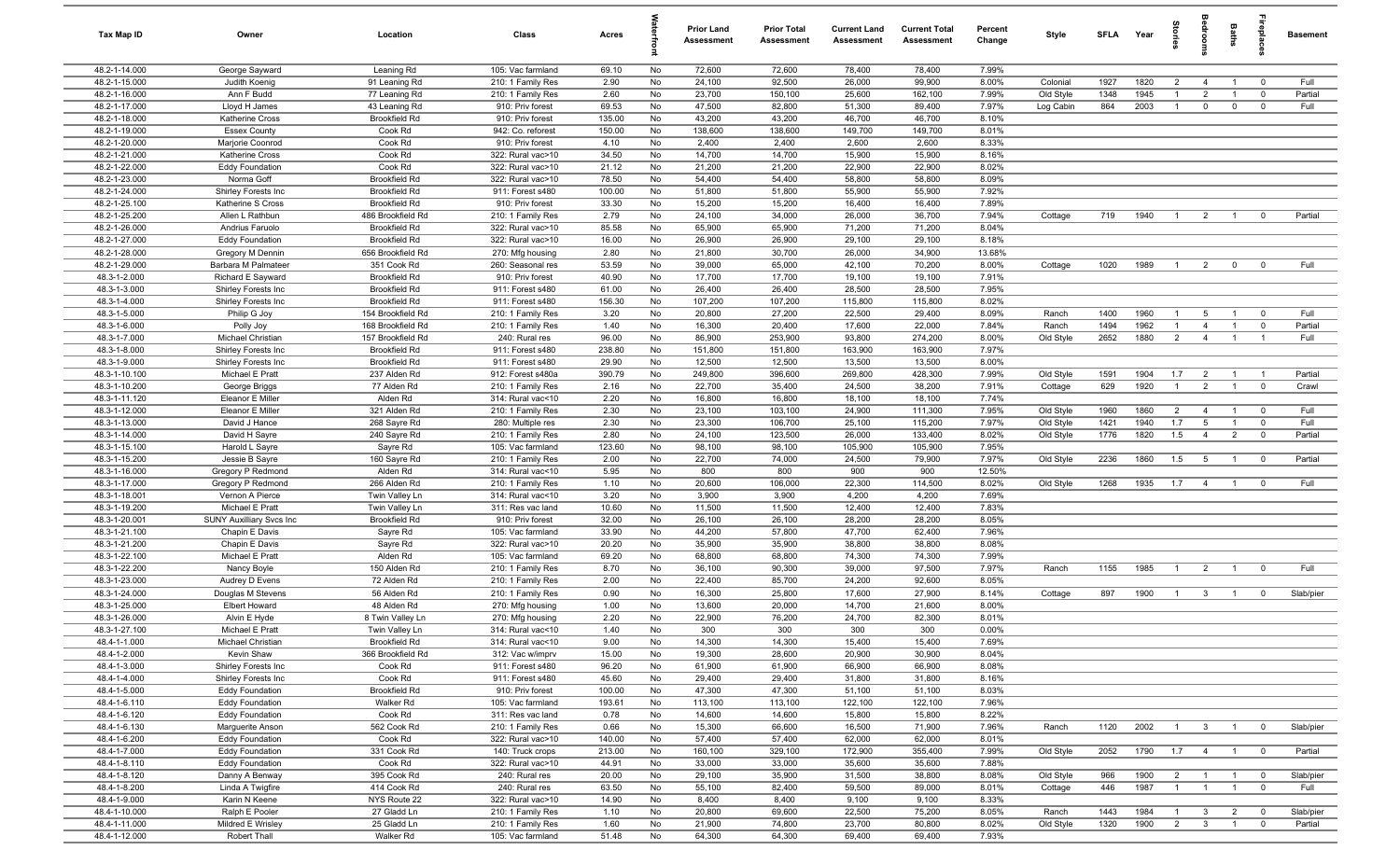| Tax Map ID                       | Owner                                        | Location                                | Class                                  | Acres           |          | <b>Prior Land</b><br>Assessment | <b>Prior Total</b><br>Assessment | <b>Current Land</b><br>Assessment | <b>Current Total</b><br><b>Assessment</b> | Percent<br>Change | Style        | <b>SFLA</b> | Year       | ă              | å                       | Baths          | epla                    | <b>Basement</b> |
|----------------------------------|----------------------------------------------|-----------------------------------------|----------------------------------------|-----------------|----------|---------------------------------|----------------------------------|-----------------------------------|-------------------------------------------|-------------------|--------------|-------------|------------|----------------|-------------------------|----------------|-------------------------|-----------------|
| 48.4-1-13.100                    | John A Deming                                | 1569 NYS Route 22                       | 210: 1 Family Res                      | 0.40            | No       | 9,500                           | 47,000                           | 10,300                            | 50,800                                    | 8.09%             | Old Style    | 1631        | 1880       | 1.7            | $\mathbf{3}$            | $\overline{1}$ | $\mathbf 0$             | Slab/pier       |
| 48.4-1-13.200                    | Scot Hurlburt                                | NYS Route 22<br>1538 NYS Route 22       | 311: Res vac land<br>210: 1 Family Res | 4.80            | No       | 17,700                          | 17,700                           | 19,100                            | 19,100                                    | 7.91%             |              |             |            |                |                         |                |                         |                 |
| 48.4-1-15.000<br>48.4-1-16.000   | James Z Morgan Jr<br><b>Charles Sherrill</b> | 1444 NYS Route 22                       | 312: Vac w/imprv                       | 10.00<br>2.10   | No<br>No | 12,200<br>4,700                 | 12,200<br>4,800                  | 31,294<br>5,100                   | 75,300<br>5,200                           | 517.21%<br>8.33%  | Cottage      | 800         | 2007       | - 1            | $\overline{2}$          | $\overline{1}$ | $\overline{0}$          | Full            |
| 48.4-1-17.000                    | Robert Thall                                 | 33 County Home Way                      | 112: Dairy farm                        | 279.14          | No       | 329,000                         | 449,100                          | 355,300                           | 485,000                                   | 7.99%             | Old Style    | 2413        | 1850       | 2              | $\mathbf{3}$            | $\overline{1}$ | $\overline{0}$          | Partial         |
| 48.4-1-18.000                    | James R Coleman                              | 693 Walker Rd                           | 240: Rural res                         | 31.90           | No       | 38,800                          | 159,900                          | 41,900                            | 172,700                                   | 8.01%             | Cape Cod     | 2375        | 2000       | 1.7            | $\overline{2}$          | $\overline{1}$ | $\overline{1}$          | Slab/pier       |
| 48.4-1-19.000                    | Woodside LP                                  | 599 Walker Rd                           | 312: Vac w/imprv                       | 141.21          | No       | 87,800                          | 93,300                           | 94,900                            | 100,800                                   | 8.04%             |              |             |            |                |                         |                |                         |                 |
| 48.4-1-20.110                    | <b>Eddy Foundation</b>                       | Walker Rd                               | 321: Abandoned ag                      | 315.00          | No       | 169,700                         | 169,700                          | 183,300                           | 183,300                                   | 8.01%             |              |             |            |                |                         |                |                         |                 |
| 48.4-1-20.120                    | Jessie Keil                                  | 510 Walker Rd                           | 105: Vac farmland                      | 11.51           | No       | 21,100                          | 84,300                           | 22,700                            | 91,000                                    | 7.95%             |              |             |            |                |                         |                |                         |                 |
| 48.4-1-20.131                    | Roderick W MacIver                           | 468 Walker Rd                           | 240: Rural res                         | 15.00           | No       | 30,700                          | 192,400                          | 33,200                            | 207,800                                   | 8.00%             | Old Style    | 1376        | 1930       | 1.5            | $\overline{2}$          | $\overline{2}$ | $\mathbf 0$             | Slab/pier       |
| 48.4-1-20.132                    | <b>Eddy Foundation</b>                       | Walker Rd                               | 321: Abandoned ag                      | 40.00           | No       | 21,600                          | 21,600                           | 23,300                            | 23,300                                    | 7.87%             |              |             |            |                |                         |                |                         |                 |
| 48.4-1-20.200<br>48.4-1-21.000   | Barbara K Hoffman<br>David H Sayre           | 515 Walker Rd<br>Walker Rd              | 240: Rural res<br>910: Priv forest     | 10.41<br>108.30 | No<br>No | 39,500<br>39,300                | 299,700<br>39,300                | 42,700<br>42,400                  | 323,700<br>42,400                         | 8.01%<br>7.89%    | Colonial     | 3060        | 1820       | $\overline{2}$ | $\overline{4}$          | $\mathbf{3}$   | $\overline{1}$          | Full            |
| 48.4-1-22.000                    | Donna L Clark-Healy                          | 327 Walker Rd                           | 240: Rural res                         | 157.70          | No       | 99,000                          | 194,200                          | 106,900                           | 209,700                                   | 7.98%             | Old Style    | 2700        | 1825       | $\overline{2}$ | 6                       | $\overline{1}$ | $\overline{\mathbf{0}}$ | Partial         |
| 48.4-1-23.000                    | Shirley Forests Inc                          | <b>Brookfield Rd</b>                    | 911: Forest s480                       | 70.40           | No       | 45,400                          | 45,400                           | 49,000                            | 49,000                                    | 7.93%             |              |             |            |                |                         |                |                         |                 |
| 48.4-1-24.000                    | Gerard Power                                 | 54 Powers Rd                            | 210: 1 Family Res                      | 7.90            | No       | 34,500                          | 48,100                           | 37,200                            | 51,900                                    | 7.90%             | Bungalow     | 861         | 1900       | 1.5            | $\mathbf{3}$            | $\overline{1}$ | $\overline{0}$          | Partial         |
| 48.4-1-25.000                    | Robert Thall                                 | NYS Route 22                            | 311: Res vac land                      | 7.79            | No       | 22,300                          | 22,300                           | 24,100                            | 24,100                                    | 8.07%             |              |             |            |                |                         |                |                         |                 |
| 48.4-2-1.000                     | Robert Thall                                 | NYS Route 22                            | 105: Vac farmland                      | 35.86           | No       | 29,200                          | 29,200                           | 31,500                            | 31,500                                    | 7.88%             |              |             |            |                |                         |                |                         |                 |
| 48.76-1-1.000                    | <b>Edward Hoskins</b>                        | 571 Cook Rd                             | 270: Mfg housing                       | 0.50            | No       | 11,600                          | 15,000                           | 12,500                            | 16,200                                    | 8.00%             |              |             |            |                |                         |                |                         |                 |
| 48.76-1-2.000                    | Emmett J Coonrod III                         | 577 Cook Rd                             | 210: 1 Family Res                      | 0.80            | No       | 17,200                          | 110,200                          | 18,600                            | 119,000                                   | 7.99%             | Old Style    | 1442        | 1850       | 2              | $\mathbf{3}$            | $\overline{1}$ | $^{\circ}$              | Partial         |
| 48.76-1-3.000<br>48.76-1-5.000   | Norma Goff<br>Clarence G Whitcomb            | NYS Route 22<br>NYS Route 22            | 313: Watrfrnt vac<br>313: Watrfrnt vac | 0.80<br>1.20    | No<br>No | 1,400<br>13,500                 | 1,400<br>13,500                  | 1,500<br>14,600                   | 1,500<br>14,600                           | 7.14%<br>8.15%    |              |             |            |                |                         |                |                         |                 |
| 48.76-1-6.000                    | <b>Clarence Whitcomb</b>                     | 1598 NYS Route 22                       | 432: Gas station                       | 0.20            | No       | 14,400                          | 76,900                           | 15,600                            | 83,100                                    | 8.06%             |              |             |            |                |                         |                |                         |                 |
| 48.76-1-7.000                    | Elizabeth Rapalee                            | 1590 NYS Route 22                       | 210: 1 Family Res                      | 1.00            | No       | 20,400                          | 47,600                           | 22,000                            | 51,400                                    | 7.98%             | Old Style    | 1633        | 1900       | 1.5            | $\mathbf{3}$            | $\overline{1}$ | $\overline{0}$          | Full            |
| 48.76-1-8.000                    | Scott Hurlburt                               | 1586 NYS Route 22                       | 210: 1 Family Res                      | 1.70            | No       | 19,700                          | 118,600                          | 21,300                            | 128,100                                   | 8.01%             | Old Style    | 1833        | 1900       | 1.5            | $\overline{4}$          | $\overline{1}$ | $\overline{0}$          | Partial         |
| 48.76-1-9.000                    | Hurlburt Scot                                | 1575 NYS Route 22                       | 681: Culture bldg                      | 0.40            | No       | 12,500                          | 63,300                           | 13,500                            | 68,400                                    | 8.06%             |              |             |            |                |                         |                |                         |                 |
| 48.76-1-12.000                   | Ellen DArgento                               | 834 Walker Rd                           | 210: 1 Family Res                      | 3.00            | No       | 23,600                          | 145,900                          | 25,500                            | 157,600                                   | 8.02%             | Old Style    | 1998        | 1850       | 1.7            | $\mathbf{3}$            | $\overline{1}$ | $\overline{1}$          | Partial         |
| 48.76-1-14.000                   | John H Doyle                                 | 833 Walker Rd                           | 210: 1 Family Res                      | 1.97            | No       | 22,100                          | 154,400                          | 23,900                            | 166,800                                   | 8.03%             | Old Style    | 3314        | 1930       |                | $\overline{2}$          | $\overline{1}$ | $\mathbf 0$             | Full            |
| 48.76-1-15.000                   | James R LaForest                             | 839 Walker Rd                           | 210: 1 Family Res                      | 0.76            | No       | 16,500                          | 119,500                          | 17,900                            | 129,100                                   | 8.03%             | Old Style    | 1824        | 1912       | $\overline{2}$ | $\overline{4}$          | $\overline{1}$ | $\overline{1}$          | Full            |
| 48.76-1-16.000<br>48.76-1-17.000 | Waite Palmer<br>Joshua A Morse               | 1603 NYS Route 22<br>582 Cook Rd        | 270: Mfg housing<br>210: 1 Family Res  | 1.10<br>0.55    | No<br>No | 21,000<br>13,500                | 36,500<br>57,800                 | 22,700<br>14,600                  | 39,400<br>62,400                          | 7.95%<br>7.96%    | Old Style    | 1632        | 1900       | 2              | 3                       | $\overline{1}$ | $\overline{0}$          | Partial         |
| 49.1-1-1.000                     | Dale A Bigelow                               | 2098 NYS Route 22                       | 120: Field crops                       | 146.70          | No       | 196,600                         | 715,700                          | 212,400                           | 773,000                                   | 8.01%             | Colonial     | 2941        | 1850       | 2              | $5\overline{)}$         | $\overline{1}$ | $\overline{0}$          | Partial         |
| 49.1-1-2.000                     | Dale A Bigelow                               | NYS Route 22                            | 105: Vac farmland                      | 77.20           | No       | 94,500                          | 94,500                           | 102,100                           | 102,100                                   | 8.04%             |              |             |            |                |                         |                |                         |                 |
| 49.1-1-3.100                     | Garth W Leaning                              | 2007 NYS Route 22                       | 113: Cattle farm                       | 153.18          | No       | 193,100                         | 221,700                          | 208,500                           | 239,400                                   | 7.98%             | Bungalow     | 1173        | 1900       | $\overline{1}$ | $\overline{2}$          | $\overline{1}$ | $\overline{0}$          | Full            |
| 49.1-1-3.200                     | David K Leaning                              | NYS Route 22                            | 210: 1 Family Res                      | 2.98            | No       | 24,500                          | 82,300                           | 26,500                            | 88,900                                    | 8.02%             | Other Style  | 1512        | 1975       | 1.7            | $\mathbf{3}$            | $\overline{1}$ | $\mathbf 0$             | Full            |
| 49.1-1-4.000                     | Garth W Leaning                              | NYS Route 22                            | 105: Vac farmland                      | 17.84           | No       | 19,400                          | 19,400                           | 21,000                            | 21,000                                    | 8.25%             |              |             |            |                |                         |                |                         |                 |
| 49.1-1-5.000                     | Esther M Holland                             | Middle Rd                               | 105: Vac farmland                      | 27.90           | No       | 30,400                          | 30,400                           | 32,800                            | 32,800                                    | 7.89%             |              |             |            |                |                         |                |                         |                 |
| 49.1-1-6.000<br>49.1-1-7.000     | Torri Estrada<br>Garth W Leaning             | 349 Middle Rd<br>Middle Rd              | 120: Field crops<br>105: Vac farmland  | 72.00<br>79.60  | No<br>No | 36,500<br>61,200                | 90,400<br>61,200                 | 39,400<br>66,100                  | 97,600<br>66,100                          | 7.96%<br>8.01%    | Old Style    | 1707        | 1840       | 1.7            | $\overline{\mathbf{3}}$ | $\overline{1}$ | $\overline{0}$          | Partial         |
| 49.1-1-8.000                     | Henry G Hart                                 | 409 Middle Rd                           | 210: 1 Family Res                      | 1.40            | No       | 21,200                          | 128,500                          | 22,900                            | 138,800                                   | 8.02%             | Old Style    | 1477        | 1830       | 1.5            | $\overline{2}$          | $\overline{1}$ | $\overline{0}$          | Partial         |
| 49.1-1-9.000                     | James P Barrett Jr                           | 28 School St                            | 210: 1 Family Res                      | 0.30            | No       | 11,400                          | 65,500                           | 12,300                            | 70,700                                    | 7.94%             | Old Style    | 1060        | 1900       | 1.5            | $\overline{2}$          | $\overline{1}$ | $\mathbf 0$             | Partial         |
| 49.1-1-10.000                    | Garth W Leaning                              | School St                               | 105: Vac farmland                      | 91.00           | No       | 102,300                         | 102,300                          | 110,500                           | 110,500                                   | 8.02%             |              |             |            |                |                         |                |                         |                 |
| 49.1-1-11.000                    | David T Ralston                              | 98 School St                            | 210: 1 Family Res                      | 8.00            | No       | 34,700                          | 86,480                           | 37,500                            | 93,400                                    | 8.00%             | Old Style    | 1420        | 1880       | $\overline{2}$ | $\mathbf{3}$            | $\overline{2}$ | $\overline{1}$          | Partial         |
| 49.1-1-12.000                    | George E Pataki                              | 8 Farm Way                              | 112: Dairy farm                        | 300.40          | Yes      | 744,300                         | 1,159,400                        | 803,900                           | 1,252,200                                 | 8.00%             | Old Style    | 2817        | 1880       | 1.7            | $\mathbf{3}$            | $\overline{1}$ | $\overline{1}$          | Full            |
| 49.1-1-13.000                    | George E Pataki                              | Farm Way                                | 105: Vac farmland                      | 77.40           | No       | 92,400                          | 92,400                           | 99,800                            | 99,800                                    | 8.01%             |              |             |            |                |                         |                |                         |                 |
| 49.1-1-14.000<br>49.1-1-15.000   | FP Irwin<br>FP Irwin                         | Whallons Bay Rd<br>1421 Whallons Bay Rd | 105: Vac farmland<br>120: Field crops  | 33.80<br>279.00 | No<br>No | 36,700<br>301.700               | 36,700<br>677,600                | 39,600<br>325,800                 | 39,600<br>731.800                         | 7.90%<br>8.00%    | Old Style    | 4417        | 1880       | 2              | 5                       | $\mathbf{3}$   |                         | Full            |
| 49.1-1-16.000                    | FP Irwin                                     | Whallons Bay Rd                         | 105: Vac farmland                      | 45.00           | No       | 55,100                          | 55,100                           | 59,500                            | 59,500                                    | 7.99%             |              |             |            |                |                         |                |                         |                 |
| 49.1-1-17.100                    | Janice Moran                                 | 92 Middle Rd                            | 210: 1 Family Res                      | 1.70            | No       | 22,000                          | 91,800                           | 23,700                            | 99,100                                    | 7.95%             | Log Cabin    | 912         | 1988       |                | $\overline{1}$          | $\overline{1}$ | $\overline{0}$          | Full            |
| 49.1-1-17.200                    | George C Hearn                               | 118 Middle Rd                           | 240: Rural res                         | 49.30           | No       | 59,800                          | 455,400                          | 64,600                            | 678,385                                   | 48.96%            | Old Style    | 4321        | 1880       | $\overline{2}$ | $\mathbf{3}$            | $\overline{2}$ | $\mathbf{3}$            | Partial         |
| 49.1-1-18.000                    | Scott W Bridge                               | 166 Middle Rd                           | 120: Field crops                       | 69.00           | No       | 96,200                          | 241,000                          | 103,900                           | 260,300                                   | 8.01%             | Colonial     | 2737        | 1880       | $\overline{2}$ | 3 <sup>3</sup>          | $\overline{1}$ | $\mathbf 0$             | Full            |
| 49.1-1-19.100                    | Adam Guettel                                 | Middle Rd                               | 105: Vac farmland                      | 7.30            | No       | 21,300                          | 21,300                           | 23,000                            | 23,000                                    | 7.98%             |              |             |            |                |                         |                |                         |                 |
| 49.1-1-19.210                    | Joyce V Sukel                                | Middle Rd                               | 105: Vac farmland                      | 47.08           | No       | 25,542                          | 25,542                           | 27,600                            | 27,600                                    | 8.06%             |              |             |            |                |                         |                |                         |                 |
| 49.1-1-19.220<br>49.1-1-20.100   | Laura Bridge<br>Adam Guettel                 | Middle Rd<br>Middle Rd                  | 105: Vac farmland<br>105: Vac farmland | 52.32<br>134.90 | No<br>No | 25,542<br>150,800               | 25,542<br>150,800                | 27,600<br>162,900                 | 27,600<br>162,900                         | 8.06%<br>8.02%    |              |             |            |                |                         |                |                         |                 |
| 49.1-1-21.000                    | Raymond P Sukel                              | 258 Middle Rd                           | 210: 1 Family Res                      | 2.60            | No       | 23,700                          | 130,700                          | 25,600                            | 141,200                                   | 8.03%             | Old Style    | 1316        | 1900       | 1.5            | $\mathbf{3}$            | $\overline{1}$ | $\overline{0}$          | Partial         |
| 49.1-1-22.000                    | Esther M Holland                             | <b>Holland Brothers Way</b>             | 105: Vac farmland                      | 66.60           | No       | 56,400                          | 56,400                           | 60,900                            | 60,900                                    | 7.98%             |              |             |            |                |                         |                |                         |                 |
| 49.1-1-23.000                    | Esther M Holland                             | 26 Holland Brothers Way                 | 112: Dairy farm                        | 163.20          | No       | 203,600                         | 258,400                          | 219,900                           | 279,100                                   | 8.01%             | Old Style    | 2911        | 1900       | $\overline{2}$ | 5 <sub>5</sub>          | $\overline{2}$ | $\overline{0}$          | Partial         |
| 49.1-1-24.120                    | Albert C Ulmer                               | 377 Christian Rd                        | 210: 1 Family Res                      | 23.50           | No       | 65,300                          | 222,000                          | 70,600                            | 239,800                                   | 8.02%             | Contemporary | 1920        | 1989       | 1.5            | $\overline{2}$          | $\overline{1}$ | $\overline{1}$          | Full            |
| 49.1-1-24.200                    | Maureen U Ecclesine                          | Christian Rd                            | 322: Rural vac>10                      | 36.86           | No       | 42,400                          | 42,400                           | 45,800                            | 45,800                                    | 8.02%             |              |             |            |                |                         |                |                         |                 |
| 49.1-1-25.000                    | Maureen U Ecclesine                          | 409 Christian Rd                        | 210: 1 Family Res                      | 0.76            | No       | 17,400                          | 272,000                          | 18,800                            | 312,696                                   | 14.96%            | Old Style    | 2153        | 1820       | 1.5            | $\overline{\mathbf{3}}$ | $\overline{2}$ | $\overline{1}$          | Full            |
| 49.1-1-26.000                    | Shirley I Richter                            | 347 Christian Rd                        | 483: Converted Res                     | 80.00           | No       | 95,200                          | 233,000                          | 102,800                           | 251,600                                   | 7.98%             |              |             |            |                |                         |                |                         |                 |
| 49.1-1-27.100<br>49.1-1-27.200   | Katharine M Preston<br>Katharine M Preston   | Christian Rd<br>247 Christian Rd        | 105: Vac farmland<br>210: 1 Family Res | 45.95<br>70.13  | No<br>No | 44,600<br>86,200                | 44,600<br>269,000                | 48,200<br>93,100                  | 48,200<br>290,500                         | 8.07%<br>7.99%    | Old Style    | 2194        | 1887 2 3 1 |                |                         |                | $\overline{1}$          | Partial         |
|                                  |                                              |                                         |                                        |                 |          |                                 |                                  |                                   |                                           |                   |              |             |            |                |                         |                |                         |                 |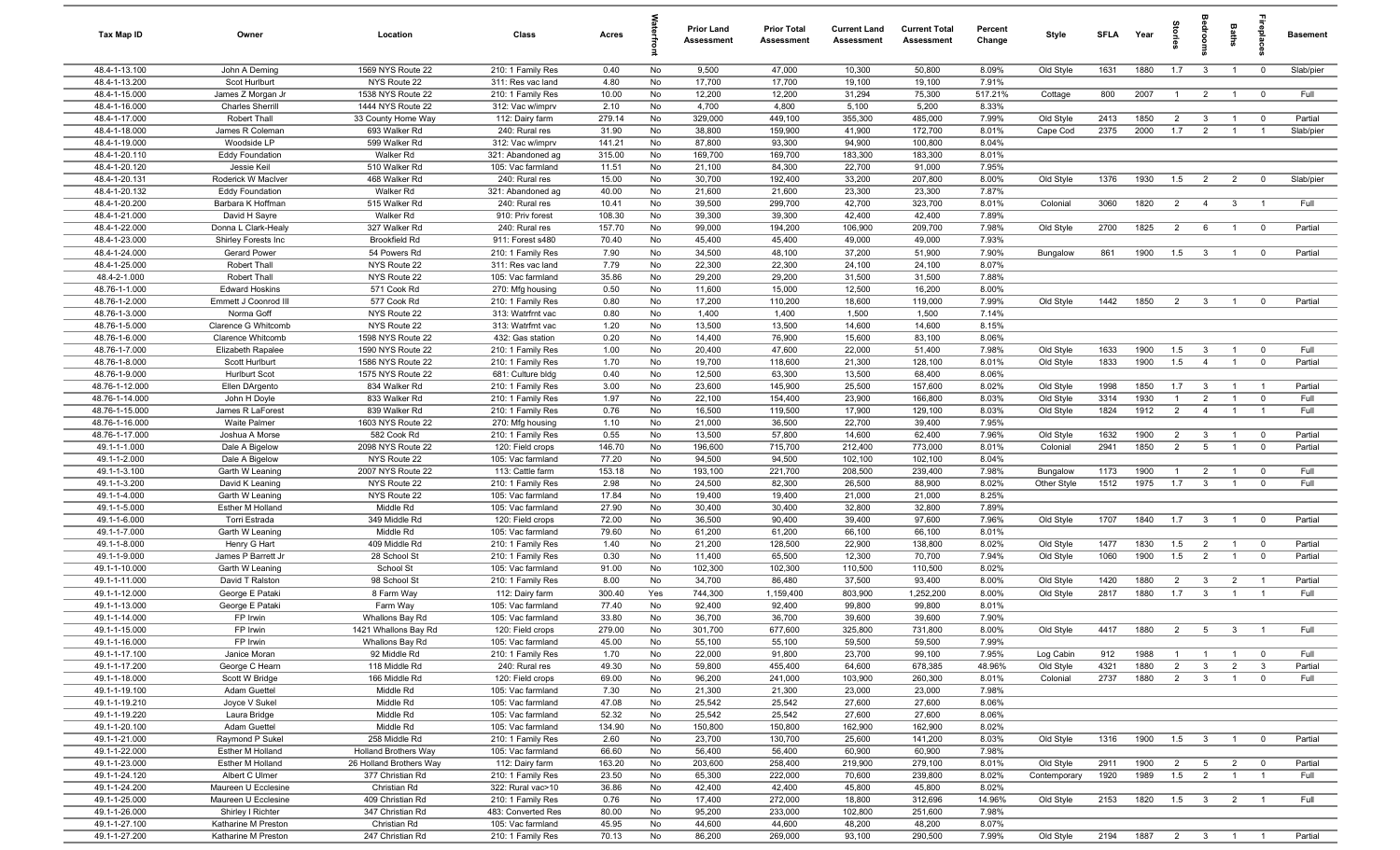| Tax Map ID                     | Owner                             | Location                                 | Class                                  | Acres          |           | Prior Land<br><b>Assessment</b> | <b>Prior Total</b><br>Assessment | <b>Current Land</b><br><b>Assessment</b> | <b>Current Total</b><br><b>Assessment</b> | Percent<br>Change | Style        | <b>SFLA</b> | Year | $\frac{1}{2}$         |                         | Baths                          |                         | <b>Basement</b> |
|--------------------------------|-----------------------------------|------------------------------------------|----------------------------------------|----------------|-----------|---------------------------------|----------------------------------|------------------------------------------|-------------------------------------------|-------------------|--------------|-------------|------|-----------------------|-------------------------|--------------------------------|-------------------------|-----------------|
| 49.1-1-27.300                  | Frederick Brink                   | 236 Christian Rd                         | 260: Seasonal res                      | 30.56          | No        | 49,800                          | 77,000                           | 53,800                                   | 83,200                                    | 8.05%             | Cottage      | 531         | 1995 | 1.5                   | $\overline{1}$          | $\mathbf{0}$                   | $\overline{\mathbf{0}}$ | Slab/pier       |
| 49.1-1-28.000                  | Albert Jerdo                      | NYS Route 22                             | 105: Vac farmland                      | 17.20          | No        | 21,100                          | 21,100                           | 22,800                                   | 22,800                                    | 8.06%             |              |             |      |                       |                         |                                |                         |                 |
| 49.1-1-30.000                  | Albert Jerdo                      | 1924 NYS Route 22                        | 112: Dairy farm                        | 92.80          | No        | 116,800                         | 283,600                          | 126,200                                  | 306,300                                   | 8.00%             | Colonial     | 2208        | 1840 | $\overline{2}$        | $5^{\circ}$             | $\mathbf{1}$                   | $\overline{\mathbf{0}}$ | Full            |
| 49.1-1-31.100                  | Lee W Adams                       | 1880 NYS Route 22                        | 210: 1 Family Res                      | 19.11          | No        | 34,000                          | 61,200                           | 36,700                                   | 66,100                                    | 8.01%<br>8.00%    | Ranch        | 1176        | 1952 | $\overline{1}$        | $\overline{2}$          | $\overline{1}$                 | $\mathbf 0$             | Full            |
| 49.1-1-31.220<br>49.1-1-34.000 | Town of Essex<br>Stanley H James  | NYS Route 22<br>1809 NYS Route 22        | 831: Telephone<br>210: 1 Family Res    | 2.00<br>7.90   | No<br>No  | 16,300<br>34,500                | 666,400<br>101,000               | 17,600<br>37,300                         | 719,700<br>109,100                        | 8.02%             | Ranch        | 1248        | 1989 | $\overline{1}$        | $\mathbf{3}$            | $\overline{1}$                 | $\overline{0}$          | Full            |
| 49.1-1-35.000                  | Stanley H James                   | 1823 NYS Route 22                        | 210: 1 Family Res                      | 8.80           | No        | 36,300                          | 51,700                           | 39,200                                   | 55,800                                    | 7.93%             | Old Style    | 1396        | 1930 | $\overline{2}$        | $\mathbf{3}$            | $\overline{1}$                 | $\overline{0}$          | Partial         |
| 49.1-1-36.000                  | Marjorie Coonrod                  | 1829 NYS Route 22                        | 210: 1 Family Res                      | 0.38           | No        | 12,300                          | 99,600                           | 13,300                                   | 107,600                                   | 8.03%             | Old Style    | 1472        | 1890 | $\overline{2}$        | $\overline{4}$          | $\overline{2}$                 | $\mathbf 0$             | Partial         |
| 49.1-1-37.110                  | Marjorie Coonrod                  | 1835 NYS Route 22                        | 210: 1 Family Res                      | 18.40          | No        | 34,500                          | 84,200                           | 37,200                                   | 90,900                                    | 7.96%             | Old Style    | 1052        | 1939 | $\overline{1}$        | $\overline{2}$          | $\overline{1}$                 | $\overline{0}$          | Partial         |
| 49.1-1-37.120                  | Jeffrey J Benway                  | 1849 NYS Route 22                        | 210: 1 Family Res                      | 2.29           | No        | 23,000                          | 91,100                           | 24,900                                   | 98,400                                    | 8.01%             | Old Style    | 1792        | 1999 | $\overline{2}$        | $\mathbf{3}$            | $\overline{1}$                 | $\mathbf 0$             | Full            |
| 49.1-1-37.200                  | Jeffrey J Benway                  | 1855 NYS Route 22                        | 433: Auto body                         | 2.87           | No        | 36,300                          | 73,800                           | 39,200                                   | 79,700                                    | 7.99%             |              |             |      |                       |                         |                                |                         |                 |
| 49.3-1-1.000                   | Karin N Keene                     | 1723 NYS Route 22                        | 240: Rural res                         | 35.70          | No        | 43,100                          | 131,500                          | 46,500                                   | 142,000                                   | 7.98%             | Other Style  | 619         | 1986 | $\overline{1}$        | $\overline{2}$          | $\overline{1}$                 | $\overline{0}$          | Slab/pier       |
| 49.3-1-2.000                   | Polly Crowningshield              | 8 Tyrrell St                             | 210: 1 Family Res                      | 4.40           | No        | 27,300                          | 125,100                          | 29,500                                   | 135,100                                   | 7.99%             | Old Style    | 1908        | 1870 | 1.5                   | $\mathbf{3}$            | $\overline{1}$                 | $\mathbf 0$             | Full            |
| 49.3-1-3.000                   | Helen S Coste                     | 9 Gladd Ln                               | 271: Mfg housings                      | 0.80           | No        | 17,200                          | 58,500                           | 18,600                                   | 63,200                                    | 8.03%             |              |             |      |                       |                         |                                |                         |                 |
| 49.3-1-4.000                   | Raymond K Wrisley                 | 15 Gladd Ln                              | 210: 1 Family Res                      | 0.70           | No        | 14,300                          | 89,100                           | 15,400                                   | 96,200                                    | 7.97%             | Ranch        | 1275        | 1974 | $\overline{1}$        | -3                      |                                | $\overline{0}$          | Crawl           |
| 49.3-2-1.000                   | Kenneth J Baker                   | 121 Christian Rd                         | 210: 1 Family Res                      | 1.40           | No        | 21,700                          | 70,600                           | 23,400                                   | 76,200                                    | 7.93%             | Cottage      | 865         | 1920 | 1.5                   | $\mathbf{3}$            | $\overline{1}$                 | $\overline{0}$          | Full            |
| 49.3-2-2.100<br>49.3-2-2.200   | Robert W Perry                    | Christian Rd                             | 105: Vac farmland                      | 88.00          | No<br>No  | 93,000<br>22,900                | 93,000<br>50,100                 | 100,400                                  | 100,400                                   | 7.96%<br>7.98%    |              | 1490        | 1880 |                       | $\mathbf{3}$            |                                | $\overline{0}$          | Full            |
| 49.3-2-3.100                   | James DiClemente<br>Jason Walker  | 155 Christian Rd<br>Christian Rd         | 210: 1 Family Res<br>311: Res vac land | 4.20<br>4.77   | No        | 19,200                          | 19,200                           | 24,700<br>20,700                         | 54,100<br>20,700                          | 7.81%             | Old Style    |             |      | 1.5                   |                         | $\overline{1}$                 |                         |                 |
| 49.3-2-3.400                   | Mark Walker                       | 83 Christian Rd                          | 210: 1 Family Res                      | 18.50          | No        | 42,700                          | 163,400                          | 46,100                                   | 176,500                                   | 8.02%             | Cape Cod     | 1400        | 1994 | 1.7                   | $\overline{2}$          | $\overline{1}$                 | $\overline{0}$          | Full            |
| 49.3-2-4.000                   | Kevin S Lawson                    | 23 Christian Rd                          | 270: Mfg housing                       | 1.30           | No        | 21,400                          | 25,500                           | 23,100                                   | 27,500                                    | 7.84%             |              |             |      |                       |                         |                                |                         |                 |
| 49.3-2-7.000                   | Robert W Perry                    | 304 Christian Rd                         | 120: Field crops                       | 54.30          | No        | 84,300                          | 252,900                          | 91,000                                   | 273,100                                   | 7.99%             | Old Style    | 2945        | 1880 | $\overline{2}$        | $\overline{4}$          | $\overline{1}$                 | $^{\circ}$              | Full            |
| 49.3-2-8.100                   | Robert W Perry                    | 310 Christian Rd                         | 120: Field crops                       | 72.85          | No        | 106,500                         | 233,500                          | 115,000                                  | 252,200                                   | 8.01%             | Old Style    | 1606        | 1860 | 1.5                   | $\mathbf{3}$            | $\overline{2}$                 | $\mathbf 0$             | Full            |
| 49.3-2-8.200                   | James E Lloyd                     | 87 Middle Rd                             | 240: Rural res                         | 24.65          | No        | 39,700                          | 202,450                          | 42,800                                   | 218,600                                   | 7.98%             | Ranch        | 1141        | 1979 | $\overline{1}$        | 2                       | $\overline{1}$                 | $\mathbf 0$             | Full            |
| 49.3-2-10.000                  | Gerald F Baker                    | Whallons Bay Rd                          | 322: Rural vac>10                      | 51.70          | No        | 42,200                          | 42,200                           | 45,600                                   | 45,600                                    | 8.06%             |              |             |      |                       |                         |                                |                         |                 |
| 49.3-2-11.000                  | Gerald F Baker                    | Whallons Bay Rd                          | 314: Rural vac<10                      | 0.30           | No        | 1,100                           | 1,100                            | 1,200                                    | 1,200                                     | 9.09%             |              |             |      |                       |                         |                                |                         |                 |
| 49.3-2-12.000                  | Stanley W Tuller                  | 1330 Whallons Bay Rd                     | 260: Seasonal res                      | 10.20          | No        | 28,000                          | 110,000                          | 30,200                                   | 118,800                                   | 8.00%             | Cape Cod     | 1116        | 1979 | 1.5                   | $\overline{1}$          | $\overline{1}$                 | $\mathbf 0$             | Full            |
| 49.3-2-13.100                  | Alison A Hain                     | 1352 Whallons Bay Rd                     | 240: Rural res                         | 40.00          | No        | 50,568                          | 138,991                          | 54,600                                   | 350,000                                   | 151.81%           | Contemporary | 2263        | 2006 | $\mathbf{1}$          | $\overline{2}$          | $\overline{2}$                 | $\overline{1}$          | Full            |
| 49.3-2-13.200                  | Marcy N Weathers                  | 1420 Whallons Bay Rd                     | 240: Rural res                         | 47.80          | No        | 61,166                          | 459,600                          | 72,710                                   | 565,587                                   | 23.06%            | Colonial     | 3562        | 1800 | $\overline{2}$        | $\overline{4}$          | $\mathbf{3}$                   | $\overline{\mathbf{3}}$ | Partial         |
| 49.3-2-14.000                  | Myrna Mandeville                  | Lake Shore Rd                            | 314: Rural vac<10                      | 16.90          | No        | 20,700                          | 20,700                           | 22,400                                   | 22,400                                    | 8.21%             |              |             |      |                       |                         |                                |                         |                 |
| 49.3-2-15.000<br>49.3-2-16.000 | Mark Douglas<br>Mark Douglas      | 1647 Lake Shore Rd<br>1641 Lake Shore Rd | 312: Vac w/imprv<br>260: Seasonal res  | 0.60<br>0.30   | No<br>No  | 13,100<br>11,500                | 13,200<br>49,700                 | 14,200<br>12,400                         | 14,300<br>53,700                          | 8.33%<br>8.05%    | Old Style    | 1232        | 1846 | $\overline{1}$        | $\overline{1}$          | $\mathbf 0$                    | $\mathbf 0$             | Crawl           |
| 49.3-2-17.000                  | Donald Hollingsworth              | 1575 Lake Shore Rd                       | 240: Rural res                         | 12.50          | No        | 29,800                          | 161,900                          | 32,200                                   | 174,900                                   | 8.03%             | Ranch        | 1750        | 1934 | $\overline{1}$        | $\overline{2}$          | $\overline{1}$                 | $\overline{1}$          | Partial         |
| 49.3-2-18.000                  | Myrna Mandeville                  | 1571 Lake Shore Rd                       | 280: Multiple res                      | 25.30          | No        | 41,700                          | 366,400                          | 45,001                                   | 435,800                                   | 18.94%            | Colonial     | 3394        | 1850 | $\overline{2}$        | $\mathbf{3}$            | $\overline{1}$                 | $\mathbf 0$             | Full            |
| 49.3-2-19.000                  | Myrna Mandeville                  | Lake Shore Rd                            | 105: Vac farmland                      | 101.10         | No        | 117,300                         | 117,300                          | 126,700                                  | 126,700                                   | 8.01%             |              |             |      |                       |                         |                                |                         |                 |
| 49.3-2-20.100                  | Anthony S Fine                    | Lake Shore Rd                            | 322: Rural vac>10                      | 27.00          | No        |                                 |                                  | 26,745                                   | 26,745                                    |                   |              |             |      |                       |                         |                                |                         |                 |
| 49.3-2-20.200                  | Anthony S Fine                    | Lake Shore Rd                            | 311: Res vac land                      | 7.17           | No        |                                 |                                  | 22,730                                   | 22,730                                    |                   |              |             |      |                       |                         |                                |                         |                 |
| 49.3-2-20.300                  | Eve L Bailey                      | Lake Shore Rd                            | 311: Res vac land                      | 6.10           | No        |                                 |                                  | 21,274                                   | 21,274                                    |                   |              |             |      |                       |                         |                                |                         |                 |
| 49.3-2-20.400                  | Harry B Fine                      | Lake Shore Rd                            | 311: Res vac land                      | 4.49           | No        |                                 |                                  | 19,083                                   | 19,083                                    |                   |              |             |      |                       |                         |                                |                         |                 |
| 49.3-2-20.500                  | Rose M Fine                       | Lake Shore Rd                            | 311: Res vac land                      | 5.77           | No        |                                 |                                  | 20,825                                   | 20,825                                    |                   |              |             |      |                       |                         |                                |                         |                 |
| 49.3-2-20.600                  | Rose M Fine                       | Lake Shore Rd                            | 311: Res vac land                      | 6.93           | No        |                                 |                                  | 22,425                                   | 22,425                                    |                   |              |             |      |                       |                         |                                |                         |                 |
| 49.3-2-21.000                  | Paul EM Fine                      | 1298 Whallons Bay Rd                     | 240: Rural res                         | 30.81          | No        | 39,600                          | 114,100                          | 42,700                                   | 123,200                                   | 7.98%             | Contemporary | 1157        | 1975 | $\overline{1}$        | $\overline{2}$          | $\overline{1}$                 | $\overline{1}$          | Full            |
| 49.3-2-24.000                  | Salim B Lewis                     | 1212 Whallons Bay Rd                     | 210: 1 Family Res                      | 5.20           | No<br>No  | 29,000                          | 374,800                          | 31,300                                   | 404,800                                   | 8.00%             | Colonial     | 3366        | 1880 | $\overline{2}$<br>1.7 | $5\phantom{.0}$         | $\mathbf{3}$<br>$\overline{2}$ | $\mathbf 0$             | Full<br>Partial |
| 49.3-2-25.000<br>49.3-2-26.110 | Carole Slatkin<br>Ellen Somers    | 171 Cross Rd<br>Clark Rd                 | 120: Field crops<br>311: Res vac land  | 132.50<br>8.30 | No        | 181,400<br>16,900               | 489,600<br>16,900                | 195,900<br>18,300                        | 528,800<br>18,300                         | 8.01%<br>8.28%    | Old Style    | 2642        | 1800 |                       | $5\overline{5}$         |                                | $\overline{1}$          |                 |
| 49.3-2-26.130                  | Mark A Wrisley                    | Lake Shore Rd                            | 322: Rural vac>10                      | 121.67         | No        | 131,600                         | 131,600                          | 142,100                                  | 142,100                                   | 7.98%             |              |             |      |                       |                         |                                |                         |                 |
| 49.3-2-26.140                  | Jeffrey W Sherman                 | 1446 Lake Shore Rd                       | 240: Rural res                         | 11.47          | No.       | 35,700                          | 390,700                          | 38,600                                   | 422,000                                   | 8.01%             | Colonial     | 4307        | 1830 | $\overline{2}$        |                         | $\mathcal{P}$                  |                         | Partial         |
| 49.3-2-26.200                  | John S Swan Jr                    | 228 Clark Rd                             | 210: 1 Family Res                      | 8.03           | No        | 34,700                          | 157,800                          | 37,500                                   | 170,400                                   | 7.98%             | Cape Cod     | 1387        | 1991 | 1.5                   | $\overline{\mathbf{3}}$ | $\overline{2}$                 | $\overline{1}$          | Full            |
| 49.3-2-27.000                  | Lewis Family Farm Inc             | 909 Whallons Bay Rd                      | 120: Field crops                       | 1,111.12       | No        | 1,286,400                       | 4,297,800                        | 1,389,300                                | 4,776,600                                 | 11.14%            | Contemporary | 2016        | 1991 | $\overline{2}$        | $\mathbf{3}$            | 2                              | $\mathbf 0$             | Full            |
| 49.4-1-1.000                   | Mariko D Fine-Lease               | Lake Shore Rd                            | 314: Rural vac<10                      | 5.30           | No        | 10,900                          | 10,900                           | 11,800                                   | 11,800                                    | 8.26%             |              |             |      |                       |                         |                                |                         |                 |
| 49.4-1-2.100                   | Gary F Heurich                    | 56 Albee Ln                              | 112: Dairy farm                        | 352.10         | Yes       | 790,472                         | 991,398                          | 853,700                                  | 1,070,710                                 | 8.00%             | Colonial     | 2871        | 1906 | $\overline{2}$        | $5\overline{)}$         | $\overline{4}$                 | $\overline{1}$          | Partial         |
| 49.4-1-3.000                   | Gary F Heurich                    | 175 Lighthouse Way                       | 260: Seasonal res                      | 6.60           | Yes       | 292,862                         | 429,264                          | 316,291                                  | 463,605                                   | 8.00%             | Old Style    | 2678        | 1865 | 1.5                   | 6                       | $\overline{2}$                 | $\overline{1}$          | Slab/pier       |
| 49.4-1-5.000                   | Gary F Heurich                    | Lighthouse Way                           | 314: Rural vac<10                      | 0.61           | No        | 1,224                           | 1,224                            | 1,322                                    | 1,322                                     | 8.01%             |              |             |      |                       |                         |                                |                         |                 |
| 49.4-1-6.100                   | Woodside LP                       | 160 Lighthouse Way                       | 210: 1 Family Res                      | 4.75           | Yes       | 227,400                         | 607,900                          | 245,600                                  | 656,500                                   | 7.99%             | Contemporary | 3616        | 2004 | $\overline{2}$        | $\mathbf{3}$            | $\overline{4}$                 | $\overline{0}$          | Partial         |
| 49.4-1-6.200                   | Lawrence R Barns                  | 124 Lighthouse Way                       | 912: Forest s480a                      | 83.01          | Yes       | 303,800                         | 682,700                          | 328,100                                  | 737,300                                   | 8.00%             |              |             |      |                       |                         |                                |                         |                 |
| 49.4-1-7.000                   | Robert U Akeret                   | Lighthouse Way                           | 912: Forest s480a                      | 10.03          | Yes       | 238,600                         | 238,600                          | 257,700                                  | 257,700                                   | 8.01%             |              |             |      |                       |                         |                                |                         |                 |
| 49.4-1-8.000<br>49.4-1-9.100   | Robert U Akeret<br>Gary F Heurich | 12 Lighthouse Way<br>Lighthouse Way      | 912: Forest s480a<br>322: Rural vac>10 | 91.00<br>31.14 | Yes<br>No | 719,500<br>25,528               | 773,000<br>25,528                | 777,000<br>27,510                        | 834,800<br>27,510                         | 7.99%<br>7.76%    | Other Style  | 1272        | 1954 | $\overline{1}$        | $\overline{2}$          | $\overline{1}$                 | $\overline{0}$          | Slab/pier       |
| 49.4-1-10.000                  | John Lease III                    | 1600 Lake Shore Rd                       | 210: 1 Family Res                      | 5.10           | No        | 28,900                          | 279,900                          | 31,200                                   | 302,300                                   | 8.00%             | Old Style    | 1740        | 1830 | 1.5                   | $\mathbf{3}$            | $\overline{1}$                 | $\overline{1}$          | Partial         |
| 49.4-2-1.000                   | Gary F Heurich                    | Lighthouse Way                           | 313: Watrfrnt vac                      | 1.30           | Yes       | 40,960                          | 40,960                           | 44,237                                   | 44,237                                    | 8.00%             |              |             |      |                       |                         |                                |                         |                 |
| 49.7-1-1.000                   | Franklin R Hoadley III            | 85 Wildacres Way                         | 210: 1 Family Res                      | 2.00           | No        | 43,700                          | 143,700                          | 47,200                                   | 155,200                                   | 8.00%             | Ranch        | 1400        | 1974 | $\overline{1}$        | $\mathbf{3}$            | $\overline{2}$                 | $\overline{1}$          | Crawl           |
| 49.7-1-2.000                   | Franklin D Renkoff                | 83 Wildacres Way                         | 260: Seasonal res                      | 1.70           | No        | 42,300                          | 241,700                          | 45,600                                   | 261,000                                   | 7.99%             | Old Style    | 3910        | 1928 | $\overline{2}$        | $\overline{4}$          | $\overline{2}$                 | $\overline{3}$          | Slab/pier       |
| 49.7-1-3.000                   | Frederick P Palen Jr              | 67 Wildacres Way                         | 260: Seasonal res                      | 3.28           | No        | 48,200                          | 118,900                          | 52,000                                   | 128,400                                   | 7.99%             | Old Style    | 1387        | 1930 | $\overline{1}$        | $\overline{3}$          | $\overline{1}$                 | $\overline{1}$          | Crawl           |
| 49.7-2-1.000                   | Dana H Babcock Jr                 | 10 Tuttle Way                            | 260: Seasonal res                      | 0.60           | No        | 32,100                          | 100,500                          | 34,600                                   | 108,500                                   | 7.96%             | Old Style    | 1032        | 1930 | $\overline{1}$        | $\overline{\mathbf{3}}$ | $\overline{1}$                 | $\overline{1}$          | Slab/pier       |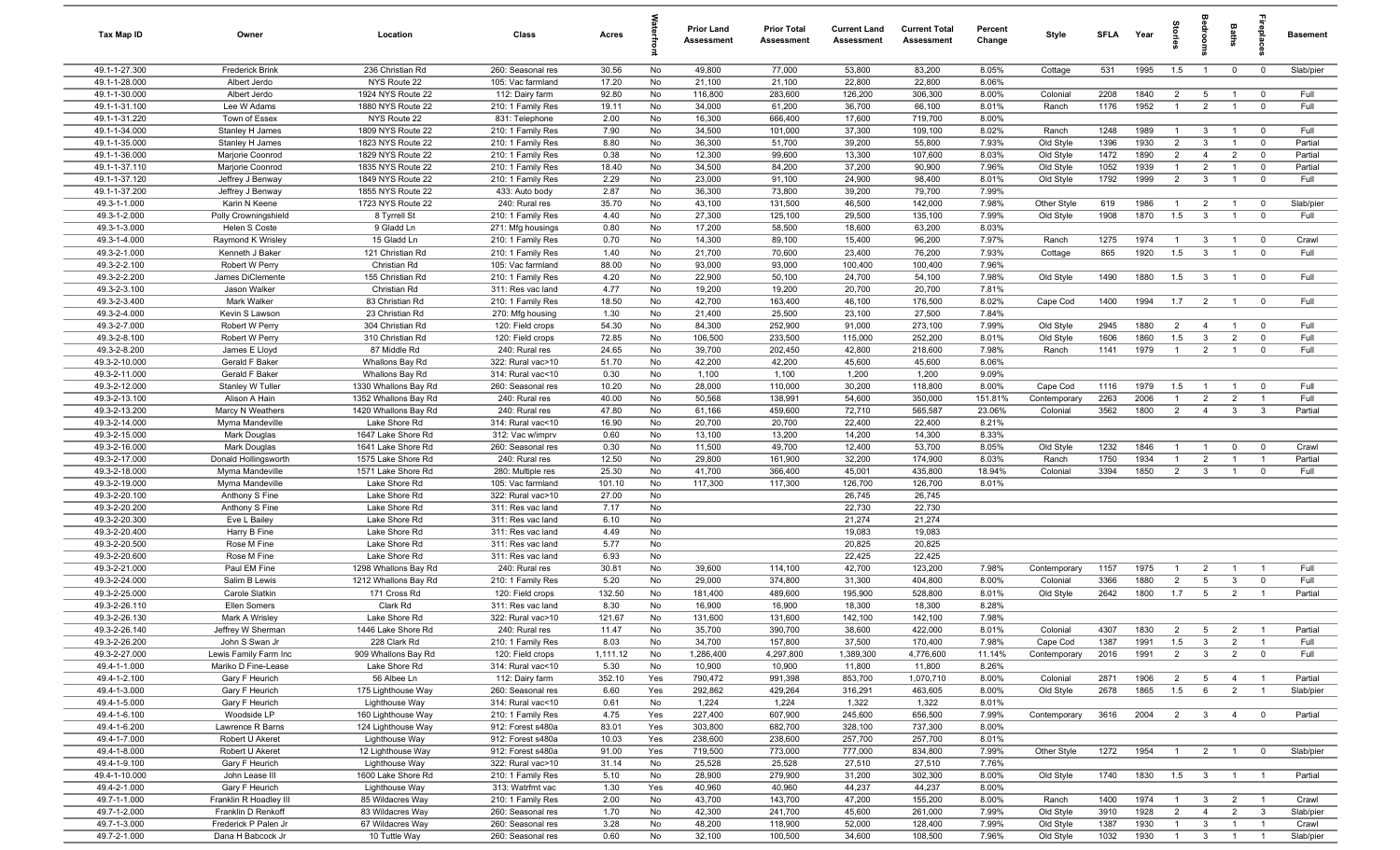| <b>Tax Map ID</b>                | Owner                                    | Location                                 | Class                                  | Acres        |            | Prior Land<br>Assessment | <b>Prior Total</b><br>Assessment | <b>Current Land</b><br>Assessment | <b>Current Total</b><br><b>Assessment</b> | Percent<br>Change | Style                  | <b>SFLA</b>  | Year         | ğ                            | ā                                | Baths                            | epla                          | <b>Basement</b>        |
|----------------------------------|------------------------------------------|------------------------------------------|----------------------------------------|--------------|------------|--------------------------|----------------------------------|-----------------------------------|-------------------------------------------|-------------------|------------------------|--------------|--------------|------------------------------|----------------------------------|----------------------------------|-------------------------------|------------------------|
| 49.7-3-1.000                     | Barry R Ellis                            | 4 Tuttle Way                             | 260: Seasonal res                      | 1.10         | No         | 41,000                   | 119,000                          | 44,300                            | 128,500                                   | 7.98%             | Old Style              | 1274         | 1930         | $\overline{1}$               | $\mathbf{3}$                     | $\overline{1}$                   | $\overline{1}$                | Slab/pier              |
| 49.7-3-2.000                     | Sherrill Houston                         | 58 Ridge Way                             | 260: Seasonal res                      | 1.10         | No         | 41,100                   | 129,200                          | 44,400                            | 139,500                                   | 7.97%             | Old Style              | 1440         | 1930         | $\mathbf{1}$                 | $\mathbf{3}$                     | $\overline{1}$                   |                               | Crawl                  |
| 49.7-4-1.000                     | <b>Thomas McGraw</b>                     | 2077 Lake Shore Rd                       | 210: 1 Family Res                      | 3.40         | Yes        | 339,300                  | 461,700                          | 366,400                           | 498,600                                   | 7.99%             | Ranch                  | 1794         | 1956         | $\overline{1}$               | $\mathbf{3}$                     | $\overline{2}$                   | $\overline{1}$                | Partial                |
| 49.7-4-2.000<br>49.7-4-3.000     | Jonathan E McBride<br>Margaret E Klink   | 2047 Lake Shore Rd<br>2041 Lake Shore Rd | 260: Seasonal res<br>210: 1 Family Res | 5.49<br>3.50 | Yes<br>No  | 323,800<br>52,300        | 408,000<br>281,500               | 349,700<br>56,500                 | 440,600<br>304,000                        | 7.99%<br>7.99%    | Old Style<br>Ranch     | 1313<br>1393 | 1830<br>1975 | 1.5<br>$\mathbf{1}$          | $\overline{4}$<br>$\overline{4}$ | $\overline{2}$<br>$\overline{2}$ | $\overline{1}$                | Full<br>Crawl          |
| 49.7-4-4.000                     | Thomas McGraw                            | 87 Wildacres Way                         | 260: Seasonal res                      | 1.03         | No         | 43,000                   | 129,680                          | 46,500                            | 140,100                                   | 8.04%             | Other Style            | 1680         | 1972         | 1.7                          | $\mathbf{3}$                     | $\overline{1}$                   | $\mathbf 0$                   | Crawl                  |
| 49.7-4-5.000                     | Thomas McGraw                            | Lake Shore Rd                            | 311: Res vac land                      | 4.07         | No         | 81,100                   | 81,100                           | 87,600                            | 87,600                                    | 8.01%             |                        |              |              |                              |                                  |                                  |                               |                        |
| 49.7-4-6.000                     | Crater Club Inc                          | Lake Shore Rd                            | 313: Watrfrnt vac                      | 0.20         | Yes        | 82,700                   | 82,700                           | 89,300                            | 89,300                                    | 7.98%             |                        |              |              |                              |                                  |                                  |                               |                        |
| 49.7-4-7.000                     | Andrew P Dolan                           | 2030 Lake Shore Rd                       | 210: 1 Family Res                      | 0.50         | Yes        | 111,000                  | 325,523                          | 119,900                           | 351,600                                   | 8.01%             | Old Style              | 2054         | 1930         | $\overline{1}$               | 3                                | $\overline{1}$                   | $\overline{1}$                | Crawl                  |
| 49.7-4-8.000                     | Morris F Glenn                           | 1970 Lake Shore Rd                       | 260: Seasonal res                      | 0.27         | Yes        | 119,600                  | 315,400                          | 129,100                           | 340,600                                   | 7.99%             | Old Style              | 2413         | 1910         | $\overline{2}$               | $\overline{2}$                   | $\mathbf{3}$                     | $\overline{2}$                | Slab/pier              |
| 49.7-4-9.000                     | Stephen C Jones                          | 2020 Lake Shore Rd                       | 260: Seasonal res                      | 1.60         | Yes        | 197,900                  | 277,900                          | 213,700                           | 300,100                                   | 7.99%             | Old Style              | 2065         | 1930         | 1.7                          | $\mathbf{3}$                     | $\overline{1}$                   | $\mathbf{0}$                  | Crawl                  |
| 49.7-4-10.000                    | Judith G Noyes                           | 1996 Lake Shore Rd                       | 260: Seasonal res                      | 3.70         | Yes        | 324,500                  | 478,800                          | 350,500                           | 517,100                                   | 8.00%             | Old Style              | 1063         | 1920         | 1.5                          | $\overline{4}$                   | $\overline{1}$                   | $\overline{1}$                | Slab/pier              |
| 49.7-4-11.000                    | <b>Covert Family Trust</b>               | 1972 Lake Shore Rd                       | 260: Seasonal res                      | 0.80         | Yes        | 211,300                  | 251,300                          | 228,200                           | 271,400                                   | 8.00%             | Old Style              | 1007         | 1895         | $\overline{1}$               | $\overline{2}$                   | $\overline{1}$                   | $\overline{1}$                | Crawl                  |
| 49.7-5-1.000                     | David Thomas                             | 34 Ridge Way                             | 260: Seasonal res                      | 0.70         | No         | 34,300                   | 89,700                           | 37,100                            | 96,900                                    | 8.03%             | Cottage                | 1056         | 1950         | $\overline{1}$               | $\overline{2}$                   | $\overline{1}$                   | $\overline{1}$                | Slab/pier              |
| 49.7-5-2.000                     | Eliza M Miller                           | 30 Ridge Way                             | 260: Seasonal res                      | 0.40         | No         | 26,100                   | 75,300                           | 28,200                            | 81,300                                    | 7.97%             | Cottage                | 804          | 1930         | $\overline{1}$               | $\mathbf{3}$                     | $\overline{1}$                   |                               | Slab/pier              |
| 49.7-5-3.000<br>49.7-5-4.000     | Charles T Myers<br>Katrina McIntyre      | 24 Ridge Way<br>20 Ridge Way             | 210: 1 Family Res<br>260: Seasonal res | 0.80<br>0.60 | No<br>No   | 36,500<br>32,200         | 164,400<br>121,900               | 39,500<br>34,801                  | 177,600<br>152,300                        | 8.03%<br>24.94%   | Old Style<br>Cottage   | 1674<br>664  | 1930<br>1945 | $\mathbf{1}$<br>$\mathbf{1}$ | $\overline{2}$<br>$\overline{2}$ | $\overline{2}$<br>$\mathbf{1}$   |                               | Partial<br>Slab/pier   |
| 49.11-1-1.000                    | Fredrick P Palen Jr                      | 23 Tuttle Way                            | 260: Seasonal res                      | 0.50         | No         | 29,900                   | 120,600                          | 32,200                            | 130,200                                   | 7.96%             | Old Style              | 1150         | 1920         | 1.7                          | $\overline{4}$                   | $\overline{1}$                   | $\overline{1}$                | Slab/pier              |
| 49.11-1-2.000                    | Reverend BGC Bayne                       | Ridge Way                                | 311: Res vac land                      | 1.40         | No         | 65,300                   | 65,300                           | 70,500                            | 70,500                                    | 7.96%             |                        |              |              |                              |                                  |                                  |                               |                        |
| 49.11-1-3.000                    | Rev Bruce Bayne                          | 102 Ridge Way                            | 260: Seasonal res                      | 0.60         | No         | 33,800                   | 144,200                          | 36,500                            | 155,700                                   | 7.98%             | Log Cabin              | 1543         | 1930         | $\overline{1}$               | $\overline{4}$                   | $\overline{2}$                   |                               | Slab/pier              |
| 49.11-1-4.000                    | Neltje W VanDeveld                       | Ridge Way                                | 311: Res vac land                      | 1.10         | No         | 21,600                   | 21,600                           | 23,300                            | 23,300                                    | 7.87%             |                        |              |              |                              |                                  |                                  |                               |                        |
| 49.11-1-5.110                    | Crater Club Inc                          | 9 Rock Way                               | 583: Resort cmplx                      | 65.13        | No         | 232,800                  | 511,400                          | 251,400                           | 552,300                                   | 8.00%             |                        |              |              |                              |                                  |                                  |                               |                        |
| 49.11-1-5.120                    | <b>Richmond M Wight</b>                  | Lake Shore Rd                            | 311: Res vac land                      | 2.08         | No         | 37,200                   | 37,200                           | 40,200                            | 40,200                                    | 8.06%             |                        |              |              |                              |                                  |                                  |                               |                        |
| 49.11-1-5.130                    | <b>Richmond M Wight</b>                  | Lake Shore Rd                            | 311: Res vac land                      | 3.65         | Yes        | 61,400                   | 61,400                           | 66,300                            | 66,300                                    | 7.98%             |                        |              |              |                              |                                  |                                  |                               |                        |
| 49.11-1-6.100                    | Nils E Luderowski                        | 12 Burt Way                              | 260: Seasonal res                      | 0.68         | No         | 33,800                   | 68,100                           | 36,500                            | 73,500                                    | 7.93%             | Cottage                | 947          | 1908         | $\overline{1}$               | $\overline{2}$                   | $\overline{1}$                   | $\mathbf 0$                   | Slab/pier              |
| 49.11-1-6.200                    | Elizabeth R Heavey                       | Burt Way                                 | 311: Res vac land                      | 1.00         | No         | 40,800                   | 40,800                           | 44,100                            | 44,100                                    | 8.09%             |                        |              |              |                              |                                  |                                  |                               |                        |
| 49.11-1-7.000                    | Etta M Moredock                          | 16 Old Oak Way                           | 210: 1 Family Res                      | 0.80         | No         | 36,500                   | 168,500                          | 39,400                            | 182,000                                   | 8.01%             | Ranch                  | 1589         | 1951         | $\overline{1}$               | 3 <sup>1</sup>                   | $\overline{2}$                   |                               | Crawl                  |
| 49.11-1-8.000                    | Elizabeth R Heavey                       | Old Oak Way                              | 311: Res vac land                      | 0.10         | No         | 8,100                    | 8,100                            | 8,700                             | 8,700                                     | 7.41%             |                        |              |              |                              |                                  |                                  |                               |                        |
| 49.11-1-9.000<br>49.11-1-10.000  | Elizabeth R Heavey<br>Elizabeth R Heavey | Old Oak Way<br>6 Old Oak Way             | 311: Res vac land<br>210: 1 Family Res | 0.20<br>0.52 | No<br>No   | 16,300<br>30,400         | 16,300<br>174,300                | 17,600<br>32,800                  | 17,600<br>188,200                         | 7.98%<br>7.97%    | Ranch                  | 1739         | 1960         | $\overline{1}$               | $\overline{4}$                   | $\overline{2}$                   | $\overline{1}$                | Partial                |
| 49.11-1-11.000                   | Barbara B Shepler                        | 5 Clubhouse Way                          | 210: 1 Family Res                      | 0.70         | No         | 34,300                   | 198,800                          | 37,000                            | 214,700                                   | 8.00%             | Cape Cod               | 1960         | 1991         | 1.7                          | $\mathbf{3}$                     | $\overline{1}$                   | $\mathbf 0$                   | Crawl                  |
| 49.11-1-12.000                   | Charles Jordan                           | 7 Clubhouse Way                          | 260: Seasonal res                      | 0.49         | No         | 40,400                   | 171,400                          | 43,600                            | 185,100                                   | 7.99%             | Old Style              | 1938         | 1920         | $\overline{2}$               | $\overline{4}$                   | $\overline{1}$                   | $\overline{1}$                | Slab/pier              |
| 49.11-1-13.000                   | Roberta Dashiells                        | 11 Clubhouse Way                         | 210: 1 Family Res                      | 1.00         | No         | 40,800                   | 319,600                          | 44,100                            | 345,200                                   | 8.01%             | Contemporary           | 2000         | 2000         | 1.7                          | $\overline{4}$                   | $\overline{3}$                   | $\mathbf 0$                   | Full                   |
| 49.11-1-14.000                   | Edward D Parsons Jr                      | 14 Rock Way                              | 260: Seasonal res                      | 0.40         | No         | 26,100                   | 181,300                          | 28,200                            | 195,800                                   | 8.00%             | Old Style              | 2000         | 1912         | $\overline{2}$               | $\overline{4}$                   | $\mathbf{3}$                     |                               | Slab/pier              |
| 49.11-1-15.000                   | John Madigan Jr                          | Ridge Way                                | 311: Res vac land                      | 0.09         | No         | 16,300                   | 16,300                           | 17,600                            | 17,600                                    | 7.98%             |                        |              |              |                              |                                  |                                  |                               |                        |
| 49.11-1-16.000                   | Anne L Hall                              | 43 Ridge Way                             | 280: Multiple res                      | 1.00         | No         | 40,900                   | 166,400                          | 44,200                            | 179,700                                   | 7.99%             | Old Style              | 1751         | 1910         | $\overline{1}$               | $\overline{4}$                   | $\overline{2}$                   | $\overline{1}$                | Slab/pier              |
| 49.11-1-18.000                   | Bruce D Ulm                              | 41 Ridge Way                             | 312: Vac w/imprv                       | 0.70         | No         | 34,200                   | 74,700                           | 37,000                            | 80,700                                    | 8.03%             |                        |              |              |                              |                                  |                                  |                               |                        |
| 49.11-1-19.000                   | William R Poppino                        | 33 Ridge Way                             | 260: Seasonal res                      | 0.10         | No         | 8,200                    | 46,000                           | 8,900                             | 49,700                                    | 8.04%             | Cottage                | 480          | 1908         | $\overline{1}$               | $\overline{2}$                   | $\overline{1}$                   | $\overline{1}$                | Slab/pier              |
| 49.11-1-20.000                   | William R Poppino                        | Ridge Way                                | 311: Res vac land                      | 0.40         | No         | 26,100                   | 26,100                           | 28,200                            | 28,200                                    | 8.05%             |                        |              |              |                              |                                  |                                  |                               |                        |
| 49.11-1-21.000                   | Eleanor B Keller                         | 42 Clubhouse Way                         | 260: Seasonal res                      | 2.60         | Yes        | 125,718                  | 276,000                          | 135,800                           | 298,100                                   | 8.01%             | Old Style              | 2846         | 1900         | $\overline{2}$               | $\overline{4}$                   | $\overline{2}$<br>$\overline{1}$ | $\overline{1}$                | Slab/pier              |
| 49.11-1-22.000<br>49.11-1-23.000 | Elizabeth VanNorden<br>Crater Club Inc   | 1962 Lake Shore Rd<br>Lake Shore Rd      | 260: Seasonal res<br>313: Watrfrnt vac | 0.30<br>0.20 | Yes<br>Yes | 90,700<br>72,700         | 172,400<br>72,700                | 98,000<br>78,500                  | 186,200<br>78,500                         | 8.00%<br>7.98%    | Old Style              | 1049         | 1910         | $\overline{1}$               | $\overline{2}$                   |                                  |                               | Slab/pier              |
| 49.11-1-24.000                   | Elizabeth S Hayes                        | 11 Pearson Way                           | 260: Seasonal res                      | 0.50         | No         | 31,400                   | 80,200                           | 33,900                            | 86,600                                    | 7.98%             | Old Style              | 957          | 1930         | $\mathbf{1}$                 | $\overline{2}$                   | $\overline{1}$                   | $\overline{1}$                | Slab/pier              |
| 49.11-1-25.000                   | Ann V McDuffie                           | 12 Pearson Way                           | 260: Seasonal res                      | 0.70         | Yes        | 94,400                   | 162,500                          | 102,000                           | 175,500                                   | 8.00%             | Old Style              | 1336         | 1910         | $\overline{1}$               | $\overline{4}$                   | $\overline{1}$                   | $\overline{1}$                | Slab/pier              |
| 49.11-1-26.000                   | John Madigan Jr                          | 10 Pearson Way                           | 280: Multiple res                      | 1.50         | No         | 44,400                   | 386,700                          | 47,900                            | 417,600                                   | 7.99%             | Old Style              | 2868         | 1973         | 1.7                          | $5\overline{)}$                  | $\mathbf{3}$                     |                               | Slab/pier              |
| 49.11-1-27.000                   | John Madigan Jr                          | Lake Shore Rd                            | 311: Res vac land                      | 1.60         | No         | 69,400                   | 69,400                           | 75,000                            | 75,000                                    | 8.07%             |                        |              |              |                              |                                  |                                  |                               |                        |
| 49.11-1-28.000                   | William R Poppino                        | 1935 Lake Shore Rd                       | 210: 1 Family Res                      | 1.50         | No         | 42,300                   | 207,400                          | 45,700                            | 224,000                                   | 8.00%             | Cape Cod               | 1536         | 1960         | 1.5                          | $\overline{4}$                   | 2                                |                               | Crawl                  |
| 49.11-1-29.000                   | Crater Club Inc                          | 1926 Lake Shore Rd                       | 312: Vac w/imprv                       | 1.10         | Yes        | 161,900                  | 194,200                          | 174,800                           | 209,700                                   | 7.98%             |                        |              |              |                              |                                  |                                  |                               |                        |
| 49.11-1-30.000                   | Douglas Diamond                          | 71 Burt Way                              | 260: Seasonal res                      | 0.90         | No         | 38,800                   | 173,000                          | 41,900                            | 186,800                                   | 7.98%             | Old Style              | 1212         | 1920         | $\overline{1}$               | $\overline{4}$                   | $\overline{2}$                   | $\overline{1}$                | Slab/pier              |
| 49.11-1-31.000                   | Evelyn T Halpin                          | 59 Burt Way                              | 260: Seasonal res                      | 1.10         | No         | 41,100                   | 106,100                          | 44,400                            | 114,600                                   | 8.01%             | Old Style              | 908          | 1920         | $\overline{1}$               | $\mathbf{3}$                     | $\overline{1}$                   | $\overline{1}$                | Slab/pier              |
| 49.11-1-32.000                   | Mark D VanDuser                          | 4 Clubhouse Way                          | 210: 1 Family Res                      | 0.25         | No         | 22,300                   | 108,800                          | 24,100                            | 117,500                                   | 8.00%             | Old Style              | 1212         | 1930         | $\mathbf{1}$                 | $\mathbf{3}$                     | $\overline{1}$                   | $\overline{1}$                | Slab/pier              |
| 49.11-1-33.000<br>49.11-1-34.100 | Eileen M Schilling<br>Kathleen S Ginn    | 64 Burt Way<br>25 Derby Way              | 260: Seasonal res<br>260: Seasonal res | 1.30<br>0.64 | No<br>No   | 41,800<br>32,900         | 190,300<br>127,800               | 45,100<br>35,500                  | 205,500<br>138,000                        | 7.99%<br>7.98%    | Cape Cod<br>Old Style  | 1122<br>1935 | 1980<br>1925 | 1.5<br>$2 \quad 4$           | $\overline{2}$                   | $\overline{1}$<br>$\overline{1}$ | $\mathbf 0$<br>$\overline{1}$ | Slab/pier<br>Slab/pier |
| 49.11-1-34.200                   | Thomas O Boucher Jr                      | Burt Way                                 | 311: Res vac land                      | 0.47         | No         | 28,800                   | 28,800                           | 31,100                            | 31,100                                    | 7.99%             |                        |              |              |                              |                                  |                                  |                               |                        |
| 49.11-1-34.300                   | Jack H Halpin                            | Burt Way                                 | 311: Res vac land                      | 0.34         | No         | 6,900                    | 6,900                            | 7,500                             | 7,500                                     | 8.70%             |                        |              |              |                              |                                  |                                  |                               |                        |
| 49.11-1-35.000                   | Thomas Boucher                           | 38 Burt Way                              | 260: Seasonal res                      | 1.50         | No         | 42,300                   | 161,500                          | 45,700                            | 174,400                                   | 7.99%             | Ranch                  | 1650         | 1960         | $\overline{1}$               | $\mathbf{3}$                     | $\overline{2}$                   | $\overline{1}$                | Slab/pier              |
| 49.11-1-36.000                   | Charles W Cammack III                    | 15 Old Oak Way                           | 260: Seasonal res                      | 0.90         | No         | 38,600                   | 132,400                          | 41,700                            | 143,000                                   | 8.01%             | Old Style              | 1322         | 1930         | $\mathbf{1}$                 | 3                                | $\overline{1}$                   | $\overline{1}$                | Slab/pier              |
| 49.11-1-37.000                   | Charles W Cammack III                    | 19 Old Oak Way                           | 210: 1 Family Res                      | 3.82         | No         | 49,300                   | 262,500                          | 53,200                            | 283,500                                   | 8.00%             | Old Style              | 2623         | 1930         | $\mathbf{1}$                 | $\mathbf{3}$                     | $\overline{1}$                   | $\overline{1}$                | Crawl                  |
| 49.11-1-38.000                   | Charles W Cammack III                    | Old Oak Way                              | 311: Res vac land                      | 1.60         | No         | 42,600                   | 42,600                           | 46,000                            | 46,000                                    | 7.98%             |                        |              |              |                              |                                  |                                  |                               |                        |
| 49.11-1-39.000                   | Peter C Brady                            | 17 Derby Way                             | 260: Seasonal res                      | 0.60         | No         | 32,100                   | 149,500                          | 34,700                            | 161,500                                   | 8.03%             | Old Style              | 1808         | 1920         | 1.5                          | 3                                | $\overline{1}$                   | $\overline{1}$                | Slab/pier              |
| 49.11-1-40.000                   | Henry H Sprague                          | 20 Derby Way                             | 280: Multiple res                      | 1.10         | No         | 41,000                   | 221,000                          | 44,300                            | 238,700                                   | 8.01%             | Old Style              | 1531         | 1901         | 1.7                          | $\overline{4}$                   | $\overline{1}$                   | $\overline{1}$                | Slab/pier              |
| 49.11-1-41.000                   | Benjamin Y Brewster Jr                   | Derby Way                                | 313: Watrfrnt vac                      | 0.70         | Yes        | 102,000                  | 102,000                          | 110,200                           | 110,200                                   | 8.04%             |                        |              |              |                              |                                  |                                  |                               |                        |
| 49.11-1-42.000<br>49.11-1-43.002 | Benjamin Y Brewster Jr<br>Robert Rintoul | 13 Derby Way<br>11 Derby Way             | 260: Seasonal res<br>260: Seasonal res | 0.33<br>1.19 | No<br>Yes  | 23,400<br>48,400         | 114,200<br>140,200               | 25,200<br>52,300                  | 123,300<br>151,400                        | 7.97%<br>7.99%    | Old Style<br>Old Style | 1118<br>1600 | 1910<br>1930 | $\overline{1}$<br>$1.7 \t3$  | $\overline{\mathbf{3}}$          | $\overline{1}$<br>$\blacksquare$ | $\overline{1}$                | Slab/pier<br>Slab/pier |
|                                  |                                          |                                          |                                        |              |            |                          |                                  |                                   |                                           |                   |                        |              |              |                              |                                  |                                  |                               |                        |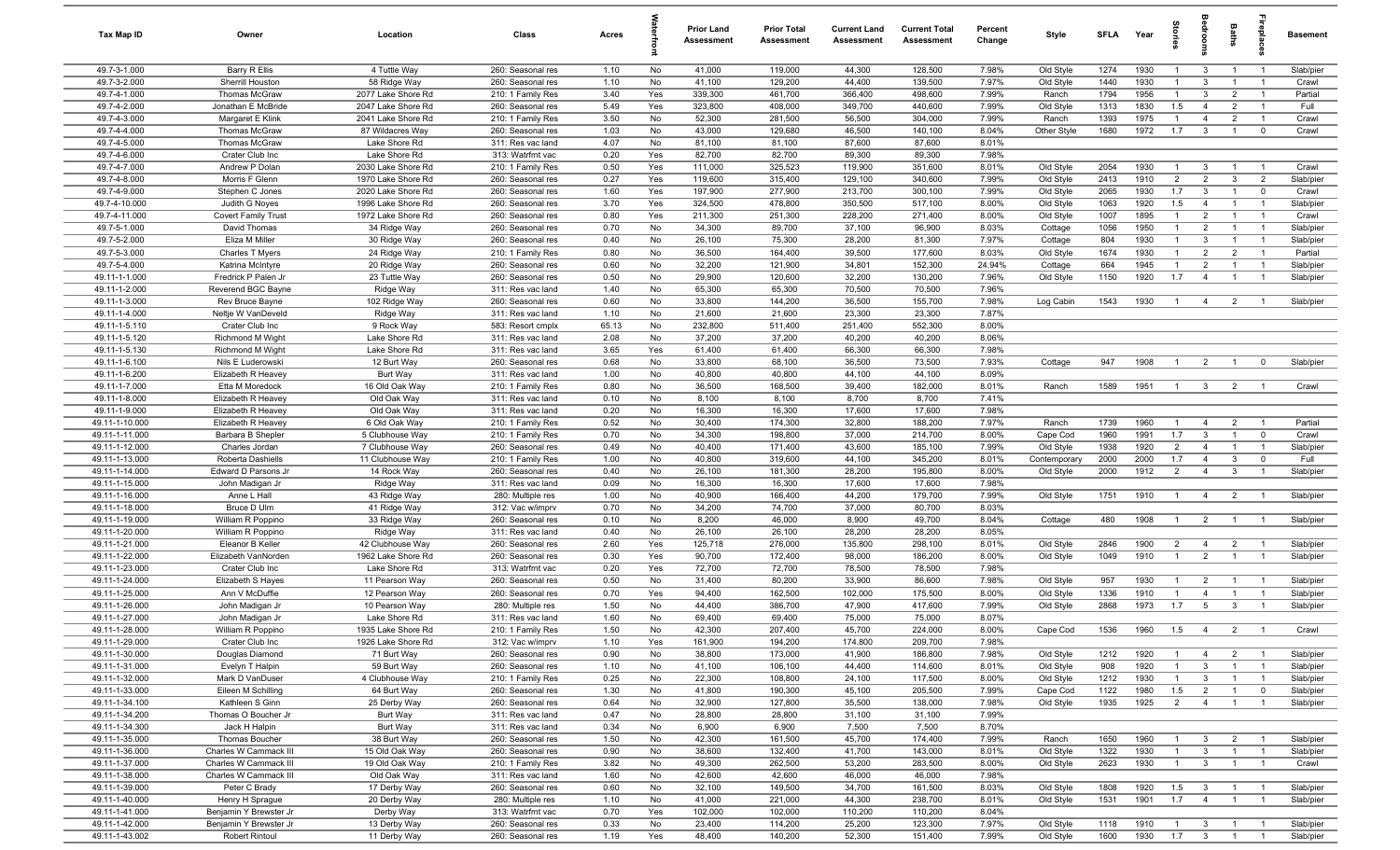| Tax Map ID                       | Owner                                | Location                                 | Class                                  | Acres        |            | Prior Land<br>Assessment | <b>Prior Total</b><br>Assessment | <b>Current Land</b><br>Assessment | <b>Current Total</b><br>Assessment | Percent<br>Change | Style              | <b>SFLA</b>  | Year         | tories                           | jedrooms                       | Baths                            | epla                             | <b>Basement</b>    |
|----------------------------------|--------------------------------------|------------------------------------------|----------------------------------------|--------------|------------|--------------------------|----------------------------------|-----------------------------------|------------------------------------|-------------------|--------------------|--------------|--------------|----------------------------------|--------------------------------|----------------------------------|----------------------------------|--------------------|
| 49.11-1-44.001                   | Crater Club Inc                      | Lake Shore Rd                            | 313: Watrfrnt vac                      | 0.23         | Yes        | 34,200                   | 34,200                           | 36,900                            | 36,900                             | 7.89%             |                    |              |              |                                  |                                |                                  |                                  |                    |
| 49.11-1-45.100                   | Richard A Humphrey                   | 10 Lila Way                              | 280: Multiple res                      | 2.91         | Yes        | 174,300                  | 447,900                          | 188,200                           | 483,700                            | 7.99%             | Old Style          | 3516         | 1900         | 2                                | 5 <sup>5</sup>                 | $\overline{2}$                   | $\overline{1}$                   | Slab/pier          |
| 49.11-1-45.200                   | Deborah B Swain                      | Lake Shore Rd                            | 313: Watrfrnt vac                      | 0.20         | Yes        | 67,500                   | 67,500                           | 72,900                            | 72,900                             | 8.00%             |                    |              |              |                                  |                                |                                  |                                  |                    |
| 49.11-1-46.000                   | Deborah B Swain                      | 30 Lila Way                              | 210: 1 Family Res                      | 2.20         | No         | 187,100                  | 429,800                          | 47,965                            | 310,065                            | $-27.86%$         | Contemporary       | 2224         | 1963         | $\overline{1}$                   | $\overline{4}$                 | $\overline{2}$                   | $\overline{1}$                   | Partial            |
| 49.11-1-47.000                   | Paul H Gray                          | 40 Lila Way                              | 260: Seasonal res                      | 2.40         | No         | 45,000                   | 174,100                          | 48,600                            | 188,000                            | 7.98%             | Old Style          | 2032         | 1908         | $\overline{1}$                   | 6                              | $\overline{2}$                   | $\overline{2}$                   | Crawl              |
| 49.11-1-49.000                   | Charles L Touhey                     | 1893 Lake Shore Rd<br>1885 Lake Shore Rd | 260: Seasonal res                      | 4.80         | Yes        | 261,800                  | 476,200                          | 282,701                           | 543,500                            | 14.13%            | Old Style          | 2856         | 1700         | 1.5                              | 6                              | $\mathbf{3}$                     |                                  | Partial            |
| 49.11-1-50.000<br>49.11-1-51.000 | Charles L Touhey<br>Richmond M Wight | 1874 Lake Shore Rd                       | 260: Seasonal res<br>260: Seasonal res | 6.31<br>2.60 | Yes<br>Yes | 181,300<br>212,700       | 233,500<br>297,700               | 195,800<br>229,700                | 252,200<br>321,500                 | 8.01%<br>7.99%    | Ranch<br>Old Style | 1108<br>1666 | 1951<br>1930 | $\overline{1}$<br>$\overline{1}$ | $\mathbf{3}$<br>$\overline{4}$ | $\overline{1}$<br>$\overline{1}$ | $\overline{0}$<br>$\overline{1}$ | Crawl<br>Slab/pier |
| 49.11-1-52.000                   | David T Wight                        | 1867 Lake Shore Rd                       | 210: 1 Family Res                      | 1.20         | Yes        | 144,600                  | 223,300                          | 156,200                           | 241,200                            | 8.02%             |                    |              |              |                                  |                                |                                  |                                  |                    |
| 49.11-1-53.000                   | Lawson A Albright                    | 1858 Lake Shore Rd                       | 210: 1 Family Res                      | 0.20         | Yes        | 114,700                  | 392,600                          | 123,900                           | 582,056                            | 48.26%            | Contemporary       | 2472         | 2006         | $\overline{2}$                   | 5                              | 5                                | $\overline{1}$                   | Full               |
| 49.11-1-54.061                   | Wendy C Miller                       | 82 Ridge Way                             | 260: Seasonal res                      | 0.60         | No         | 32,200                   | 90,500                           | 34,700                            | 97,700                             | 7.96%             | Cottage            | 759          | 1930         | $\overline{1}$                   | $\mathbf{3}$                   | $\overline{1}$                   | $\overline{1}$                   | Slab/pier          |
| 49.11-1-55.054                   | Wesley Vanderhorst                   | 1855 Lake Shore Rd                       | 260: Seasonal res                      | 1.40         | Yes        | 98,400                   | 271,700                          | 106,200                           | 293,400                            | 7.99%             | Old Style          | 1251         | 1920         | $\overline{1}$                   | $\mathbf{3}$                   | $\overline{2}$                   |                                  | Partial            |
| 49.11-1-56.000                   | Mariko D Fine-Lease                  | 1849 Lake Shore Rd                       | 270: Mfg housing                       | 1.26         | Yes        | 118,100                  | 130,900                          | 127,600                           | 141,400                            | 8.02%             |                    |              |              |                                  |                                |                                  |                                  |                    |
| 49.11-1-57.000                   | Sid H Couchey                        | 1845 Lake Shore Rd                       | 210: 1 Family Res                      | 3.40         | Yes        | 157,400                  | 239,000                          | 170,000                           | 258,100                            | 7.99%             | Old Style          | 1272         | 1930         | $\overline{1}$                   | $\overline{2}$                 | $\overline{1}$                   | $\overline{1}$                   | Full               |
| 49.11-1-58.000                   | Donald Hollingsworth                 | Lake Shore Rd                            | 313: Watrfrnt vac                      | 1.00         | Yes        | 120,800                  | 120,800                          | 130,500                           | 130,500                            | 8.03%             |                    |              |              |                                  |                                |                                  |                                  |                    |
| 49.11-1-59.000                   | Laura Slatkin                        | 1835 Lake Shore Rd                       | 260: Seasonal res                      | 6.60         | Yes        | 291,200                  | 316,200                          | 314,500                           | 341,500                            | 8.00%             | Cottage            | 491          | 1950         | $\overline{1}$                   | $\overline{2}$                 | $\overline{1}$                   | $\mathbf 0$                      | Slab/pier          |
| 49.11-1-60.000                   | Carole Slatkin                       | 1816 Lake Shore Rd                       | 240: Rural res                         | 17.10        | Yes        | 288,300                  | 701,100                          | 311,400                           | 757,200                            | 8.00%             | Old Style          | 4428         | 1915         | $\overline{2}$                   | $\overline{4}$                 | $\overline{2}$                   |                                  | Full               |
| 49.11-1-61.000                   | Lawson A Albright                    | Lake Shore Rd                            | 311: Res vac land                      | 0.04         | No         | 11,400                   | 11,400                           | 12,300                            | 12,300                             | 7.89%             |                    |              |              |                                  |                                |                                  |                                  |                    |
| 49.15-1-1.000                    | Carole Slatkin                       | Lake Shore Rd                            | 313: Watrfrnt vac                      | 1.20         | Yes        | 119,500                  | 119,500                          | 129,100                           | 129,100                            | 8.03%             |                    |              |              |                                  |                                |                                  |                                  |                    |
| 49.15-1-2.000                    | Mark A Kupperman                     | 1806 Lake Shore Rd                       | 210: 1 Family Res                      | 1.60         | Yes        | 164,300                  | 256,700                          | 177,400                           | 264,107                            | 2.89%             | Cottage            | 892          | 1950         | $\mathbf{1}$                     | $\overline{2}$                 | $\overline{1}$                   |                                  | Slab/pier          |
| 49.15-1-3.000                    | Jane Klaus-Scarborough               | 1801 Lake Shore Rd                       | 260: Seasonal res                      | 3.40         | Yes        | 169,200                  | 251,600                          | 182,700                           | 271,700                            | 7.99%             | Old Style          | 2150         | 1900         | $\overline{1}$                   | $\overline{4}$                 | $\overline{2}$                   | $\overline{1}$                   | Slab/pier          |
| 49.15-1-4.000                    | John H Doyle                         | 1800 Lake Shore Rd                       | 260: Seasonal res                      | 0.15         | Yes        | 48,400                   | 107,000                          | 52,300                            | 115,600                            | 8.04%             | Old Style          | 954          | 1920         | $\overline{1}$                   | $\overline{2}$                 | $\overline{1}$                   | $\overline{1}$                   | Slab/pier          |
| 49.15-1-5.000                    | Linda L Coffin                       | 1793 Lake Shore Rd                       | 210: 1 Family Res                      | 1.50         | Yes        | 127,600                  | 196,300                          | 137,800                           | 212,000                            | 8.00%             | Old Style          | 1429         | 1903         | $\overline{2}$                   | $\mathbf{3}$                   | $\overline{1}$                   | $\overline{0}$                   | Full               |
| 49.15-1-7.000                    | Harold E Tart                        | 1454 Whallons Bay Rd                     | 210: 1 Family Res                      | 0.70         | No         | 17,300                   | 124,100                          | 18,700                            | 134,000                            | 7.98%             | Ranch              | 1396         | 1965         | $\overline{1}$                   | $\mathbf{3}$                   | $\overline{1}$                   | $\overline{0}$                   | Full               |
| 49.15-1-8.000                    | FP Irwin                             | 1789 Lake Shore Rd                       | 280: Multiple res                      | 5.80         | Yes        | 346,500                  | 569,200                          | 374,202                           | 685,200                            | 20.38%            | Cape Cod           | 1728         | 1986         | 1.5                              | $\overline{2}$                 | $\overline{2}$                   | $\overline{1}$                   | Full               |
| 49.15-1-10.000                   | Richard B Lamanna                    | 1455 Whallons Bay Rd                     | 260: Seasonal res                      | 0.60         | Yes        | 116,500                  | 156,500                          | 125,800                           | 169,000                            | 7.99%             | Log Cabin          | 785          | 1930         | $\overline{1}$                   | $\mathbf{3}$                   | $\overline{1}$                   | $\overline{1}$                   | Slab/pier          |
| 49.15-1-11.000                   | Arnold H Houghton                    | 1740 Lake Shore Rd                       | 260: Seasonal res                      | 2.80         | Yes        | 250,400                  | 426,600                          | 270,400                           | 460,700                            | 7.99%             | Old Style          | 3456         | 1909         | $\overline{2}$                   | $\overline{7}$                 | $\mathbf{3}$                     | $\overline{2}$                   | Slab/pier          |
| 49.15-1-12.000                   | Arnold H Houghton                    | Albee Ln                                 | 313: Watrfrnt vac                      | 0.60         | Yes        | 9,700                    | 9,700                            | 10,500                            | 10,500                             | 8.25%             |                    |              |              |                                  |                                |                                  |                                  |                    |
| 49.15-1-13.000                   | Richard P Carson                     | 30 Albee Ln                              | 210: 1 Family Res                      | 3.00<br>3.70 | Yes        | 224,600<br>7,600         | 407,100<br>7,600                 | 242,600<br>8,200                  | 439,700<br>8,200                   | 8.01%<br>7.89%    | Cape Cod           | 2009         | 1957         | 1.7                              | $\overline{\mathbf{3}}$        | $\overline{1}$                   |                                  | Full               |
| 49.15-1-14.000<br>49.15-1-15.000 | Gary F Heurich<br>Stewart James      | Lake Shore Rd<br>1680 Lake Shore Rd      | 314: Rural vac<10<br>311: Res vac land | 1.30         | No<br>No   | 21,500                   | 21,500                           | 23,200                            | 23,200                             | 7.91%             |                    |              |              |                                  |                                |                                  |                                  |                    |
| 49.15-1-16.000                   | Stewart H James                      | Lake Shore Rd                            | 314: Rural vac<10                      | 0.90         | No         | 2,000                    | 2,000                            | 2,200                             | 2,200                              | 10.00%            |                    |              |              |                                  |                                |                                  |                                  |                    |
| 49.15-1-17.000                   | Stewart G James                      | 1666 Lake Shore Rd                       | 270: Mfg housing                       | 1.00         | No         | 20,400                   | 84,300                           | 22,000                            | 91,000                             | 7.95%             |                    |              |              |                                  |                                |                                  |                                  |                    |
| 49.15-1-19.000                   | Gregory G Ledges                     | Lake Shore Rd                            | 314: Rural vac<10                      | 1.90         | No         | 3,800                    | 3,800                            | 4,100                             | 4,100                              | 7.89%             |                    |              |              |                                  |                                |                                  |                                  |                    |
| 49.15-1-20.110                   | Douglas Fay                          | 1665 Lake Shore Rd                       | 210: 1 Family Res                      | 3.44         | No         | 25,400                   | 50,300                           | 27,400                            | 54,300                             | 7.95%             | Old Style          | 712          | 1900         | 1.5                              | $\overline{\mathbf{3}}$        | $\overline{1}$                   | $\mathbf 0$                      | Full               |
| 49.15-1-20.120                   | Gregory G Ledges                     | Lake Shore Rd                            | 314: Rural vac<10                      | 1.00         | No         | 2,000                    | 2,000                            | 2,200                             | 2,200                              | 10.00%            |                    |              |              |                                  |                                |                                  |                                  |                    |
| 49.15-1-20.200                   | Gregory C Ledges                     | Lake Shore Rd                            | 314: Rural vac<10                      | 0.43         | No         | 1,100                    | 1,100                            | 1,200                             | 1,200                              | 9.09%             |                    |              |              |                                  |                                |                                  |                                  |                    |
| 49.15-1-21.000                   | Alden S Neely                        | Lake Shore Rd                            | 314: Rural vac<10                      | 0.30         | No         | 2,300                    | 2,300                            | 2,500                             | 2,500                              | 8.70%             |                    |              |              |                                  |                                |                                  |                                  |                    |
| 49.15-1-22.100                   | Alice M Couchey                      | Lake Shore Rd                            | 314: Rural vac<10                      | 0.14         | No         | 3,800                    | 3,800                            | 4,100                             | 4,100                              | 7.89%             |                    |              |              |                                  |                                |                                  |                                  |                    |
| 49.15-1-22.200                   | Alice M Couchey                      | Lake Shore Rd                            | 314: Rural vac<10                      | 0.20         | No         | 8,700                    | 8,700                            | 9,400                             | 9,400                              | 8.05%             |                    |              |              |                                  |                                |                                  |                                  |                    |
| 49.15-1-23.000                   | Marshall Grant Neely IV              | Lake Shore Rd                            | 314: Rural vac<10                      | 0.30         | No         | 2,300                    | 2,300                            | 2,500                             | 2,500                              | 8.70%             |                    |              |              |                                  |                                |                                  |                                  |                    |
| 49.15-1-24.000                   | Jill A Neely                         | Lake Shore Rd                            | 314: Rural vac<10                      | 0.22         | No         | 3,400                    | 3,400                            | 3,700                             | 3,700                              | 8.82%             |                    |              |              |                                  |                                |                                  |                                  |                    |
| 49.15-1-25.000                   | Jill A Neely                         | 1679 Lake Shore Rd                       | 260: Seasonal res                      | 0.10         | No         | 6,100                    | 36,700                           | 6,600                             | 39,600                             | 7.90%             | Cottage            | 801          | 1928         | $\overline{1}$                   | $\overline{2}$                 | $\overline{1}$                   | $\mathbf 0$                      | Partial            |
| 49.15-1-26.000                   | Gregory G Ledges                     | 1669 Lake Shore Rd                       | 210: 1 Family Res                      | 0.30         | No         | 11,400                   | 74,800                           | 12,300                            | 80,800                             | 8.02%             | Old Style          | 802          | 1929         | 1.5                              | $\mathbf{3}$                   | $\overline{1}$                   | $\mathbf{0}$                     | Slab/pier          |
| 49.15-1-27.000                   | Gregory G Ledges                     | Lake Shore Rd                            | 314: Rural vac<10                      | 0.63         | No         | 1,600                    | 1,600                            | 1,700                             | 1,700                              | 6.25%             |                    |              |              |                                  |                                |                                  |                                  |                    |
| 49.15-1-28.000<br>49.15-1-29.000 | Douglas H James                      | 1671 Lake Shore Rd                       | 312: Vac w/imprv                       | 0.30         | No         | 11,700                   | 26,100                           | 12,600                            | 28,200                             | 8.05%             |                    |              |              |                                  |                                |                                  |                                  |                    |
|                                  | Douglas H James                      | Lake Shore Rd                            | 311: Res vac land                      | 0.30         | No         | 11,700                   | 11,700                           | 12,600                            | 12,600                             | 7.69%             |                    |              |              |                                  |                                |                                  |                                  |                    |
| 49.15-1-30.000<br>49.15-1-31.000 | Thomas E Sperbeck<br>Alice M Couchey | 1677 Lake Shore Rd<br>Lake Shore Rd      | 270: Mfg housing<br>314: Rural vac<10  | 0.30<br>0.30 | No<br>No   | 11,700<br>11,400         | 27,200<br>11,400                 | 12,700<br>12,300                  | 29,400<br>12,300                   | 8.09%<br>7.89%    |                    |              |              |                                  |                                |                                  |                                  |                    |
| 49.15-1-32.000                   | Alice M Couchey                      | 1681 Lake Shore Rd                       | 210: 1 Family Res                      | 1.42         | No         | 20,300                   | 118,300                          | 22,000                            | 127,800                            | 8.03%             | Cape Cod           | 1375         | 1984         | 1.5                              | $\overline{1}$                 | $\overline{1}$                   | $\mathbf{0}$                     | Crawl              |
| 49.15-1-33.000                   | Carol E Rathbun                      | 1687 Lake Shore Rd                       | 210: 1 Family Res                      | 0.60         | No         | 14,600                   | 33,400                           | 15,800                            | 36,100                             | 8.08%             | Old Style          | 1050         | 1800         | 1.7                              | $\overline{2}$                 | $\overline{1}$                   | $\mathbf 0$                      | Crawl              |
| 49.15-1-34.000                   | Carol E Rathbun                      | Lake Shore Rd                            | 314: Rural vac<10                      | 0.20         | No         | 8,700                    | 8,700                            | 9,400                             | 9,400                              | 8.05%             |                    |              |              |                                  |                                |                                  |                                  |                    |
| 49.15-1-35.000                   | George Quenville                     | 1691 Lake Shore Rd                       | 210: 1 Family Res                      | 0.30         | No         | 11,800                   | 84,300                           | 12,700                            | 91,000                             | 7.95%             | Old Style          | 1313         | 1905         | 1.5                              | $\overline{2}$                 | $\overline{1}$                   | $\overline{\mathbf{0}}$          | Partial            |
| 49.15-1-36.000                   | Edward B French                      | 1695 Lake Shore Rd                       | 280: Multiple res                      | 0.40         | No         | 12,700                   | 68,400                           | 13,700                            | 73,900                             | 8.04%             | Old Style          | 1359         | 1920         | $\overline{1}$                   | $\mathbf{3}$                   | $\overline{2}$                   | $\overline{1}$                   | Slab/pier          |
| 49.15-1-37.000                   | Lawrence Trust                       | 1699 Lake Shore Rd                       | 260: Seasonal res                      | 0.30         | No         | 11,400                   | 65,300                           | 12,300                            | 70,500                             | 7.96%             | Old Style          | 960          | 1910         | $\mathbf{1}$                     | $\overline{2}$                 | $\overline{1}$                   | $\overline{0}$                   | Slab/pier          |
| 49.15-1-38.000                   | Xenophon Stavropolous                | 1703 Lake Shore Rd                       | 260: Seasonal res                      | 0.30         | No         | 12,400                   | 47,600                           | 13,400                            | 51,400                             | 7.98%             | Cottage            | 644          | 1950         | $\overline{1}$                   | $\mathbf{3}$                   | $\overline{1}$                   | $\mathbf 0$                      | Slab/pier          |
| 49.15-2-1.000                    | Joy M Berlin                         | 73 Albee Ln                              | 210: 1 Family Res                      | 0.58         | Yes        | 212,500                  | 344,400                          | 229,500                           | 372,000                            | 8.01%             | Ranch              | 1191         | 1970         | $\overline{1}$                   | $\mathbf{3}$                   | $\overline{1}$                   | $\overline{1}$                   | Slab/pier          |
| 49.15-2-3.000                    | Edward C Monoski                     | 82 Albee Ln                              | 210: 1 Family Res                      | 1.10         | Yes        | 274,300                  | 541,400                          | 296,200                           | 584,700                            | 8.00%             | Cape Cod           | 1949         | 1980         | 1.7                              | $\overline{3}$                 | $\overline{2}$                   |                                  | Full               |
| 49.15-3-1.000                    | Alexandra R Noble                    | Albee Ln                                 | 313: Watrfrnt vac                      | 0.60         | Yes        | 136,000                  | 136,000                          | 146,900                           | 146,900                            | 8.01%             |                    |              |              |                                  |                                |                                  |                                  |                    |
| 49.15-3-2.000                    | Alexandra Noble                      | 103 Albee Ln                             | 260: Seasonal res                      | 1.20         | Yes        | 249,300                  | 264,300                          | 269,200                           | 285,400                            | 7.98%             | Bungalow           | 812          | 1900         | $\overline{1}$                   | $\mathbf{3}$                   | $\overline{1}$                   | $\overline{1}$                   | Slab/pier          |
| 49.15-3-3.000                    | Olive Alexander                      | 112 Albee Ln                             | 210: 1 Family Res                      | 1.30         | Yes        | 190,800                  | 314,900                          | 206,100                           | 379,856                            | 20.63%            | Cape Cod           | 2159         | 1938         | 1.7                              | $\overline{\mathbf{3}}$        | $\overline{1}$                   | $\overline{1}$                   | Full               |
| 49.15-3-4.000                    | Olive Alexander                      | Albee Ln                                 | 311: Res vac land                      | 0.40         | No         | 12,500                   | 12,500                           | 13,500                            | 13,500                             | 8.00%             |                    |              |              |                                  |                                |                                  |                                  |                    |
| 49.15-3-5.000                    | Sattar Family Trust                  | 122 Albee Ln                             | 210: 1 Family Res                      | 2.00         | Yes        | 179,700                  | 423,400                          | 194,100                           | 457,300                            | 8.01%             | Ranch              | 2794         | 1975         | $\overline{1}$                   | $\overline{\mathbf{3}}$        | $\overline{2}$                   | $\mathbf 0$                      | Full               |
| 49.15-3-6.000                    | Sattar Family Trust                  | 123 Albee Ln                             | 312: Vac w/imprv                       | 1.30         | Yes        | 117,400                  | 120,300                          | 126,800                           | 129,900                            | 7.98%             |                    |              |              |                                  |                                |                                  |                                  |                    |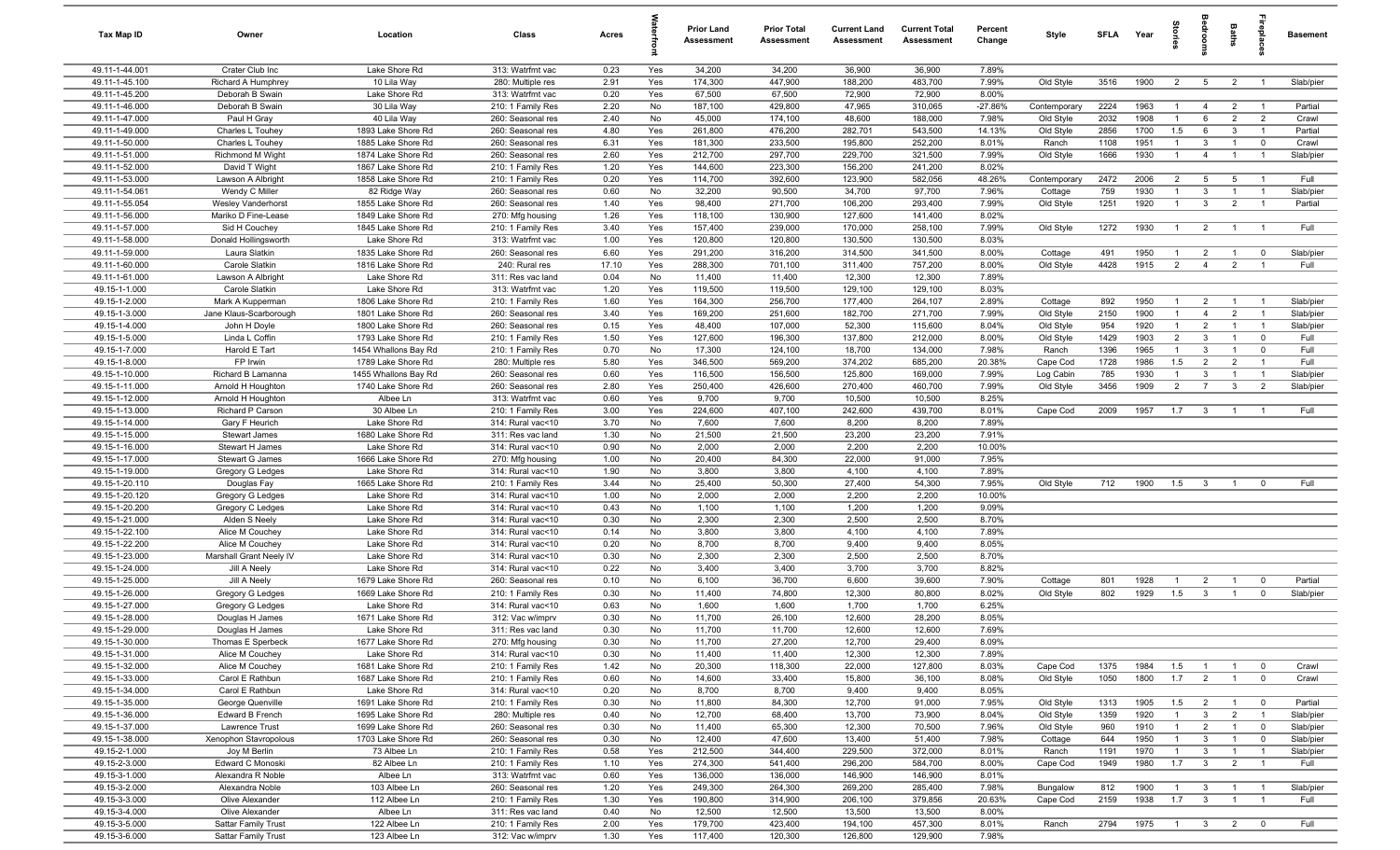| Tax Map ID                       | Owner                                       | Location                                   | Class                                  | Acres           |            | <b>Prior Land</b><br>Assessment | <b>Prior Total</b><br>Assessment | <b>Current Land</b><br>Assessment | <b>Current Total</b><br>Assessment | Percent<br>Change | Style        | <b>SFLA</b> | Year | prie           |                         | Baths          |                         | <b>Basement</b> |
|----------------------------------|---------------------------------------------|--------------------------------------------|----------------------------------------|-----------------|------------|---------------------------------|----------------------------------|-----------------------------------|------------------------------------|-------------------|--------------|-------------|------|----------------|-------------------------|----------------|-------------------------|-----------------|
| 49.15-3-7.000                    | Garth W Leaning                             | 131 Albee Ln                               | 210: 1 Family Res                      | 1.10            | Yes        | 253,100                         | 375,800                          | 273,400                           | 405,900                            | 8.01%             | Old Style    | 1680        | 1930 | 1.5            | $\mathbf{3}$            | $\overline{1}$ | $\overline{0}$          | Partial         |
| 49.15-3-8.000                    | Garth W Leaning                             | Albee Ln                                   | 314: Rural vac<10                      | 0.63            | Yes        | 112,700                         | 112,700                          | 121,700                           | 121,700                            | 7.99%             |              |             |      |                |                         |                |                         |                 |
| 49.15-3-9.000<br>49.15-3-10.000  | Pecsok Living Trust                         | Albee Ln<br>141 Albee Ln                   | 313: Watrfrnt vac                      | 0.27<br>0.74    | Yes<br>Yes | 78,900<br>149,200               | 78,900<br>256,800                | 85,200<br>161,100                 | 85,200<br>277,300                  | 7.98%<br>7.98%    | Ranch        | 1407        | 1925 | $\overline{1}$ | $\overline{2}$          | $\overline{2}$ | $\overline{1}$          | Partial         |
| 49.15-3-11.000                   | Pecsok Living Trust<br>Donald J Bechta      | 149 Albee Ln                               | 260: Seasonal res<br>210: 1 Family Res | 1.30            | Yes        | 207,600                         | 476,700                          | 224,200                           | 514,800                            | 7.99%             | Ranch        | 2456        | 1960 | $\mathbf{1}$   | $\overline{4}$          | $\mathbf{3}$   | $\overline{1}$          | Full            |
| 49.15-3-12.000                   | Sally D Holloway                            | 20 Spire Way                               | 260: Seasonal res                      | 1.75            | Yes        | 199,600                         | 372,800                          | 215,500                           | 402,600                            | 7.99%             | Old Style    | 2688        | 1948 | $\overline{2}$ | $5\overline{)}$         | $\mathbf{3}$   | $\overline{1}$          | Partial         |
| 49.15-3-13.000                   | Susan S McCarthy                            | 16 Spire Way                               | 260: Seasonal res                      | 2.40            | Yes        | 196,400                         | 301,800                          | 212,100                           | 325,900                            | 7.99%             | Old Style    | 1352        | 1930 | $\overline{1}$ | $\overline{2}$          | $\overline{1}$ | $\overline{2}$          | Slab/pier       |
| 49.15-3-14.000                   | Gary F Heurich                              | 12 Spire Way                               | 210: 1 Family Res                      | 1.20            | Yes        | 233,860                         | 423,941                          | 252,569                           | 457,856                            | 8.00%             | Old Style    | 3431        | 1920 | $\overline{2}$ | $5\overline{5}$         | $\overline{2}$ | $\overline{1}$          | Partial         |
| 49.15-3-15.000                   | Olive Alexander                             | Albee Ln                                   | 321: Abandoned ag                      | 1.60            | No         | 4,800                           | 4,800                            | 5,200                             | 5,200                              | 8.33%             |              |             |      |                |                         |                |                         |                 |
| 49.69-1-2.002                    | Christopher M Hoskins                       | 17 Tyrrell St                              | 210: 1 Family Res                      | 0.29            | No         | 13,400                          | 40,800                           | 14,500                            | 44,100                             | 8.09%             | Old Style    | 1068        | 1835 | 1.5            | $\overline{4}$          | $\mathbf{1}$   | $\mathbf 0$             | Crawl           |
| 49.69-1-4.000                    | Charlotte N Lacey                           | 873 Whallons Bay Rd                        | 210: 1 Family Res                      | 1.10            | No         | 20,900                          | 75,000<br>34,000                 | 22,600<br>11,400                  | 81,000                             | 8.00%<br>7.94%    | Old Style    | 1035        | 1850 | 1.5            | $\mathbf{3}$            | $\overline{2}$ | $\mathbf 0$             | Full            |
| 49.69-1-5.000<br>49.69-1-6.000   | Charlotte N Lacey<br><b>Eddy Foundation</b> | 871 Whallons Bay Rd<br>878 Whallons Bay Rd | 312: Vac w/imprv<br>484: 1 use sm bld  | 0.60<br>0.20    | No<br>No   | 10,600<br>14,500                | 27,200                           | 15,700                            | 36,700<br>29,400                   | 8.09%             |              |             |      |                |                         |                |                         |                 |
| 49.69-1-7.000                    | <b>Eddy Foundation</b>                      | 874 Whallons Bay Rd                        | 449: Warehouse                         | 0.20            | No         | 13,700                          | 13,700                           | 14,800                            | 24,800                             | 81.02%            |              |             |      |                |                         |                |                         |                 |
| 49.69-1-8.000                    | Karl E Kilgren                              | 5 Willett Ln                               | 210: 1 Family Res                      | 0.10            | No         | 7,400                           | 68,000                           | 8,000                             | 73,400                             | 7.94%             | Old Style    | 1123        | 1850 | 1.5            | $\overline{2}$          | $\overline{1}$ | $\mathbf 0$             | Full            |
| 49.69-1-9.000                    | Harold T MacDougal                          | 9 Willett Ln                               | 210: 1 Family Res                      | 0.30            | No         | 10,300                          | 108,800                          | 11,100                            | 117,500                            | 8.00%             | Old Style    | 1832        | 1890 | $\overline{2}$ | $\mathbf{3}$            | $\overline{1}$ | $\mathbf 0$             | Full            |
| 49.69-1-10.000                   | James LaForest                              | 870 Whallons Bay Rd                        | 483: Converted Res                     | 0.20            | No         | 13,400                          | 54,400                           | 14,500                            | 58,800                             | 8.09%             |              |             |      |                |                         |                |                         |                 |
| 49.69-1-11.000                   | James LaForest                              | Whallons Bay Rd                            | 311: Res vac land                      | 0.60            | No         | 14,700                          | 14,700                           | 15,900                            | 15,900                             | 8.16%             |              |             |      |                |                         |                |                         |                 |
| 49.69-1-12.000<br>49.69-1-13.000 | Mary Bockman                                | 14 Willett Ln                              | 210: 1 Family Res                      | 0.50            | No<br>No   | 14,700<br>21,800                | 40,800<br>21,900                 | 15,900                            | 44,100                             | 8.09%<br>8.22%    | Old Style    | 957         | 1920 | 1.5            | $\overline{2}$          | $\overline{1}$ | $\overline{0}$          | Full            |
| 49.69-2-1.000                    | Harold MacDougal<br>Eugene Benway           | Whallons Bay Rd<br>889 Whallons Bay Rd     | 312: Vac w/imprv<br>210: 1 Family Res  | 1.60<br>0.83    | No         | 17,700                          | 40,700                           | 23,600<br>19,200                  | 23,700<br>44,000                   | 8.11%             | Old Style    | 1023        | 1940 | 1.5            | $\overline{2}$          | $\overline{1}$ | $\mathbf 0$             | Partial         |
| 49.69-2-2.000                    | Fred Watrous                                | 893 Whallons Bay Rd                        | 210: 1 Family Res                      | 0.40            | No         | 12,500                          | 44,200                           | 13,500                            | 47,700                             | 7.92%             | Old Style    | 1259        | 1890 | $\overline{2}$ | 3                       |                | $\mathbf 0$             | Partial         |
| 49.69-2-3.000                    | Timothy J Burke                             | 892 Whallons Bay Rd                        | 210: 1 Family Res                      | 2.90            | No         | 22,200                          | 156,400                          | 24,000                            | 168,900                            | 7.99%             | Old Style    | 1827        | 1915 | $\overline{2}$ | $\overline{4}$          | $\overline{1}$ | $\mathbf 0$             | Full            |
| 49.69-2-4.000                    | Anthony G Leerkes                           | 5 Christian Rd                             | 210: 1 Family Res                      | 0.74            | No         | 16,200                          | 93,600                           | 17,500                            | 101,100                            | 8.01%             | Ranch        | 1128        | 1982 | $\overline{1}$ | 3                       |                | $^{\circ}$              | Full            |
| 49.69-3-1.000                    | David J Murcray Sr                          | 656 Angier Hill Rd                         | 210: 1 Family Res                      | 1.00            | No         | 20,300                          | 56,400                           | 21,900                            | 60,900                             | 7.98%             | Old Style    | 1680        | 1935 | 1.5            | $\mathbf{3}$            | $\overline{2}$ | $\mathbf 0$             | Partial         |
| 49.69-3-2.000                    | David Murcray Jr                            | Angier Hill Rd                             | 311: Res vac land                      | 0.60            | No         | 3,700                           | 3,700                            | 4,000                             | 4,000                              | 8.11%             |              |             |      |                |                         |                |                         |                 |
| 49.69-3-3.000<br>57.1-2-1.000    | Linnie L Aubin<br>John A Pierce             | 651 Angier Hill Rd<br>County Route 10      | 210: 1 Family Res<br>120: Field crops  | 1.00<br>45.20   | No<br>No   | 20,400<br>44,100                | 61,200<br>44,100                 | 22,000<br>47,600                  | 66,100<br>47,600                   | 8.01%<br>7.94%    | Old Style    | 1209        | 1949 | 1.5            | $\mathbf{3}$            | $\overline{1}$ | $\overline{1}$          | Partial         |
| 57.1-2-2.100                     | Clyde H Smith                               | County Route 10                            | 120: Field crops                       | 10.20           | No         | 10,400                          | 10,400                           | 11,200                            | 11,200                             | 7.69%             |              |             |      |                |                         |                |                         |                 |
| 57.1-2-2.200                     | Timothy J McGarry                           | 2229 County Route 10                       | 210: 1 Family Res                      | 3.10            | No         | 24,800                          | 91,700                           | 26,700                            | 99,000                             | 7.96%             | Old Style    | 1528        | 1930 | $\overline{2}$ | $\mathbf{3}$            | $\overline{2}$ | $\mathbf 0$             | Partial         |
| 57.1-2-3.110                     | Nadine A Lemmon                             | 99 Sayre Rd                                | 120: Field crops                       | 59.10           | No         | 80,000                          | 307,300                          | 86,400                            | 331,900                            | 8.01%             | Contemporary | 2792        | 1974 | 2              | $\overline{4}$          | $\overline{2}$ | $\overline{1}$          | Full            |
| 57.1-2-3.120                     | Clyde H Smith                               | County Route 10                            | 105: Vac farmland                      | 49.41           | No         | 45,300                          | 45,300                           | 48,900                            | 48,900                             | 7.95%             |              |             |      |                |                         |                |                         |                 |
| 57.1-2-3.200                     | Clyde H Smith                               | 2247 County Route 10                       | 220: 2 Family Res                      | 30.10           | No         | 44,200                          | 246,100                          | 47,700                            | 265,800                            | 8.00%             | Contemporary | 4210        | 2002 | $\overline{2}$ | $\overline{\mathbf{3}}$ | $\mathbf{3}$   | $\mathbf 0$             | Full            |
| 57.1-2-4.000                     | Elizabeth W Koenig                          | 2264 County Route 10                       | 210: 1 Family Res                      | 13.80           | No         | 46,500                          | 102,000                          | 50,300                            | 110,200                            | 8.04%             | Old Style    | 2223        | 1807 | $\overline{2}$ | $\overline{4}$          | $\overline{1}$ | $\mathbf 0$             | Partial         |
| 57.1-2-5.100<br>57.1-2-6.000     | Cordelia D Sand<br>Ellis E Brant Jr         | 2295 County Route 10                       | 240: Rural res<br>105: Vac farmland    | 76.25<br>59.00  | No<br>No   | 91,135<br>48,100                | 282,521<br>48,100                | 98,400<br>51,900                  | 305,100<br>51,900                  | 7.99%<br>7.90%    | Old Style    | 2710        | 1900 | 1.5            | $\mathbf{3}$            | $\overline{2}$ | $\overline{1}$          | Partial         |
| 57.1-2-7.002                     | James L Kapper                              | County Route 10<br>32 Sayre Rd             | 260: Seasonal res                      | 80.23           | No         | 68,500                          | 84,800                           | 74,000                            | 91,600                             | 8.02%             | Cottage      | 1404        | 2002 | 1.5            | $\overline{2}$          | $\mathbf 0$    | $\mathbf{0}$            | Slab/pier       |
| 57.1-2-8.000                     | George Hainer                               | Loukes Ln                                  | 105: Vac farmland                      | 17.80           | No         | 17,000                          | 17,000                           | 18,400                            | 18,400                             | 8.24%             |              |             |      |                |                         |                |                         |                 |
| 57.1-2-9.000                     | George F Hainer                             | 82 Loukes Ln                               | 210: 1 Family Res                      | 1.80            | No         | 22,200                          | 163,200                          | 24,000                            | 176,300                            | 8.03%             | Old Style    | 1904        | 1900 | 1.7            | $\mathbf{3}$            | $\overline{1}$ | $^{\circ}$              | Partial         |
| 57.1-2-10.100                    | George Hainer                               | Loukes Ln                                  | 312: Vac w/imprv                       | 60.00           | No         | 49,000                          | 56,600                           | 52,900                            | 61,100                             | 7.95%             |              |             |      |                |                         |                |                         |                 |
| 57.1-2-10.200                    | George F Hainer                             | Loukes Ln                                  | 321: Abandoned ag                      | 26.84           | No         | 21,900                          | 21,900                           | 23,700                            | 23,700                             | 8.22%             |              |             |      |                |                         |                |                         |                 |
| 57.1-2-11.000                    | Joseph A Mastandrea                         | Sayre Rd                                   | 314: Rural vac<10                      | 0.30            | No         | 100                             | 100                              | 100                               | 100                                | 0.00%             |              |             |      |                |                         |                |                         |                 |
| 57.2-3-1.000<br>57.2-3-2.000     | Harold L Sayre<br>Stephen E Feinbloom       | Walker Rd<br>Ferris Ln                     | 105: Vac farmland<br>105: Vac farmland | 121.70<br>37.42 | No<br>No   | 112,300<br>32,700               | 148,500<br>32,700                | 121,300<br>35,300                 | 160,400<br>35,300                  | 8.01%<br>7.95%    |              |             |      |                |                         |                |                         |                 |
| 57.2-3-3.000                     | Robert Thall                                | Ferris Ln                                  | 314: Rural vac<10                      | 0.20            | No         | 800                             | 800                              | 900                               | 900                                | 12.50%            |              |             |      |                |                         |                |                         |                 |
| 57.2-3-4.000                     | Stephen E Feinbloom                         | 60 Ferris Ln                               | 210: 1 Family Res                      | 2.20            | No         | 22,800                          | 245,100                          | 24,600                            | 264,700                            | 8.00%             | Old Style    | 2888        | 1904 | $\overline{2}$ | 5                       | $\overline{1}$ | $\overline{1}$          | Full            |
| 57.2-3-5.100                     | Robert Thall                                | Ferris Ln                                  | 105: Vac farmland                      | 11.42           | No         | 13,600                          | 13,600                           | 14,700                            | 14,700                             | 8.09%             |              |             |      |                |                         |                |                         |                 |
| 57.2-3-5.200                     | Robert Thall                                | Ferris Ln                                  | 105: Vac farmland                      | 67.29           | No         | 64,000                          | 64,000                           | 69,100                            | 69,100                             | 7.97%             |              |             |      |                |                         |                |                         |                 |
| 57.2-3-6.000                     | Robert Thall                                | Walker Rd                                  | 910: Priv forest                       | 49.35           | No         | 40,300                          | 40,300                           | 43,500                            | 43,500                             | 7.94%             |              |             |      |                |                         |                |                         |                 |
| 57.2-3-7.100                     | Edward H Cornell                            | 154 Sayre Rd                               | 210: 1 Family Res                      | 52.50           | No         | 69,500                          | 179,000                          | 75,000                            | 193,300                            | 7.99%             | Old Style    | 1666        | 1910 | 1.7            | $\overline{4}$          | $\overline{1}$ | $\mathbf 0$             | Partial         |
| 57.2-3-7.200<br>57.2-3-8.000     | <b>Edward Cornell</b><br>Robert Thall       | Sayre Rd<br>NYS Route 22                   | 322: Rural vac>10<br>322: Rural vac>10 | 89.70<br>156.05 | No<br>No   | 73,200<br>131,400               | 73,200<br>131,400                | 79,100<br>141,900                 | 79,100<br>141,900                  | 8.06%<br>7.99%    |              |             |      |                |                         |                |                         |                 |
| 57.2-4-1.100                     | <b>Charles Sherrill</b>                     | 1376 NYS Route 22                          | 210: 1 Family Res                      | 18.20           | No         | 23,000                          | 50,200                           | 24,800                            | 54,200                             | 7.97%             | Old Style    | 1590        | 1927 | $\overline{1}$ | $\overline{1}$          | $\overline{1}$ | $\overline{1}$          | Slab/pier       |
| 57.2-4-1.200                     | Leaveners Comm Fndtn Inc                    | 1447 NYS Route 22                          | 411: Apartment                         | 12.80           | No         | 30,300                          | 179,900                          | 32,700                            | 194,300                            | 8.00%             |              |             |      |                |                         |                |                         |                 |
| 57.2-4-2.100                     | <b>Eddy Foundation</b>                      | 1345 NYS Route 22                          | 210: 1 Family Res                      | 10.50           | No         | 28,100                          | 121,700                          | 30,300                            | 131,400                            | 7.97%             | Old Style    | 1471        | 1900 | 1.7            | $\overline{\mathbf{3}}$ | $\overline{1}$ | $\overline{1}$          | Partial         |
| 57.2-4-2.200                     | Russell B Bailey                            | NYS Route 22                               | 322: Rural vac>10                      | 34.50           | No         | 24,400                          | 24,400                           | 26,400                            | 26,400                             | 8.20%             |              |             |      |                |                         |                |                         |                 |
| 57.2-5-1.000                     | Carol E Gustas                              | NYS Route 22                               | 105: Vac farmland                      | 41.84           | No         | 4,200                           | 4,200                            | 4,500                             | 4,500                              | 7.14%             |              |             |      |                |                         |                |                         |                 |
| 57.2-6-1.000                     | David Palmer                                | Angier Hill Rd                             | 314: Rural vac<10                      | 3.00            | No         | 4,900                           | 4,900                            | 5,300                             | 5,300                              | 8.16%             |              |             |      |                |                         |                |                         |                 |
| 57.2-6-2.100                     | Lewis Family Farm Inc                       | Angier Hill Rd                             | 105: Vac farmland                      | 11.93           | No         | 11,200                          | 11,200                           | 12,100                            | 12,100                             | 8.04%             |              |             |      |                |                         |                |                         |                 |
| 57.2-6-3.000<br>57.2-6-4.000     | Patrick A Esposito<br>Russell B Bailey      | 449 Angier Hill Rd<br>1354 NYS Route 22    | 240: Rural res<br>240: Rural res       | 93.80<br>19.80  | No<br>No   | 134,000<br>35,800               | 473,100<br>66,500                | 144,700<br>38,600                 | 510,900<br>71,800                  | 7.99%<br>7.97%    | Colonial     | 3152        | 1900 | $\overline{2}$ |                         | $2 \t 2$       | $\overline{0}$          | Full            |
| 58.1-2-1.000                     | William Palmer                              | 533 Angier Hill Rd                         | 210: 1 Family Res                      | 3.94            | No         | 26,400                          | 128,800                          | 28,500                            | 139,100                            | 8.00%             | Cottage      | 1215        | 1998 | 1.5            | $\overline{1}$          | $\overline{1}$ | $\overline{\mathbf{0}}$ | Full            |
| 58.1-2-2.000                     | George Sayward                              | 528 Angier Hill Rd                         | 210: 1 Family Res                      | 1.10            | No         | 20,600                          | 132,300                          | 22,300                            | 142,900                            | 8.01%             | Raised Ranch | 1552        | 1960 | $\overline{1}$ | $\overline{3}$          | $\overline{1}$ | $\mathbf 0$             | Full            |
| 58.1-2-3.000                     | Patrick A Esposito                          | Angier Hill Rd                             | 105: Vac farmland                      | 143.50          | No         | 136,700                         | 136,700                          | 147,600                           | 147,600                            | 7.97%             |              |             |      |                |                         |                |                         |                 |